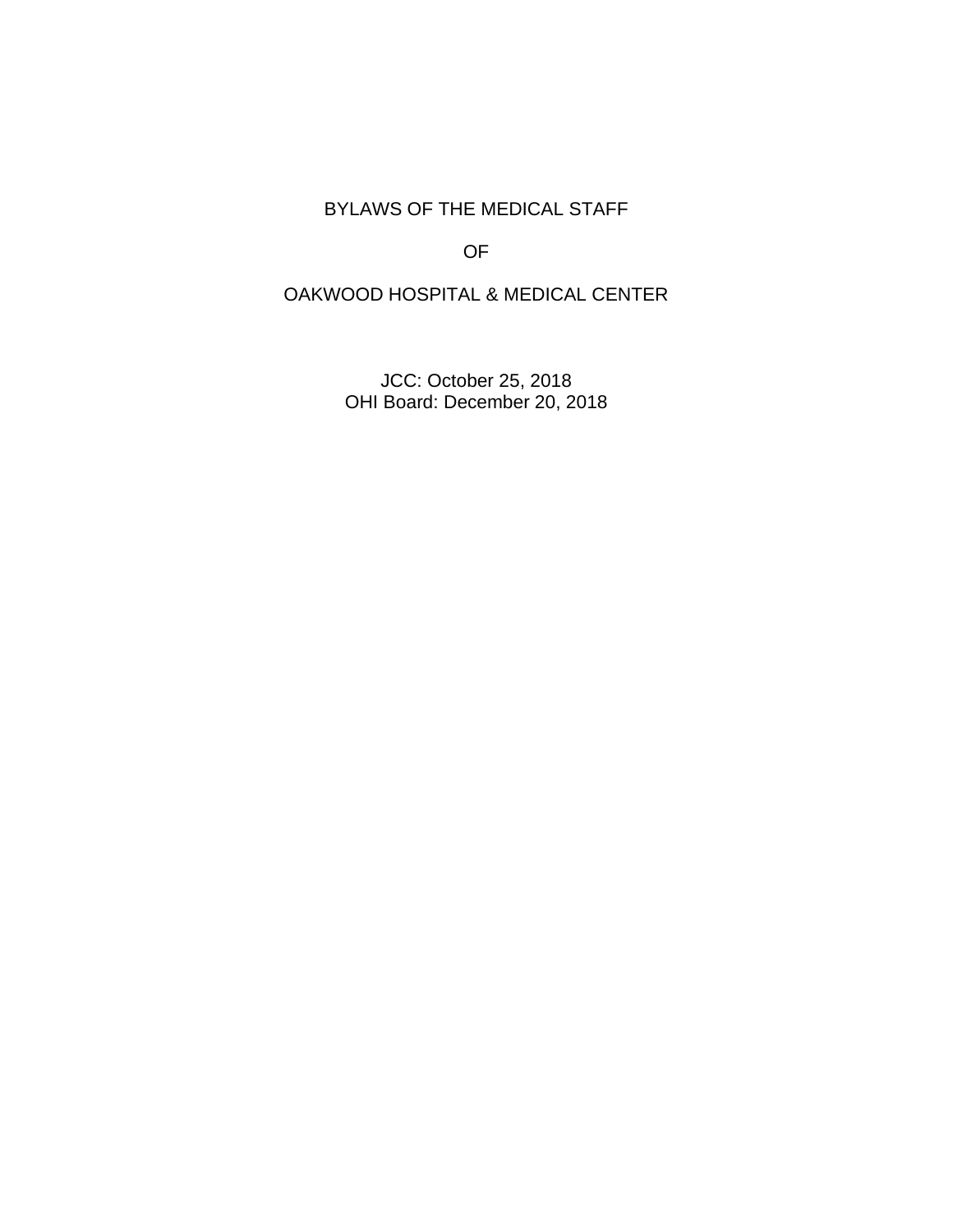# TABLE OF CONTENTS

| Section 2 - Temporary, Emergency and Disaster Privileges --------------------------------- 25 |  |
|-----------------------------------------------------------------------------------------------|--|
| ARTICLE V - RESCISSION OF APPOINTMENT AND REDUCTION,                                          |  |
| RESTRICTION OR SUSPENSION OF PRIVILEGES--------------------------------- 27                   |  |
|                                                                                               |  |
|                                                                                               |  |
|                                                                                               |  |
|                                                                                               |  |
| ARTICLE VI - HEARING AND APPELLATE REVIEW PROCEDURE ----------------------------- 30          |  |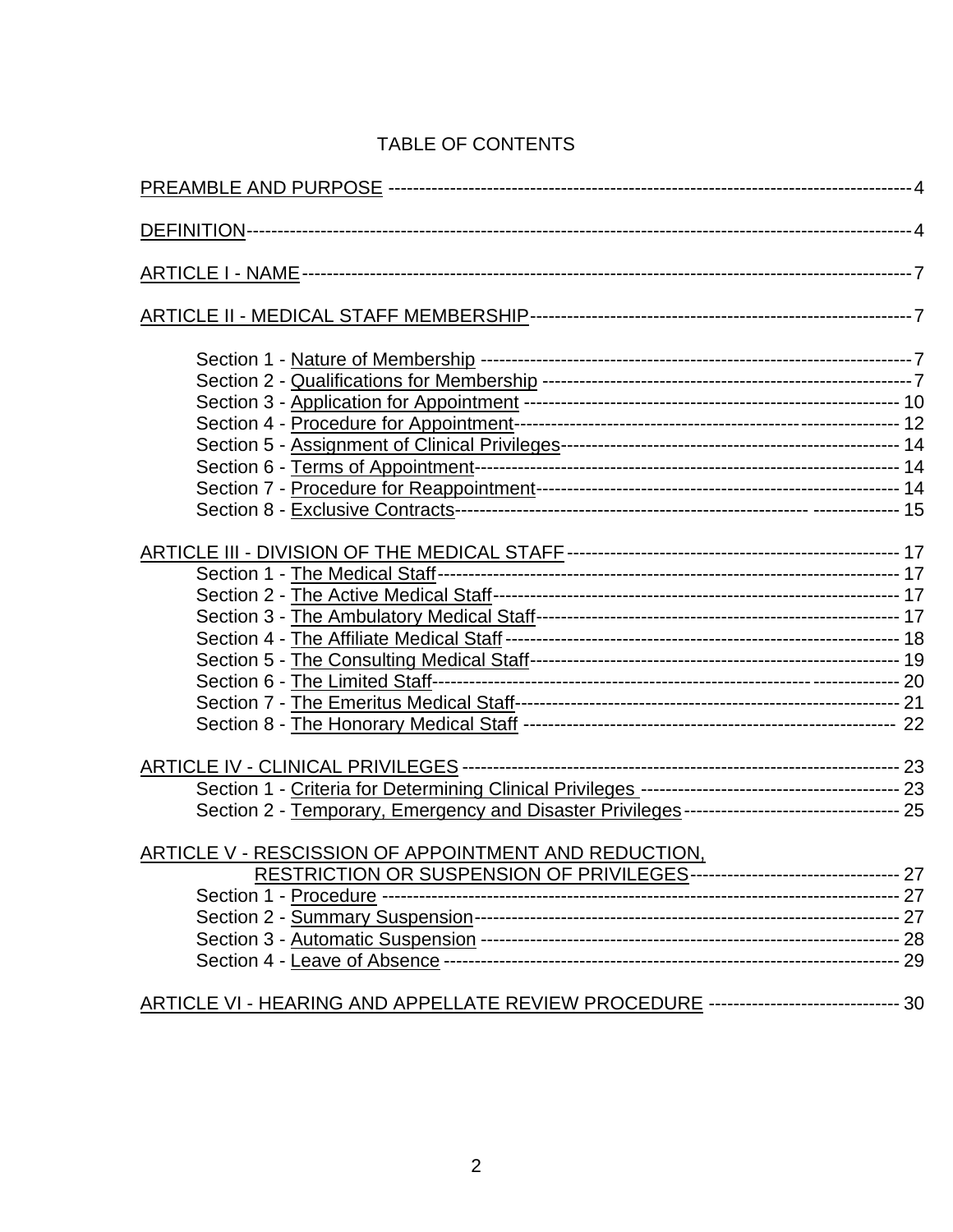| ARTICLE X - PROFESSIONAL PRACTICE REVIEW FUNCTIONS ------------------------------ 49        |  |
|---------------------------------------------------------------------------------------------|--|
|                                                                                             |  |
|                                                                                             |  |
|                                                                                             |  |
|                                                                                             |  |
|                                                                                             |  |
|                                                                                             |  |
|                                                                                             |  |
| Section 4 - Attendance at Medical Staff and Department Meetings------------------------ 53  |  |
|                                                                                             |  |
|                                                                                             |  |
|                                                                                             |  |
|                                                                                             |  |
|                                                                                             |  |
| Section 2 - Proposals by the Governing Board or Chief Executive Officer ---------------- 56 |  |
|                                                                                             |  |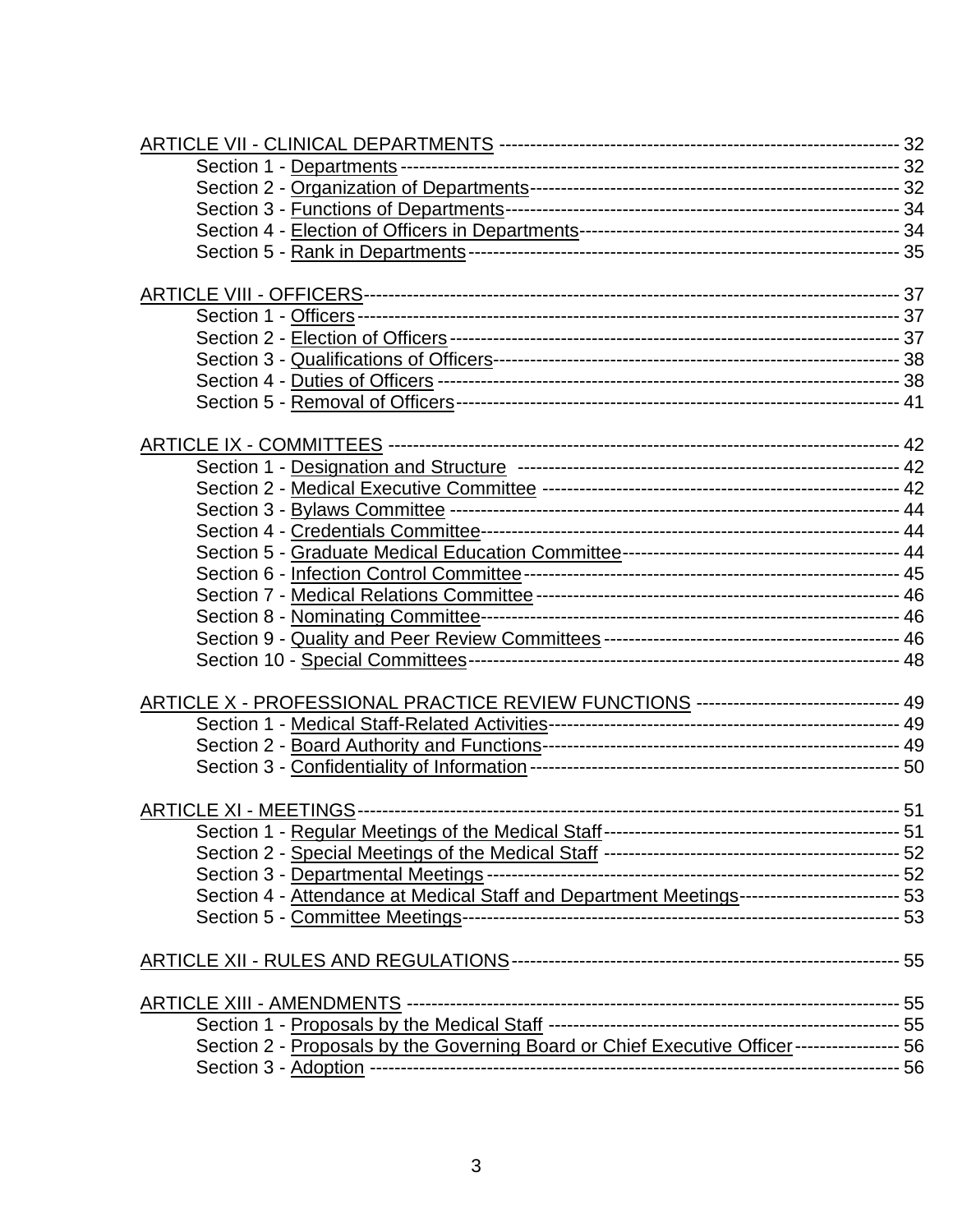#### PREAMBLE AND PURPOSE

The Practitioners authorized to practice at Oakwood Hospital & Medical Center have organized themselves into a medical staff and hereby adopt the following bylaws for these purposes: (1) to strive to provide continuing quality medical care to Hospital patients, consistent with applicable standards of care; (2) to provide at the Hospital an appropriate educational setting for residents and students in medicine and allied health sciences; (3) to provide the Medical Staff with an appropriate continuing education program, based in part on needs demonstrated through quality improvement activities; (4) to provide a framework for Medical Staff self-government; (5) to provide fair procedures for making recommendations to the Board regarding all requests for Medical Staff appointment and reappointment and Privileges; and (6) to provide a means whereby cooperation and communication may be maintained among Medical Staff Members and among the Medical Staff, the Board and the Administration, recognizing the authority of the Board.

#### **DEFINITION**

"Administration" means the Division President and the executives who report to him.

"Allied Health Professional" or "AHP" means a licensed health care professional (other than a Practitioner) who is eligible to apply for Clinical Privileges at the Hospital. AHPs are eligible for the Limited Staff, but are not eligible for Medical Staff membership. AHPs consist of physician's assistants, nurse practitioners, certified nurse midwives, certified registered nurse anesthetists, Memberemployed/contracted registered nurses, psychologists, and any other category of professional that may be approved in the future by the Board in consultation with the MEC. AHPs include both individuals who are employed by the Hospital and those who are not.

"Board" means the Board of Trustees of Oakwood Healthcare System.

"Clinical Privileges" or "Privileges" means the authorization granted to a member of the Medical Staff or of the Limited Staff, pursuant to the Bylaws, to render specific diagnostic or therapeutic services.

"Dentist" means an individual licensed to practice dentistry in Michigan.

"Division President" means the division president responsible for management of the Hospital.

"Ex-Officio" means service on a body by virtue of an office or position held and, unless otherwise expressly stated, means without voting rights.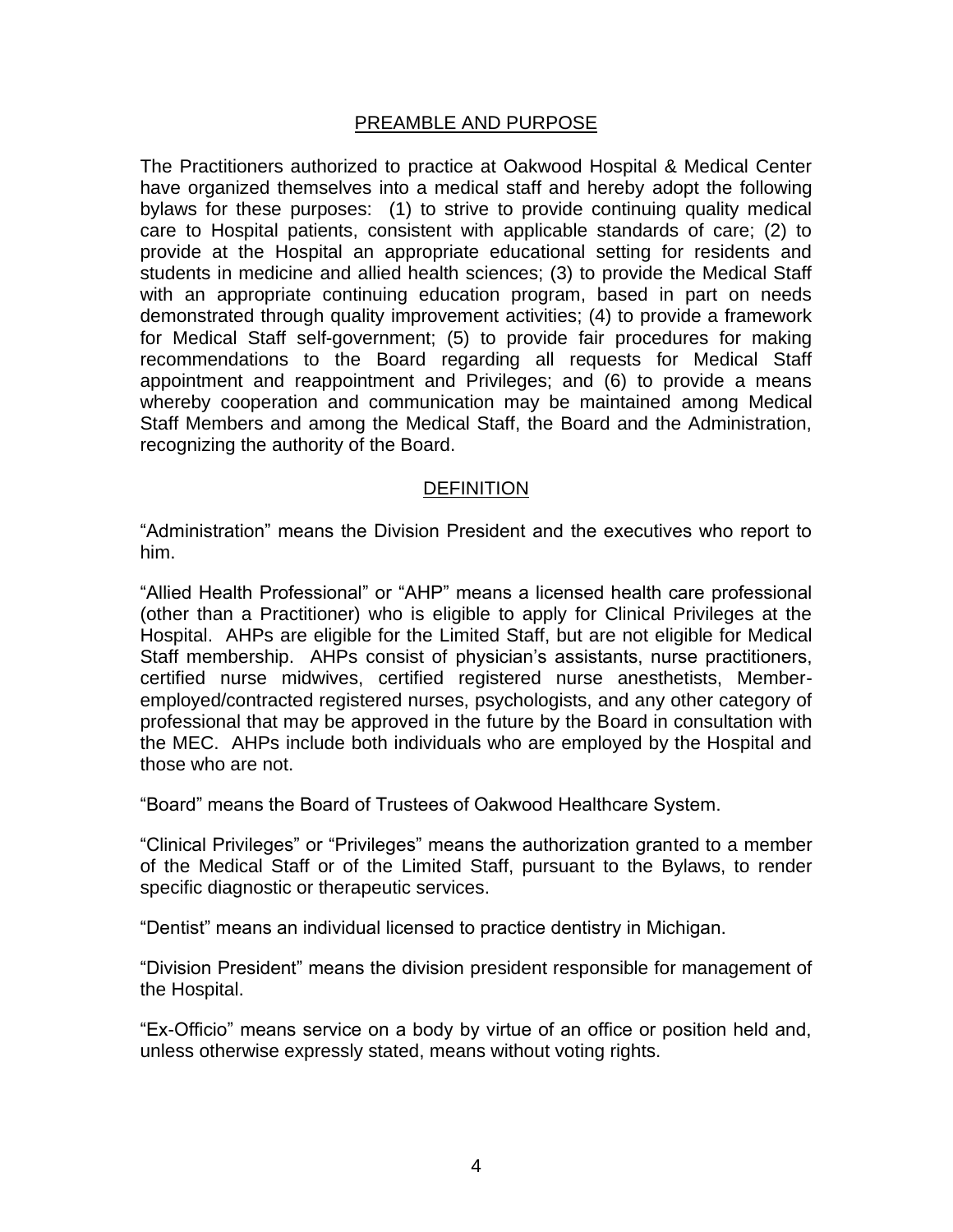"Fair Hearing Plan" means the Medical Staff Policy described in Article VII of these Bylaws.

"Focused Professional Practice Evaluation" means the time-limited evaluation of competence in performing a specific Privilege.

"Hospital" means Oakwood Hospital & Medical Center, which is operated by Oakwood Healthcare System, a division of Oakwood Healthcare, Inc.

"Medical Executive Committee" or "MEC" means the executive committee of the Medical Staff.

"Medical Staff" means all Practitioners who are granted Medical Staff membership by the Board in accordance with these Bylaws.

"Medical Staff Policy" means a policy adopted by the MEC and approved by the Board.

"Member" means a Practitioner granted membership in the Medical Staff in accordance with the Bylaws.

"MSPRC" means the Medical Staff Professional Review Committee.

"New Professional Practice Evaluation" means Focused Professional Practice Evaluation of newly-granted Privilege(s).

"OHS" means Oakwood Healthcare System

"Ongoing Professional Practice Evaluation" means ongoing assessment of the clinical competence and professional behavior of individuals who hold Clinical Privileges at the Hospital.

"Oral Surgeon" means an individual who is licensed to practice dentistry in the Michigan and who holds a specialty certification in oral and maxillofacial surgery issued by the state of Michigan.

"Physician" means an individual who is licensed to practice allopathic or osteopathic medicine in Michigan.

"Podiatrist" means an individual who is licensed to practice podiatric medicine and surgery in Michigan.

"Practitioner" means a Physician, Dentist, or Podiatrist.

"PPEC" means a Professional Practice Evaluation Committee.

"Professional Practice Group" means a single legal entity through which one or more Members engage in professional practice and are compensated for their professional services.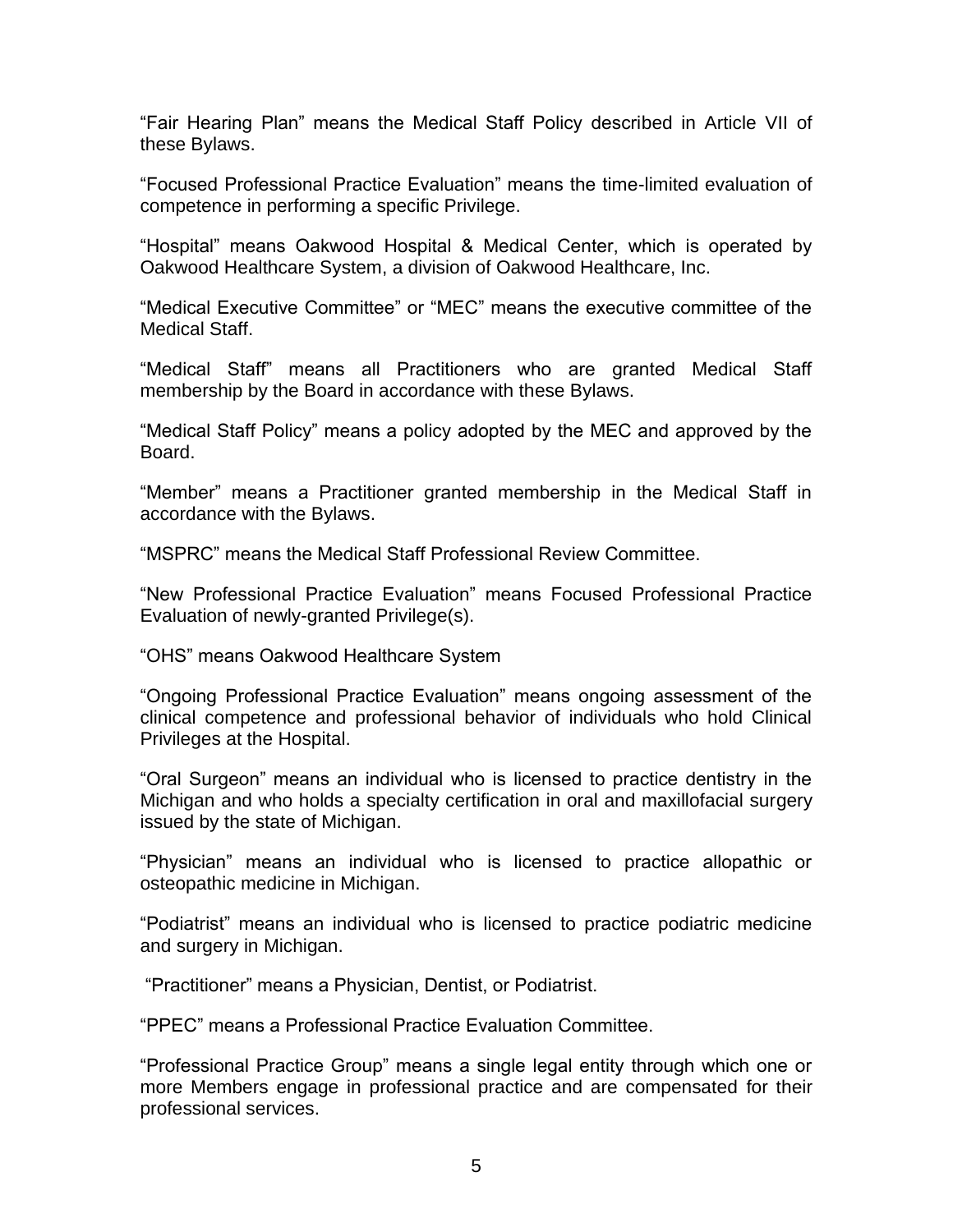"Rules" mean the Rules and Regulations of the Medical Staff, adopted by the MEC and approved by the Board.

"Special Notice" means written notice that is (a) delivered personally, (b) sent by registered mail or certified mail, return receipt requested, or (c) sent by overnight delivery service, to the person to whom the notice is directed.

The "staff year" is April 1 through March 31.

Terms used in these Bylaws shall be read as the singular or plural, as the context requires. Where the masculine gender is used, the term represents either the masculine or feminine gender. The captions or headings are for convenience only and are not intended to limit or define the scope or effect of any provision of these Bylaws. References to the Chief of Staff, Department Chief and Division President include their respective designee when the named individual is not available.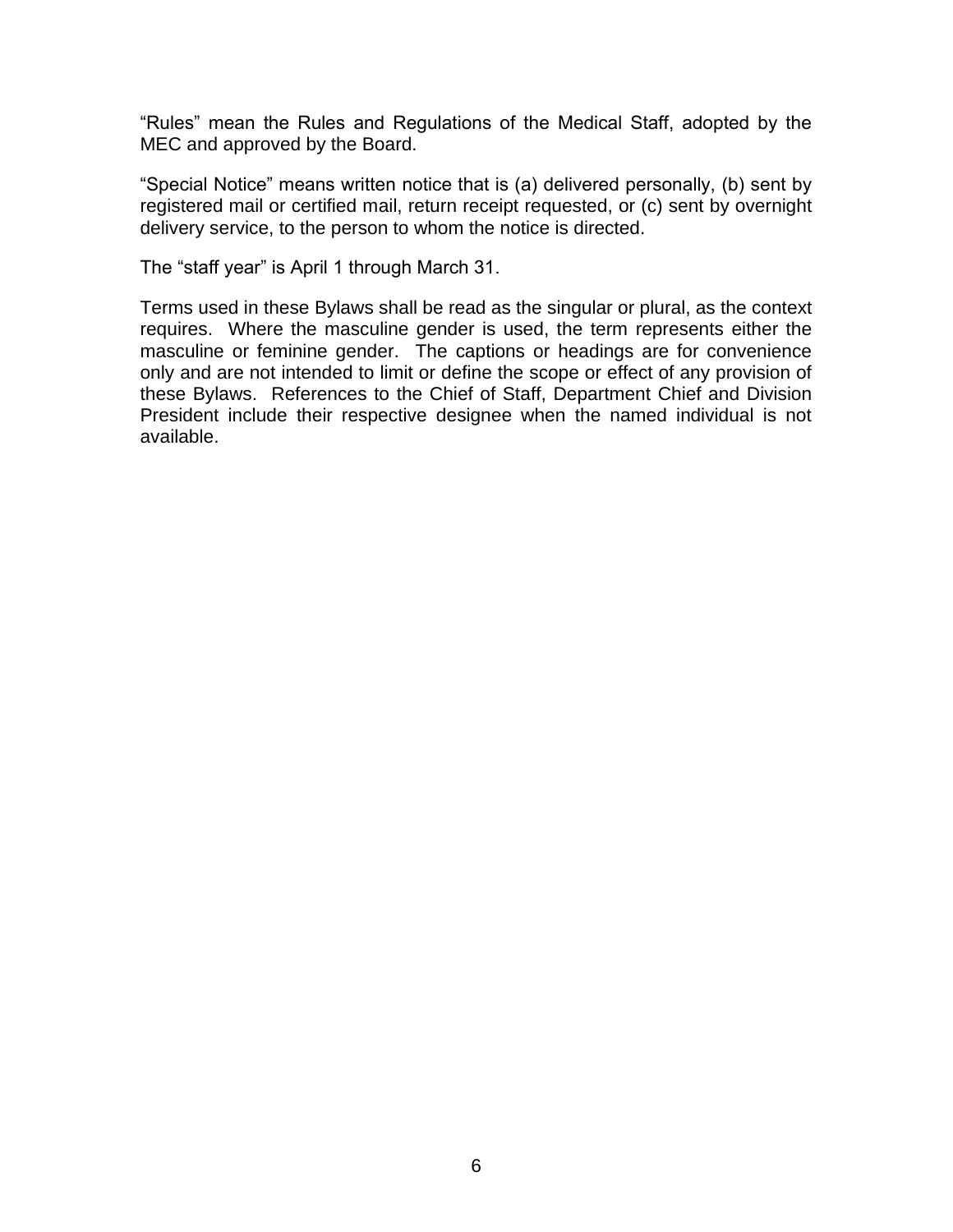# ARTICLE I - NAME

The name of this organization shall be "The Medical Staff of Oakwood Hospital & Medical Center".

## ARTICLE II - MEDICAL STAFF MEMBERSHIP

#### Section 1 - Nature of Membership

Membership on the Medical Staff of Oakwood Hospital & Medical Center is a privilege which shall be extended only to professionally competent allopathic and osteopathic physicians, dentists, oral/maxillofacial surgeons, podiatrists and other professionals who continuously meet the qualifications, standards and requirements set forth in these Bylaws and in the Rules and Regulations and Medical Staff Policy Manual.

#### Section 2 - Qualifications for Membership

- A. Basic Qualifications. Only Practitioners who can document their character, health, experience, training, demonstrated current professional competence, judgment, adherence to the ethics of their profession, and ability to work cooperatively with others, such that the Medical Staff and the Board are assured that they will furnish quality care in a manner that promotes a safe, cooperative and professional health care environment, shall be eligible for Medical Staff membership. No Practitioner shall be entitled to Medical Staff membership or to particular Clinical Privileges merely by virtue of being licensed to practice in this or any other state, or being a member of any professional organization, or holding or having held such privileges at another hospital.
- B. Acceptance of membership on the Medical Staff shall constitute the staff member's agreement that he will abide by the appropriate Codes of Ethics of the American Medical Association, American Osteopathic Association, American Podiatric Medical Association, or by codes applicable to other professionals. As a condition of appointment and reappointment, the member of the Staff shall pledge to: (1) provide continuous, competent, humane and efficient patient care, seeking consultation with other professionals where appropriate to do so; (2) delegate in the Staff member's absence the responsibility for care of his patients only to a practitioner who is qualified to undertake this responsibility. Each member shall also strive to maintain the applicable standards and to meet the applicable requirements of the Michigan Department of Community Health, Michigan Department of Human Services, Michigan Department of Licensing and Regulatory Affairs and the Joint Commission on Accreditation of Health Organizations so that the Hospital may warrant full licensure and accreditation at all times.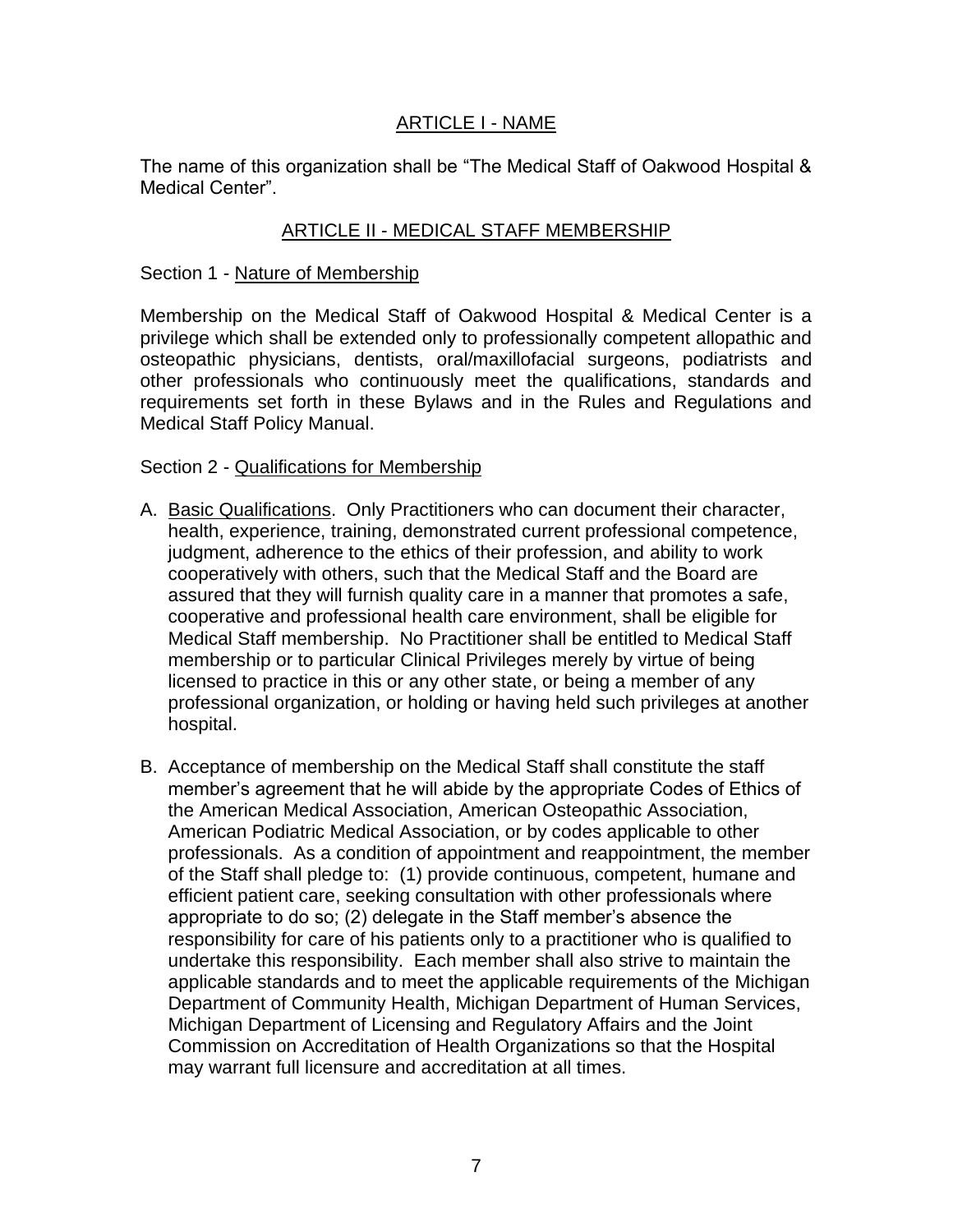- C. Medical Staff membership or particular clinical privileges shall not be denied on the basis of any criteria unrelated to the efficient delivery of quality patient care in the hospital, to professional ability and judgment, or to the community need, including but not limited to sex, race, creed, color, sexual orientation and national origin.
- D. Any physician appointed or employed by the Hospital or the Governing Board for any purpose must apply for Medical Staff membership and be accepted before such appointment or employment is binding. Such appointee shall agree to abide by the Bylaws and the Rules and Regulations of the Medical Staff. Physicians will seek appointment to a category of membership that is appropriate to their anticipated level of clinical activity in the Hospital.Upon termination of such physician's appointment or employment by the Hospital, the physician remains a member of the Medical Staff subject to the same rules, regulations, and Bylaws as any other member of the Medical Staff in the particular category of membership.
- E. All newly appointed members of the Medical Staff, except Limited Staff, must have established or plan to establish a clinical practice within the primary or secondary service area of the hospital, as defined by the hospital board. The clinical practice plan must address criteria defined in the Medical Staff Policy - Clinical Practice Plan, and includes but is not limited to contributing to the well- being of our community, the quality of care rendered to the patients within the hospital and other OHS facilities and to making contributions to or participation in the educational programs sponsored by OHMC.
- F. Health Status. When the Credentials Committee, Executive Committee or Board has reason to question the physical and/or mental health status of the practitioner, the practitioner shall be required to submit to an evaluation of physical and/or mental health status by a physician or physicians designated by the Medical Executive Committee and acceptable to the practitioner as a prerequisite to the maintenance of his current staff appointment or the exercise of previously granted clinical privileges, or to further consideration of his application for medical staff reappointment or for initial medical staff appointment.
- G. All allopathic, osteopathic podiatric and oral/maxillofacial physician members must be board certified by their OHMC-D recognized specialty and/or subspecialty board as outlined in the Medical Staff Policy Manual.
- H. All recent graduates must have completed all of the residency or specialized training required for admission to the examination of such a certifying board and must achieve board certification within five years from the date of initial eligibility as defined by the specialty board. Failure to obtain board certification within the prescribed time will result in an automatic voluntary resignation from the medical staff.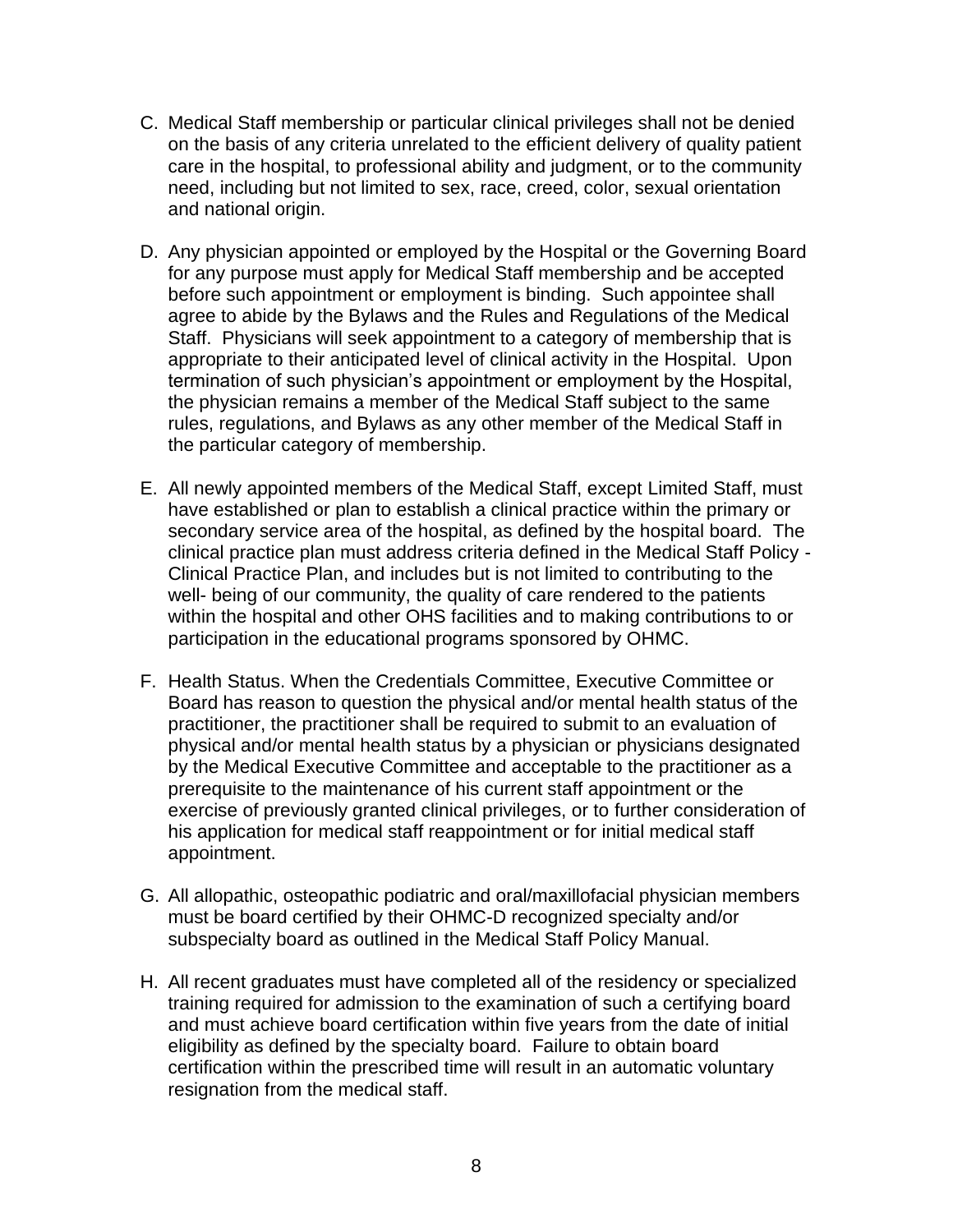- I. Once board certified, all allopathic, osteopathic, and podiatric and oral/maxillofacial physicians must maintain board certification. Those with time-limited certification must achieve re-certification in their primary specialty and/or sub-specialty within two years of the expiration date of their current certification certificate except under those extenuating circumstances addressed in the Medical Staff Policy Manual.
- J. All members of the Medical Staff with clinical privileges must provide evidence of professional liability insurance coverage in an amount defined by the hospital board, and consistent with the Medical Staff Policy - Malpractice Insurance.
- K. Staff members or other individuals granted clinical privileges under these Bylaws shall notify the Chief of Staff within 10 working days of any circumstances listed below. As appropriate, the affected Staff member shall provide complete information as to the reasons for the initiation of corrective or disciplinary action.
	- 1. Formal disciplinary action taken against the member by a healthcare facility or governmental agency including reduction, suspension or revocation of privileges, staff membership.
	- 2. Suspension or revocation of the member's license or right to prescribe medication.
	- 3. Serious illness or disability, which could interfere with patient care or patient welfare.
	- 4. Felony charge or conviction.
	- 5. Voluntary changes in licensure status or clinical privileges at other healthcare institutions where the member has clinical privileges, which may adversely impact on clinical privileges at OHMC.
	- 6. Involuntary exclusion from a federal health care program.
- L. Residents or fellows in training in the hospital, functioning under the auspices of their medical education training program, shall not hold membership on the Medical Staff and shall not be granted specific clinical privileges. Rather, they shall be permitted to function clinically in accordance with the written training policies developed by the Medical Education Committee in conjunction with the residency-training program. The policies must delineate the roles, responsibilities and patient care activities of residents and fellows, including but not limited to writing orders, under what circumstances they may do so, and what entries a supervising physician must complete and countersign. The policies must also describe the mechanisms through which residency program directors make decisions about a resident's progressive advancement and independence in delivering patient care.

Section 3 - Application for Appointment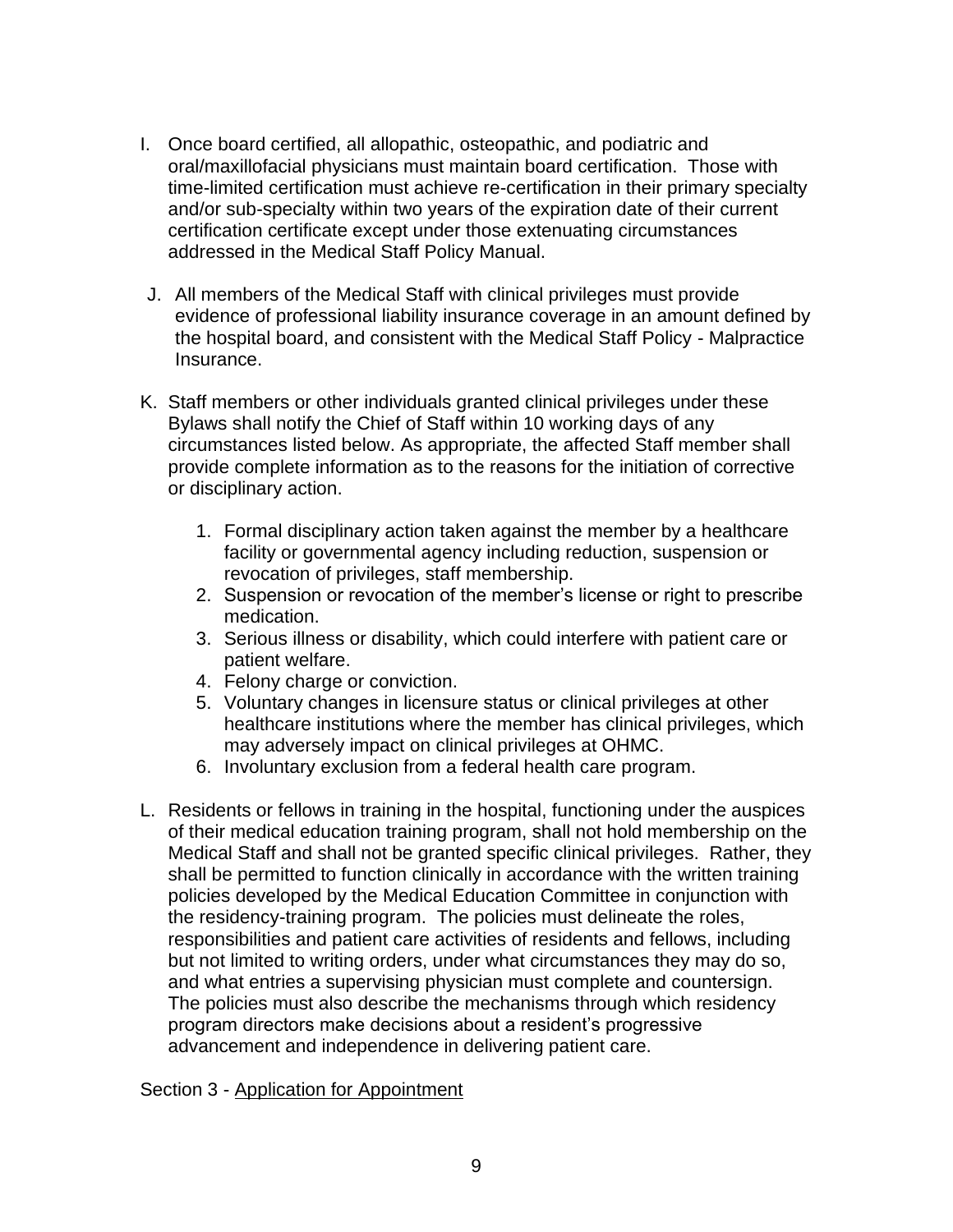- A. Application Form. All applications for appointment to the Medical Staff shall set forth the applicant's professional qualifications, provide professional references (including peer references), designate the Clinical Privileges desired, provide the applicant's certification regarding his health status, and provide information regarding malpractice experience. The application shall provide information as to whether the applicant has ever been charged, convicted of, or pled no contest or guilty to, a misdemeanor related to professional practice or a felony and information as to whether any of the following has ever been or is in the process of being denied, revoked, suspended, limited, reduced, not renewed or voluntarily relinquished: (i) membership or clinical privileges at any other hospital or health care facility; (ii) specialty board certification or eligibility; (iii) license to practice any profession in any jurisdiction; (iv) Drug Enforcement Administration controlled substance registration; (v) license to prescribe controlled substances in any jurisdiction; or (vi) participation in Medicare or Medicaid. The application shall also contain an acknowledgement that the applicant has received these Bylaws and agrees to be bound by them whether or not he is granted Medical Staff membership or Privileges. If required by Medical Staff Policy, the applicant shall submit a clinical practice plan that addresses the criteria defined in Medical Staff Policy.
- B. All staff members and applicants shall be required to agree that the submission of an application (whether an original application or an application for reappointment) constitutes the following:
	- 1. The applicant or staff member's agreement to abide by these Bylaws and the Rules and Regulations.
	- 2. The applicant or staff member's agreement that the decision of the Governing Board on this or any other application or proceeding concerning his appointment or privileges shall be final and binding.
	- 3. The applicant or staff member's authorization for any member of the Administration, the Credentials Committee, the Executive Committee or the Governing Board to consult with any member of the staff or administration of any other Hospital with which the applicant or staff member has been associated concerning his professional ethical qualifications and competence, or to consult with any other person or entity which may have information bearing thereon, to receive and utilize any report or information received in response thereto, and to inspect and copy any and all records made at any such Hospital or other entity which may be material to his qualifications and competence; and the applicant or staff member's further agreement to release any such other Hospital entity or person, its employees and agents, from any and all liability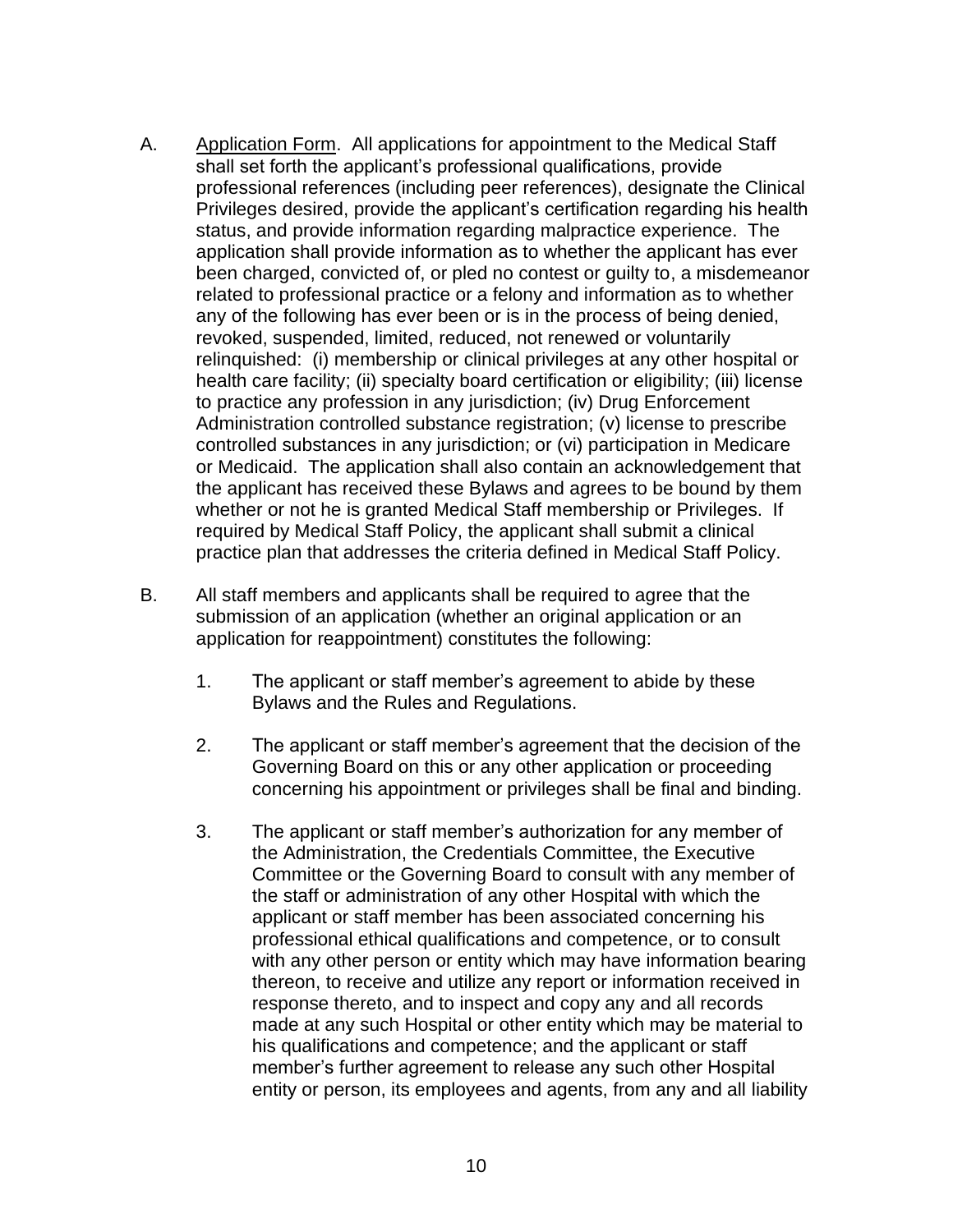for the transmittal in good faith and without malice of any information bearing on the applicant or staff member's qualifications and competence, in connection with any such request.

- 4. The applicant or staff member's agreement to appear upon request before the Credentials Committee, the Executive Committee, the Governing Board or any departmental Chief or committee concerning this application, or any subsequent application for renewal or extension of appointment and privileges, in connection with any proceedings to rescind the applicant or staff member's appointment or to restrict or terminate any privileges which may be granted.
- 5. The applicant or staff member's agreement to release the Hospital, its agents and employees, and all members of the Governing Board, Administration and Medical Staff from all liability for any statements made or any action taken in good faith and without malice by any person in connection with the consideration of this or any other application, in connection with any proceedings for reappointment, advancement, denial or rescission of appointment, reduction, suspension or termination of privileges, or transfer to any other division of the Medical Staff, pursuant to this or any other application for appointment or reappointment, and in connection with any other form of review of the professional practices of Medical Staff members in the Hospital.
- 6. The applicant or staff member's agreement to release the Hospital, its agents and employees and all members of the Governing Board, Administration and Medical Staff from all liability for forwarding to any other hospital to which the applicant or staff member may apply for privileges any information concerning his appointment, reappointment, advancement, denial or recession of appointment, his privileges, the extension, reduction, suspension or termination of his privileges, any other form of disciplinary action or his transfer to any other division of the staff.
- 7. The applicant or staff member's agreement that, in any proceeding in which his physical or mental health is at issue, a request for a hearing shall constitute a waiver in favor of the Hospital, its agents and employees, and all members of its Governing Board, Administration and Medical Staff of any medical or physicianpatient privilege relating to such physical or mental condition, whether such privilege is granted by the statutes or case law of the State of Michigan or any other jurisdiction, and a release of any physician, hospital or other person or entity from any and all liability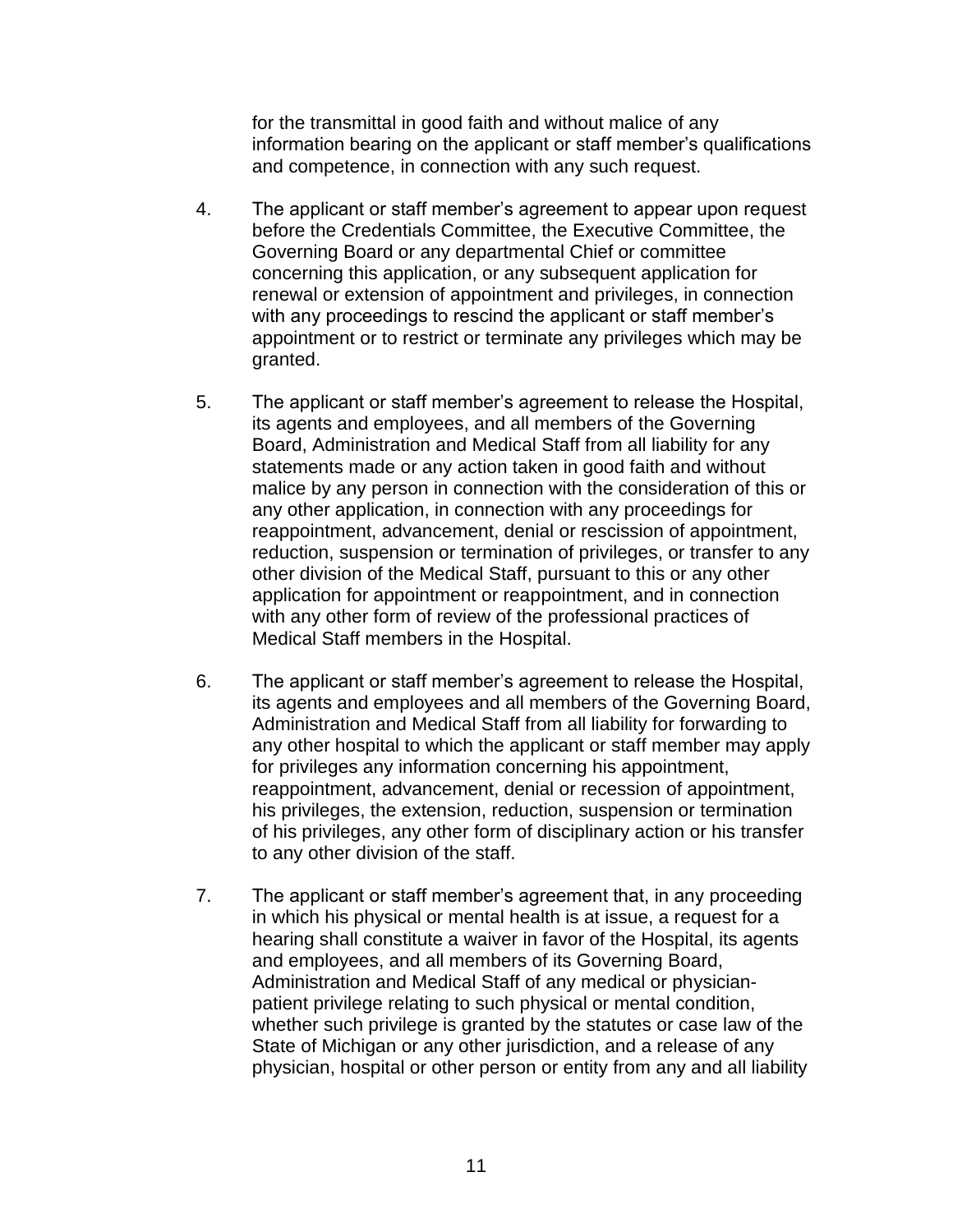for the release of information which, except for such waiver, would be privileged and confidential.

8. The Practitioner's agreement to comply with the requirement that a physical examination and medical history be completed and documented for each patient, no more than thirty (30) days before or twenty-four (24) hours after an admission or registration but before surgery or a procedure requiring anesthesia, by an individual who holds Privileges to perform histories and physicals. If the history and physical were performed before admission or registration, an updated examination of the patient must be completed and documented within twenty-four (24) hours after admission or registration but before surgery or a procedure requiring anesthesia, by an individual who holds Privileges to perform histories and physicals. Additional requirements regarding histories and physicals are contained in the Rules.

# Section 4 - Procedure for Appointment

- A. Application for Appointment to the Medical Staff shall be presented in writing to the Chief Executive Officer on a form prescribed by the Governing Board, and, after the C.E.O. has verified the applicant's credentials and obtained letters of recommendation, shall be referred to the Credentials Committee and to the Chief of the department in which the applicant is seeking privileges.
- B. The applicant shall be interviewed by the Chief or Vice Chief of the applicable department, who shall submit a written appraisal to the Credentials Committee containing his recommendation concerning the possible appointment and privileges, if any, to be granted.
- C. The Credentials Committee shall investigate the character, health, experience, training, qualifications, academic standing, office location, current professional competence and judgment, and ethical standing of the applicant and shall submit a report of its findings along with a copy of the appraisal of the Chief of the department to the Executive Committee, recommending that the application be accepted, deferred, or rejected. The Credentials Committee may also interview all applicants.
- D. If the Credentials Committee recommends the appointment of the applicant, it shall include a recommendation of specific privileges to be granted to the applicant.
- E. Upon receipt of the report of the Credentials Committee, the Executive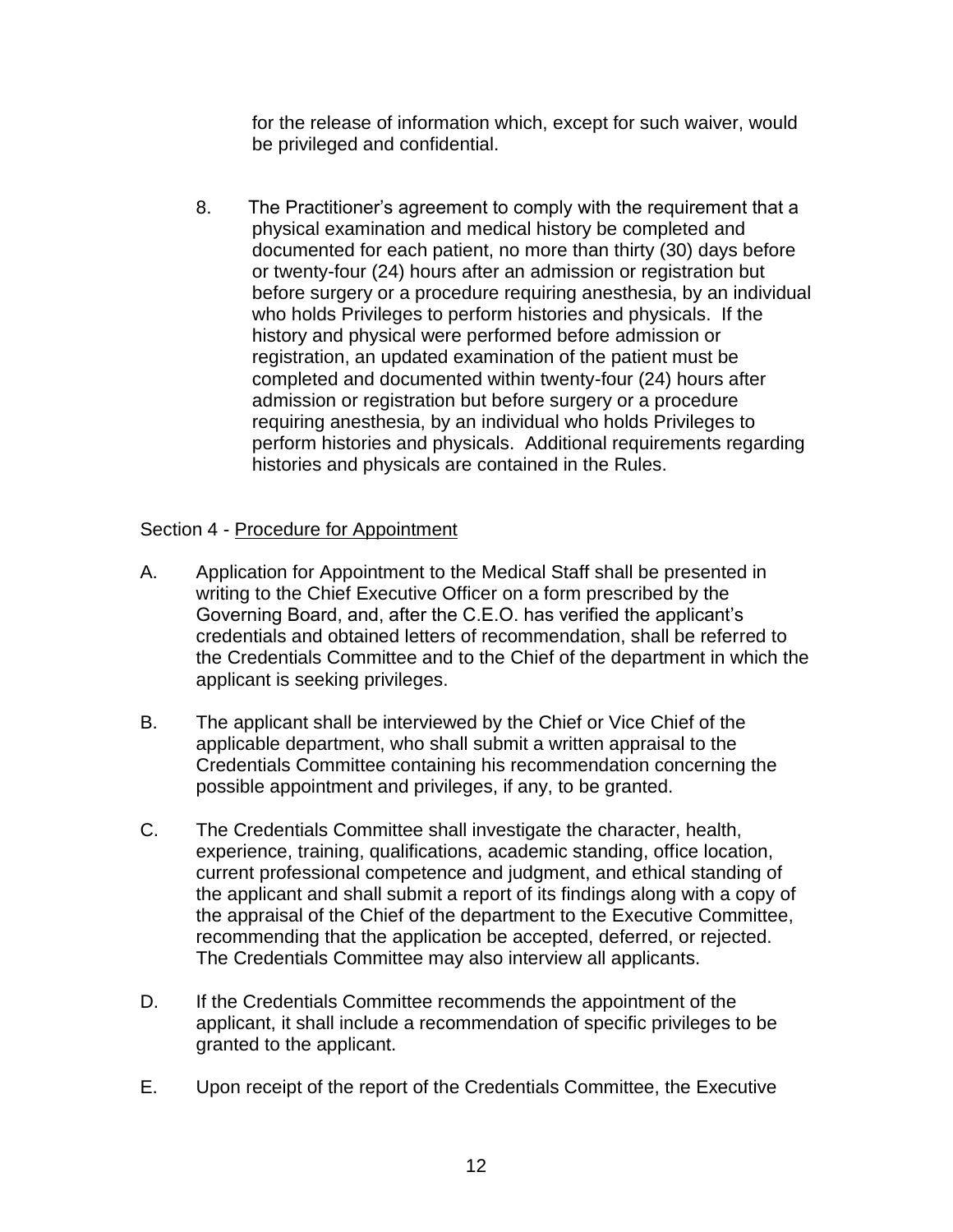Committee shall review the report, shall make its own additional investigation, if necessary, and shall thereafter recommend to the Governing Board, through the Chief of Staff or the Chief Executive Officer of the Hospital that the recommendations of the Credentials Committee concerning appointment and privileges be adopted, unless the Executive Committee disagrees with the report of the Credentials Committee, in which case it shall make its own recommendation to the Governing Board and deliver at the same time a copy of the report of the Credentials Committee and a copy of the written appraisal of the Chief of the department. In addition to all other factors considered by the Executive Committee, it may also consider the available bed space in the Hospital and the need for additional staff members with the skills and training of the applicant.

- F. In all cases, the appraisal of the Chief of the department and the recommendations of the Executive and Credentials Committee shall set forth the specific reasons for the rejection or acceptance of the applicant.
- G. Final authority for all appointments and for the granting of privileges shall be in the Governing Board. The Governing Board either shall adopt the recommendation of the Executive Committee or shall refer it back for further consideration. In the latter event, the Governing Board shall instruct its Secretary to state to the Executive Committee the reasons for such action. The Executive Committee may again make a recommendation to the Governing Board, which shall thereupon adopt or reject the recommendation.
- H. When final action has been taken by the Governing Board, the Chief Executive Officer of the Hospital shall transmit the decision to the applicant and, if the applicant has been accepted, shall secure his signature to these Bylaws and to the Rules and Regulations promulgated hereunder. Such signature shall constitute his agreement to be governed thereby.
- I. In the event the applicant has not been accepted at the Board level, the applicant may request a hearing and appellate review pursuant to Article VI and the Fair Hearing Plan.

### Section 5 - Assignment of Clinical Privileges

Appointment to the Staff shall also establish specifically the clinical privileges granted each new member. Such privileges will be determined in accordance with the standards set forth in Article IV hereof. These privileges will be reviewed annually and continued, increased, decreased or discontinued based on performance.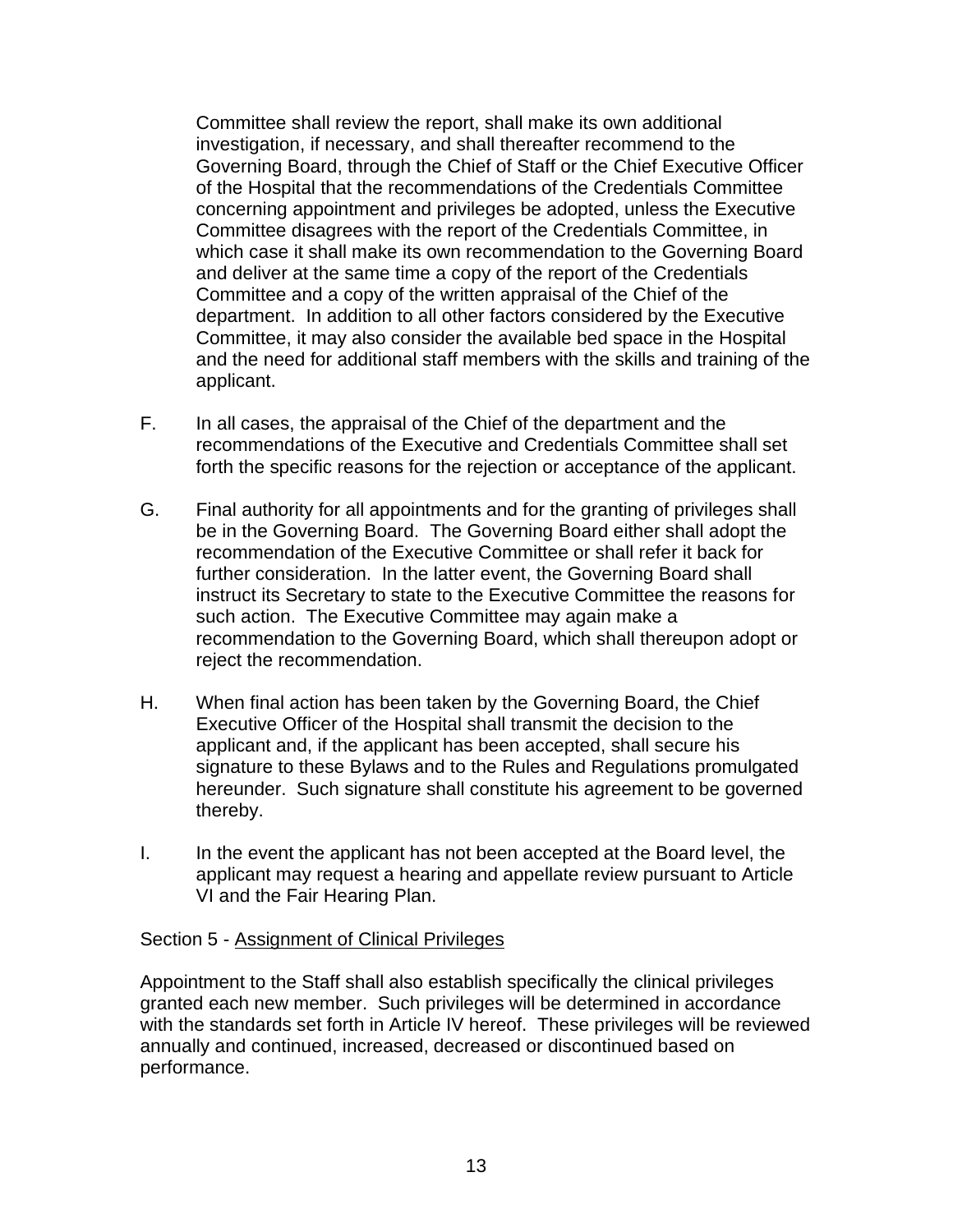# Section 6 - Terms of Appointment

A. All initial appointments and reappointments to the Medical Staff shall be for a period of up to two years.

Section 7 - Procedure for Reappointment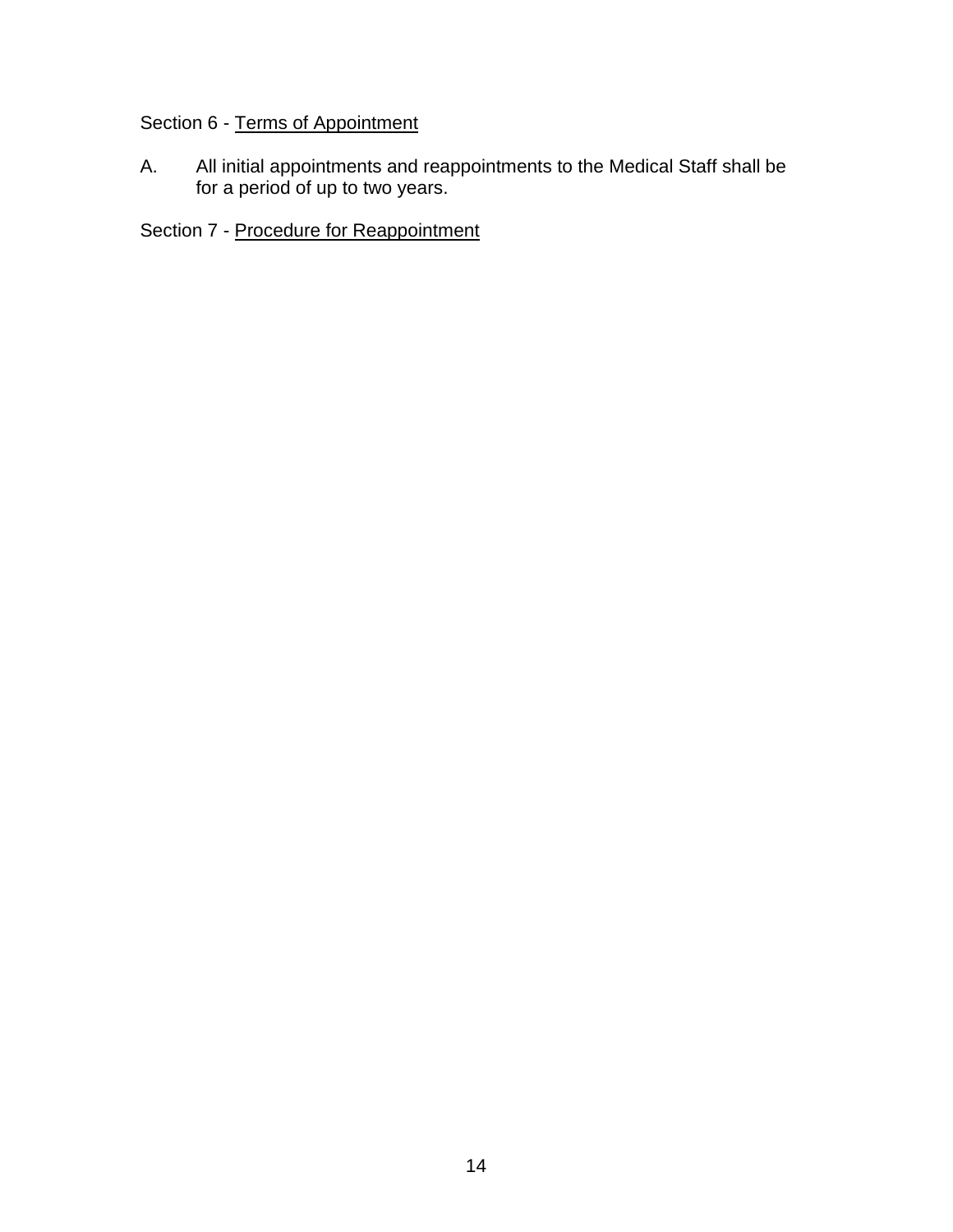- A. Reappointment Application. Each Member who desires reappointment to the Medical Staff shall submit a timely and complete reappointment application to the Medical Staff Office in accordance with Medical Staff Policy. If a timely and complete reappointment application is not submitted, the Member's Medical Staff Membership and Privileges will expire at the end of the current term of appointment. The reappointment application will require submission of information that will allow a determination of whether the Member meets the ongoing qualifications for Medical Staff membership and for requested Clinical Privileges, including providing reasonable evidence of current ability to perform requested Privileges and information concerning any changes in the Member's qualifications since his last (re)appointment. A Member who does not comply with the board certification requirements stated in Article II, Section 2, if applicable, is not eligible for reappointment.
- B. Reappointment Criteria. The reappointment process will include evaluation of:
	- 1. The Member's professional performance and judgment.

2. The Member's current clinical and technical skills and competence to perform the Privileges requested, as measured in part by the results of the Hospital's performance improvement activities (including the results of Ongoing Professional Practice Evaluation), and as assessed by the applicable Department Chief.

3. Professional ethics and conduct, including compliance with the Bylaws, Rules, Medical Staff Policies (including those relating to medical record documentation) and applicable Hospital policies, and ability to work cooperatively with others at the Hospital.

- 4. All information supplied in the Member's reappointment application.
- C. Processing Reappointment Applications. Applications for reappointment shall be processed in the same manner as initial applications, using the procedures described in relevant portions of Article II, Section 4 of these Bylaws, except interviews of the applicant are not routinely required. The consequences of failure to complete or follow Bylaw requirements during the reapplication process shall be identical to the consequences of failure to complete or follow requirements during initial application for membership and Clinical Privileges. Reappointment shall be for a period of up to two years.
- D. MEC Input Required. In no case shall the Board take action on an application for reappointment without first seeking the recommendation of the MEC with respect to the application.
- E. Board Action. The Board shall take final action on applications for reappointment and renewal of Privileges, except that no final action may be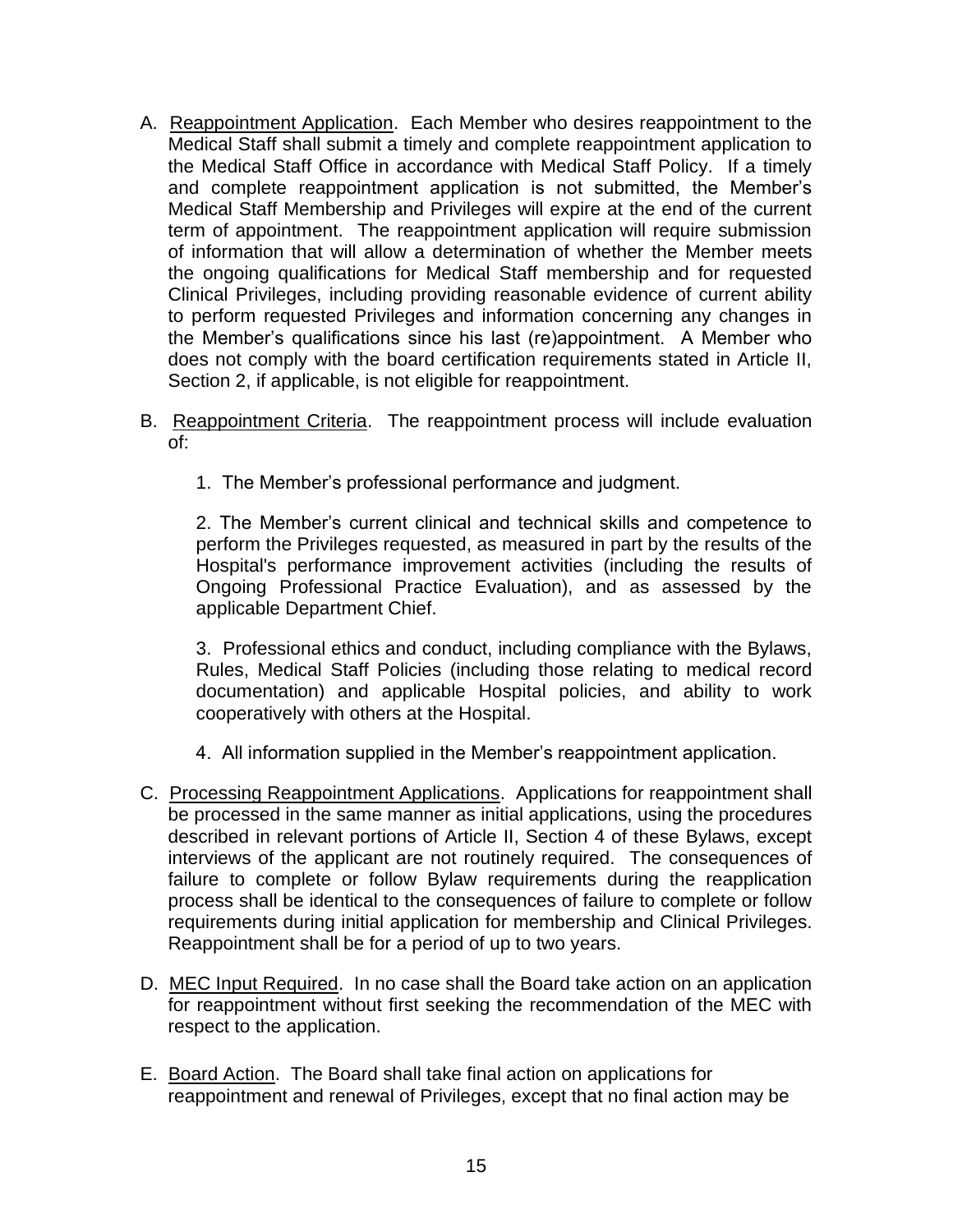taken with respect to any Member as to whom an adverse recommendation or decision has been made who has not either waived or completed the hearing and appellate review process provided for in Article VI, if applicable. The Member shall be bound by the terms of Article II, Section, 3, Paragraph B in connection with all requests for reappointment.

## Section 8 - Exclusive Contracts

To improve patient care and promote more efficient Hospital operations, adequacy of coverage, maintenance of standards, more efficient use of facilities, and quality assurance, certain hospital facilities may be used on an exclusive basis in accordance with contracts between the Hospital and professionals selected by the Medical Staff, Hospital and Governing Board. Applications for appointment to staff status under Article II and for clinical privileges under Article III relating to those Hospital facilities and services will be accepted for processing, when the professional is or will be employed or engaged by the professionals holding such exclusive rights to perform services under a contract with the Hospital.

- A. The medical staff shall review and make recommendations to the Governing Board regarding quality of care issues related to exclusive arrangements for physician and/or professional services, prior to any decision being made, in the following situations:
	- 1. the decision to execute an exclusive contract in a previously open department or service;
	- 2. the decision to renew or modify an exclusive contract in a particular department or service;
	- 3. the decision to terminate an exclusive contract in a particular department or service.
- B. A medical staff member providing professional services under a contract with the hospital shall not have medical staff privileges terminated for reasons pertaining to the quality of care provided by the medical staff member without the same rights of hearing and appeal as are available to all members of the medical staff.
- C. Except as specified in this section, the termination of privileges following the decision determined to be appropriate by the medical staff to close a department/service pursuant to an exclusive contract or to transfer an exclusive contract shall not be subject to the procedural rights set forth in Article VI.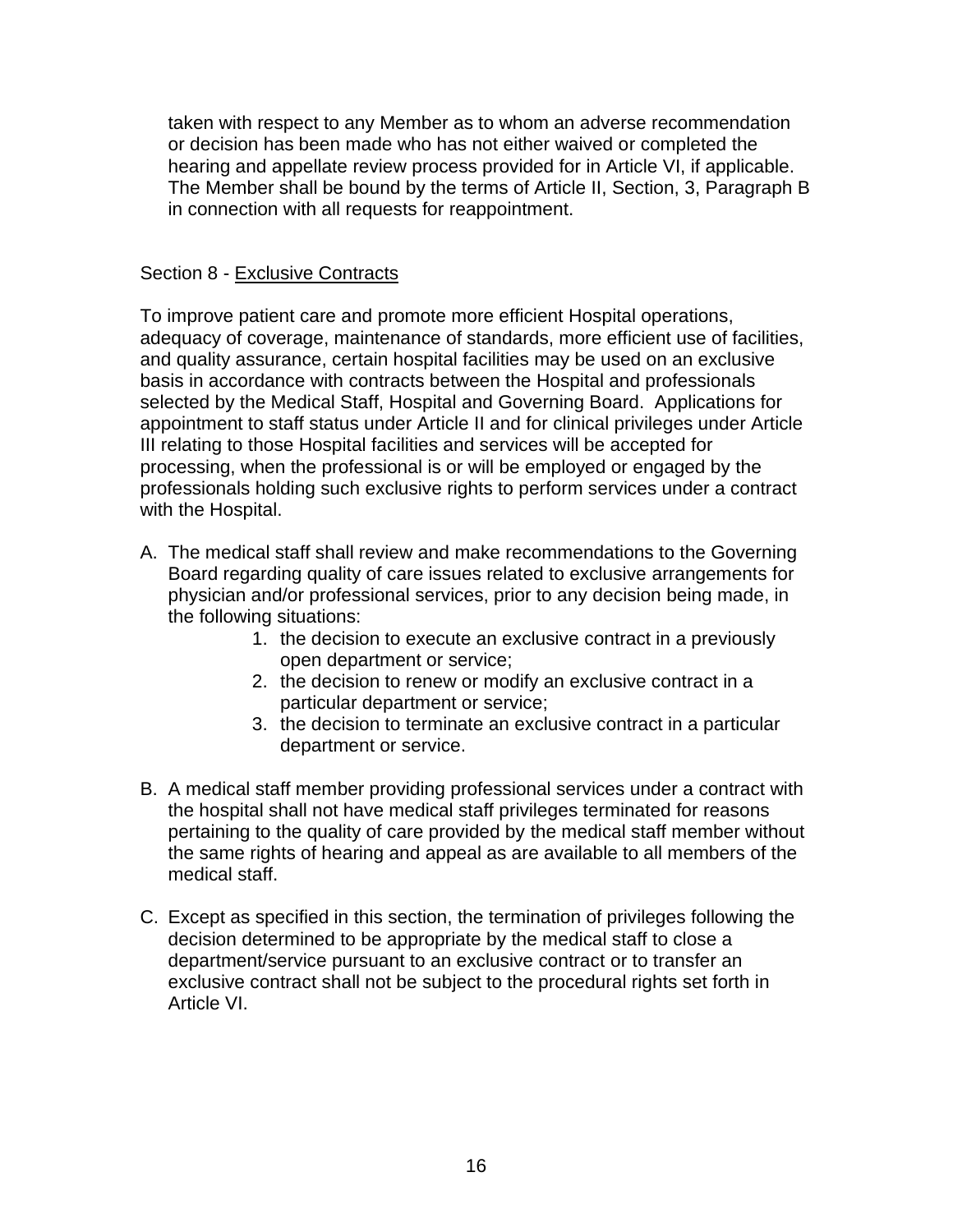# ARTICLE III - DIVISIONS OF THE MEDICAL STAFF

# Section 1 - The Medical Staff

The categories of the Medical Staff shall include the following: Active, Ambulatory, Affiliate, Consulting, Limited, Emeritus and Honorary.

### Section 2 - The Active Medical Staff

Qualifications: The Active staff shall consist of those physicians, dentists, oral surgeons and podiatrists each of whom meets the basic qualifications as set forth in Article II, regularly admits patients to or is otherwise regularly involved in the care of patients in the hospital and is professionally based in the community served by the hospital as defined in the Medical Staff Policy Manual.

Prerogatives: Members of the Active staff may:

- 1. Admit and exercise clinical privileges as granted under Article IV.
- 2. Vote on all matters presented at general and special meeting of the medical staff, the department, section and committees of which he is a member.
- 3. Hold office in the staff and in the department, section and committees of which he is a member.
- 4. May request dual departmental membership if clinical practice encompasses more than one specialty area as outlined in the Policy Manual.

Responsibilities: Each member of the active staff will:

- 1. Meet the basic responsibilities as outlined in these bylaws and retain responsibility within his area of professional competence for the care and supervision of each patient in the hospital for whom he is providing services or arrange a suitable alternate for such care and supervision.
- 2. Actively participate in quality management activities required of the staff, in supervising provisional appointees of his department or section, and in discharging such other staff functions as may from time to time be required.
- 3. Accept appointment to and serve on committees to which the member has been appointed.
- 4. Satisfy the requirements set forth in these bylaws for attendance at meetings of the department, section and committee of which he is a member.
- 5. Pay dues and assessments as determined by the medical staff.

### Section 3 - The Ambulatory Medical Staff

Qualifications: The Ambulatory staff shall consist of those physicians, dentists, oral surgeons and podiatrists each of whom meets the basic qualifications as set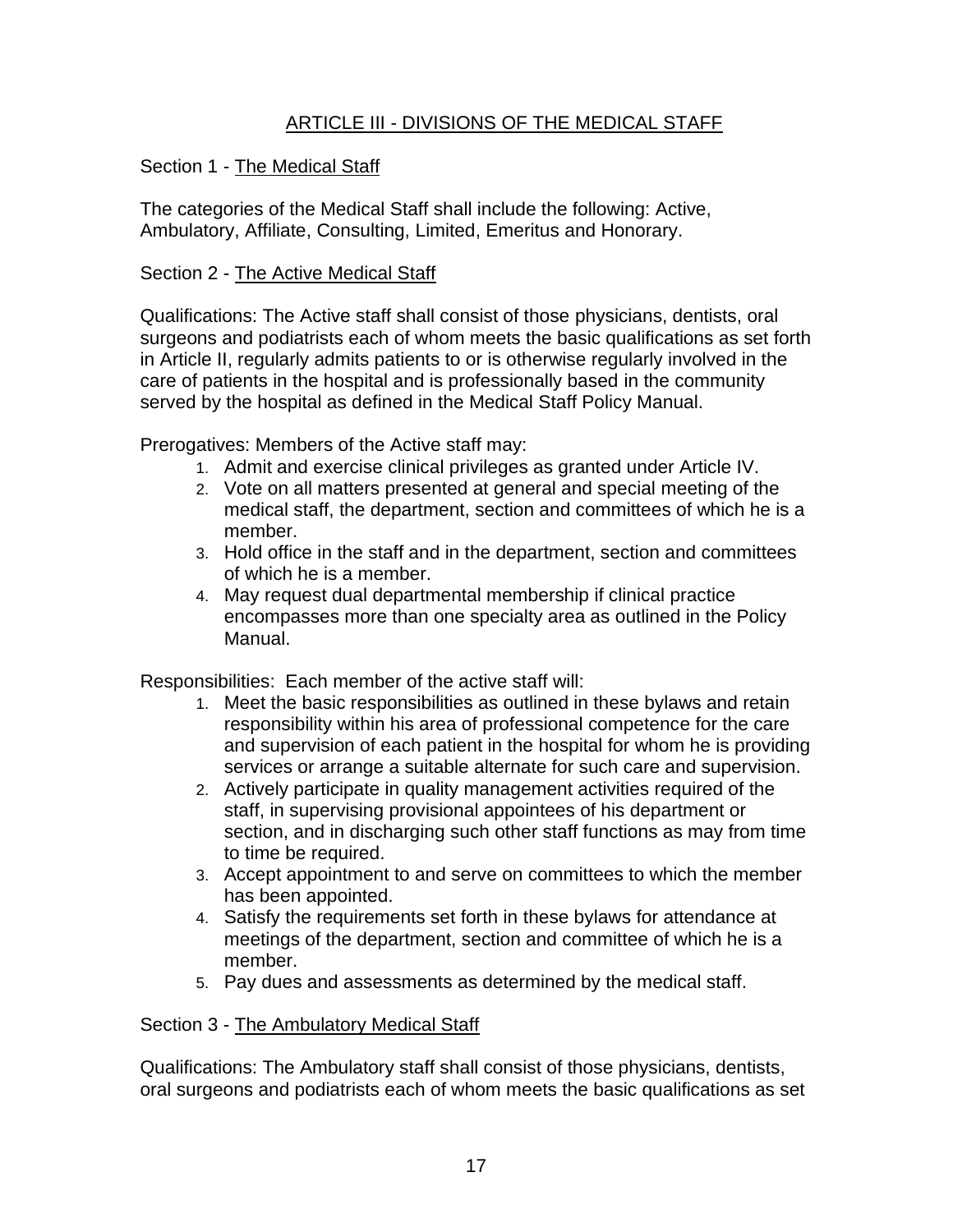forth in Article II, who chooses not to personally admit or care for patients in the hospital. Ambulatory members will be professionally based in the community served by the hospital as defined in the Medical Staff Policy Manual and shall be employed by Beaumont Health or in private practice.

Prerogatives: Members of the Ambulatory staff:

- 1. May not admit and exercise inpatient clinical privileges as granted under Article IV.
- 2. May not vote on matters presented at general and special meeting of the medical staff or the department, however, may be appointed to committees and may vote at committee meetings.
- 3. May not hold office on the staff, one of its departments, sections or committees.

Responsibilities: Each member of the Ambulatory staff will:

- 1. Meet the basic responsibilities as outlined in these bylaws and retain responsibility within his area of professional competence for the ambulatory care and supervision of each patient for whom he is providing services.
- 2. Participate in quality management activities required of the staff and discharge such other staff functions as may from time to time be required.
- 3. Accept appointment to and serve on committees to which the member has been appointed.
- 4. Not be required to attend departmental meetings but is expected to attend meetings of those committee(s) of which he is a member.
- 5. Pay dues and assessments as determined by the medical staff.
- 6. Non-employed Ambulatory Medical Staff members must complete a formal application process to join the Medical Staff in any other category of membership.

# Section 4 - The Affiliate Medical Staff

Qualifications: The Affiliate staff shall consist of those physicians, dentists, oral surgeons and podiatrists each of whom meets the basic qualifications as set forth in Article II, who wishes to attend occasional private patients in the Hospital, but who do not otherwise participate actively in the work of the Hospital. Affiliate members will be professionally based in the community served by the hospital as defined in the Medical Staff Policy Manual.

Prerogatives: Members of the Affiliate staff:

1. May admit and exercise inpatient clinical privileges as granted under Article IV for a limited number of patients. Should an Affiliate member's clinical activity fall below or above the designated limits, he will be required to request modification of his membership status, either to Active status or to Ambulatory status. Affiliate members with no clinical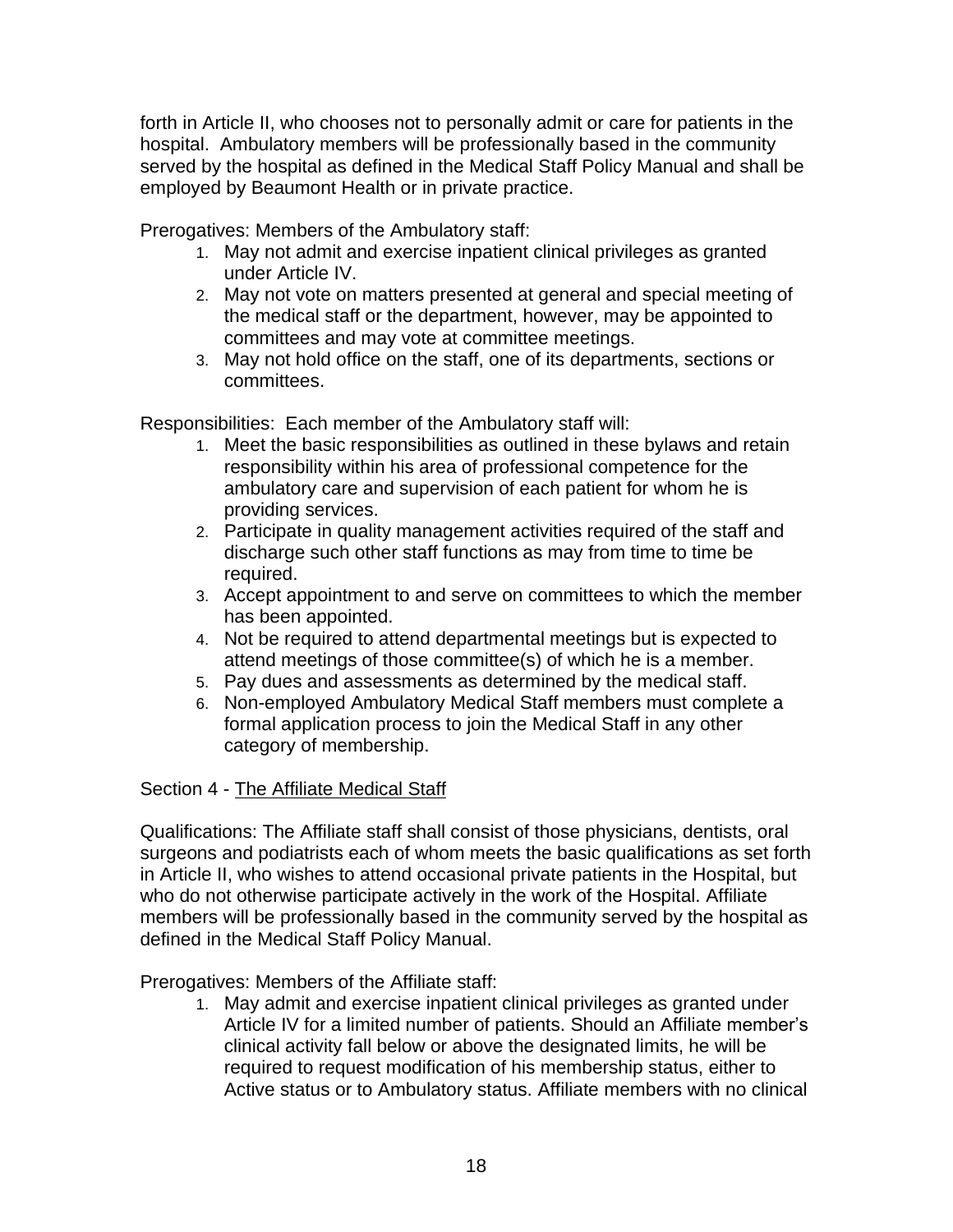activity and no basis for ambulatory membership status will be ineligible to apply for reappointment. Minimum and maximum numbers of cases and procedures will be defined periodically by the clinical departments with the approval of the Medical Executive Committee.

- 2. May not vote on matters presented at general and special meeting of the medical staff or the department. However, may be appointed to committees and may vote at such committee meetings.
- 3. May not hold office in the staff or in the department. May hold office in sections or committees of which he is a member.

Responsibilities: Each member of the Affiliate staff will:

- 1. Meet the basic responsibilities as outlined in these bylaws and retain responsibility within his area of professional competence for the care and supervision of each patient in the hospital for whom he is providing services or arrange a suitable alternate for such care and supervision.
- 2. Participate in quality management activities required of the staff and discharge such other staff functions as may from time to time be required.
- 3. Accept appointment to and serve on committees to which the member has been appointed.
- 4. Not be required to attend departmental meetings but is expected to attend meetings of those committee(s) of which he is a member.
- 5. Pay dues and assessments as determined by the medical staff.

# Section 5- The Consulting Medical Staff

Qualifications: The Consulting staff shall consist of those physicians, dentists, oral surgeons and podiatrists who are held in high regard in the medical community and are recognized as experts in their respective field, who also meet the basic qualifications as set forth in Article II. The Credentials Committee may propose the granting of this special category of membership only upon recommendation of the respective Department Chief, Chief of Staff, or Medical Executive Committee.

Prerogatives: Members of the Consulting staff may:

- 1. On the request of a patient's attending staff member, see patients, write orders and provide consultative care as requested and indicated by the patient's condition. May perform clinical procedures as approved in Article II, in conjunction with attending physician.
- 2. Attend meetings of the staff and the department. May not vote on matters presented at general and special meeting of the medical staff or the department, however, may be appointed to committees and may vote at such committee meetings.
- 3. May not hold office in the staff or in the department. May hold office in sections or committees of which he is a member.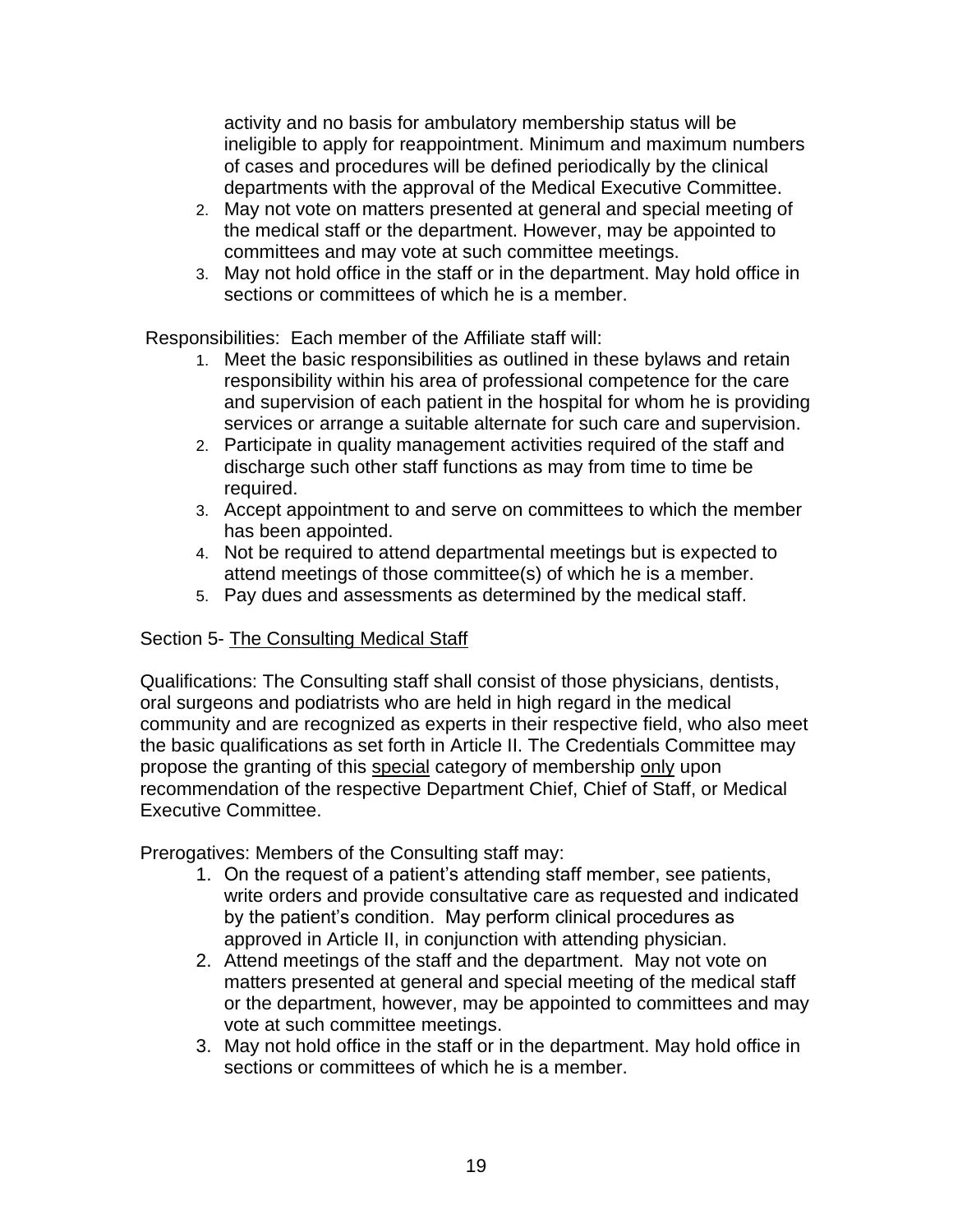Responsibilities: Each member of the Consulting staff will:

- 1. Meet the basic responsibilities as outlined in these bylaws and retain responsibility within his area of professional competence for the care and supervision of each patient in the hospital for whom he is providing services, or arrange a suitable alternate for such care and supervision.
- 2. Participate in quality management activities required of the staff and discharge such other staff functions as may from time to time be required.
- 3. Accept appointment to and serve on committees to which the member has been appointed.
- 4. Not be required to attend departmental meetings but is expected to attend meetings of those committee(s) of which he is a member.
- 5. Pay dues and assessments as determined by the medical staff

# Section 6 - The Limited Staff

Qualifications: The Limited staff shall consist of those physicians who meet the basic qualification for membership as outline in Article II, Section 2A, and are employed by the hospital as physicians providing moonlighting services. In addition, the Limited staff shall include physician assistants, nurse practitioners, nurse midwife, physician employed/contracted registered nurse and psychologists as detailed in the Medical Staff Policy Manual. Limited privileges are of a limited tenure. Staff membership automatically ceases when employment ends. They shall perform duties as defined in the delineation of privileges and approved by the appropriate medical staff department chief.

Prerogatives: Members of the Limited staff:

- 1. May not admit patients or be the attending physician of record.
- 2. Must abide by departmental and staff rules and regulations
- 3. Will be subject to any and all disciplinary actions provided by the Limited Staff Policy.
- 4. Will only have those hearing rights as set forth in the Limited Staff Policy.
- 5. May not attend general, department, committee and special meetings of the medical staff.
- 6. Pay dues and assessments as determined by the MEC.
- 7. Must complete a formal application process to join the medical staff in any other category of membership and cannot hold membership and/or privileges in more than one staff category at the same time.

# Section 7 - The Emeritus Medical Staff

Qualifications: The Emeritus Staff shall consist of those members who have reached the age of 65, who may request transfer to Emeritus status. Those requesting transfer to Emeritus Staff will have served a minimum of 10 consecutive years as a member of the Active, Affiliate or Consulting Staff.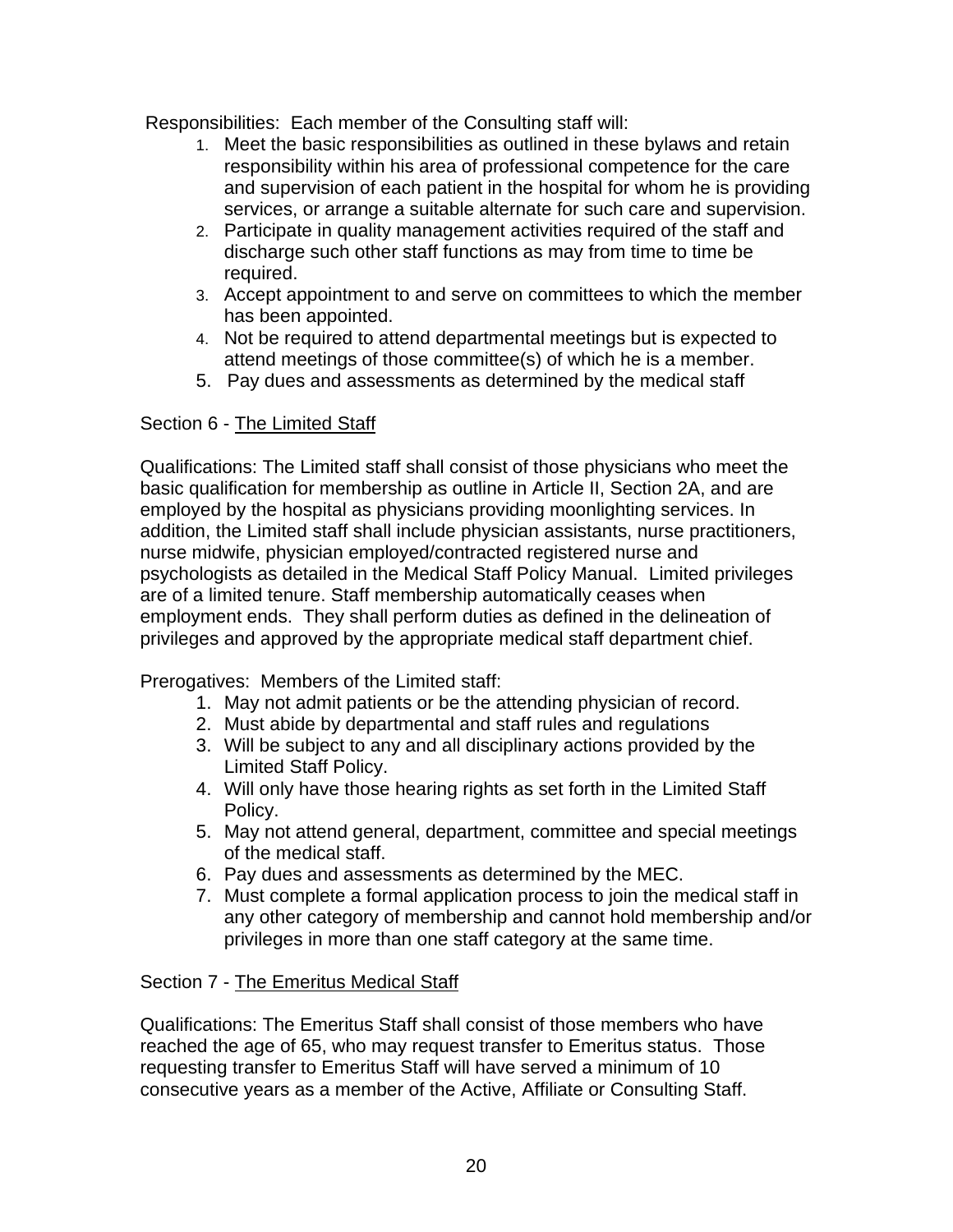Prerogatives: Members of the Emeritus Staff:

- 1. Shall retain the rights and privileges of his prior staff appointment if current competence is demonstrated.
- 2. If current competence is not demonstrated, member can be Emeritus without clinical privileges.
- 3. May not vote or hold elective office in the Staff or a department.
- 4. May attend meetings of the staff and the department. May not vote on matters presented at general and special meeting of the medical staff or the department.
- 5. May not hold office in the staff or in the department. May hold office in sections or committees of which he is a member.

Responsibilities: Each member of the Emeritus staff will:

- 1. Meet the basic responsibilities as outlined in these bylaws and retain responsibility within his area of professional competence for the care and supervision of each patient in the hospital for whom he is providing services or arrange a suitable alternative for such care and supervision.
- 2. Participate in quality management activities required of the staff and discharge such other staff functions as may from time to time be required.
- 3. Not be required to attend departmental meetings but is expected to attend meetings of those committee(s) of which he is a member.
- 4. Not pay dues or assessments

### Section 8 - The Honorary Medical Staff

Qualifications: The Honorary Staff shall consist of those physician members who have served, at one point, as an Active Staff Member at OHMC, and contributed to the growth and mission of the hospital and who wish to retain their Medical Staff membership but who do not wish to admit and/or treat patients in the hospital.

Prerogatives: Members of the Honorary Staff:

- 1. May attend meetings of the staff and the department. May not vote on matters presented at general and special meeting of the medical staff or the department
- 2. May serve as consultants (with no vote) at committee meetings
- 3. May attend CME programs and use the Medical library.
- 4. May not hold office in the staff, the department or committees of which he is a member.
- 5. May not admit or treat patients in the hospital.
- 6. Shall not pay dues or assessments.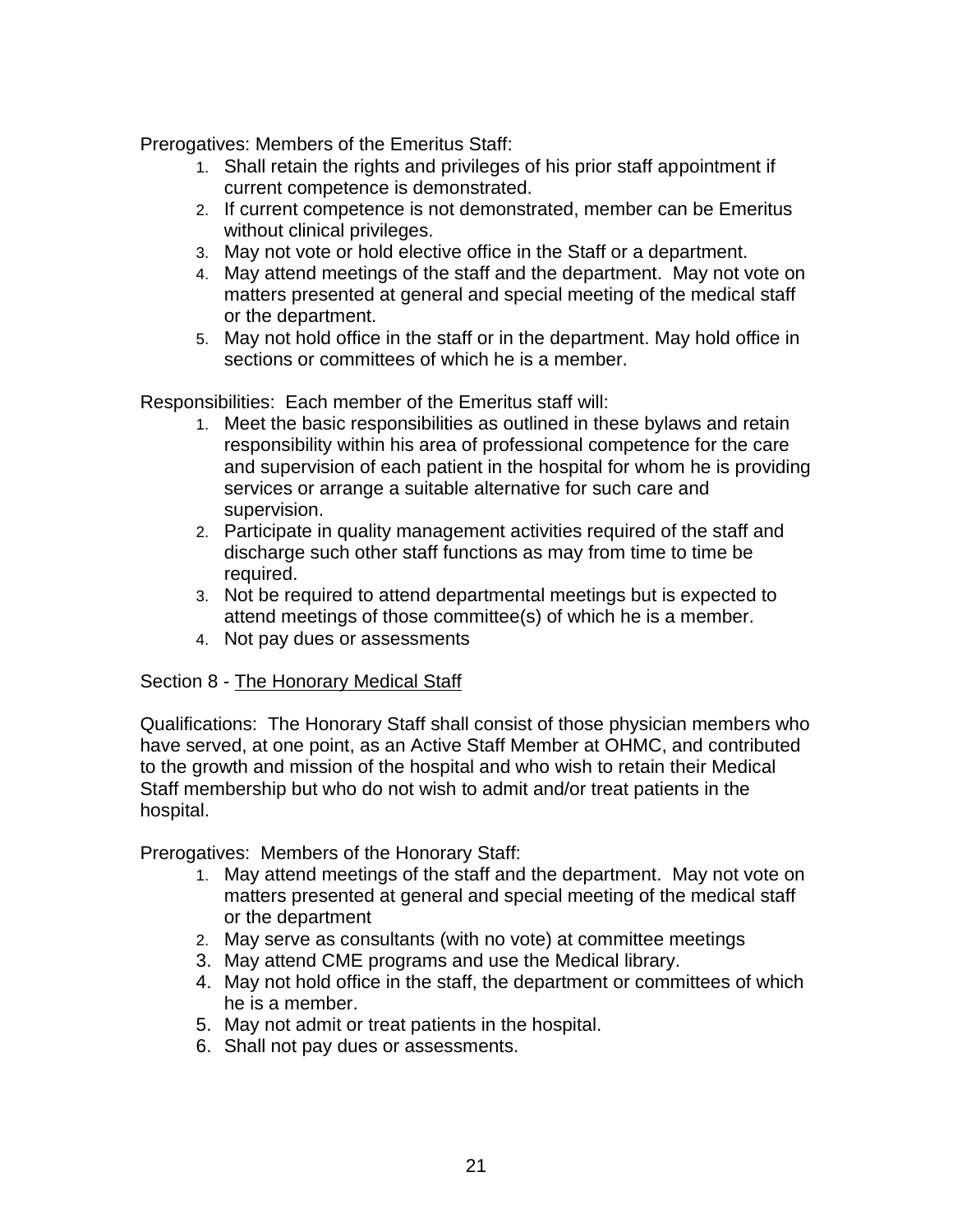# ARTICLE IV - CLINICAL PRIVILEGES

### Section 1 - Criteria for Determining Clinical Privileges

- A. Privileges Are Required. Each Member shall exercise only those Clinical Privileges granted to him by the Board upon recommendation of the Credentials Committee and MEC, except as otherwise permitted by Article IV, Section 2.
- B. Criteria. Requests for Privileges shall be evaluated on the basis of the factors and categories of information listed in Article II. Requests for Clinical Privileges shall also be evaluated in light of observed clinical performance and judgment, current competence to exercise such Privileges, and the results of quality review evaluation and monitoring activities, including relevant Practitioner-specific data as compared to aggregate data and morbidity and mortality data, when available. Privilege determinations shall also take into account pertinent information concerning clinical performance obtained from other sources, especially from other institutions and health care settings where the Practitioner has exercised clinical privileges. The Practitioner has the burden of establishing his qualifications and competency in the Clinical Privileges he requests, in accordance with Medical Staff Policy.
- C. Privilege Modification. A Member may request an increase in Privileges during the term of his appointment by submitting a written request in accordance with Medical Staff Policy. Any such request will be processed using substantially the same procedures as for a request for reappointment.
- D. New Professional Practice Evaluation Privileges granted to initial applicants and additional Privileges granted to a Member in connection with reappointment or a mid-appointment request for additional Privileges shall be subject to New Professional Practice Evaluation as provided in Medical Staff Policy.

### E. Dentists and Podiatrists

1. Privileges granted to dentists shall be based on their character, health, training, experience, academic standing and demonstrated current professional competence and judgment, and ethical standing. The scope and extent of surgical privileges to be granted to each (oralmaxillofacial surgeons, other dental specialties and dentists) shall be specifically delineated and granted in the same manner as all other surgical privileges. Patients of oral maxillofacial surgeons shall be directly admitted to the hospital under the name of that particular oral maxillofacial surgeon. All oral maxillofacial and dental patients shall receive the same medical appraisal and clearance as patients admitted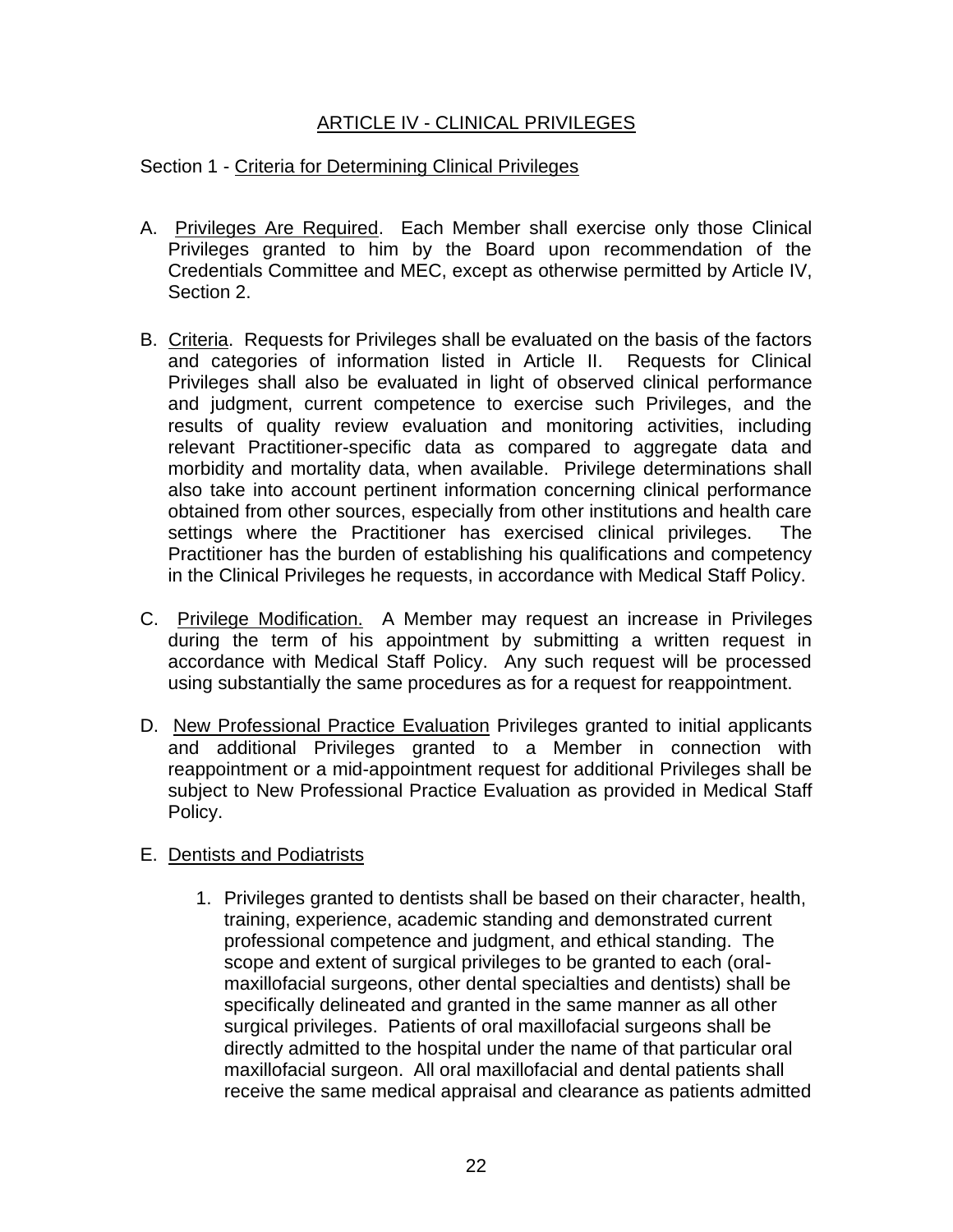to other services, either prior to admission or at the time of admission before any surgical procedure. A physician member of the Medical Staff shall be responsible for the care of any medical problem that may arise during the hospitalization and/or procedure and his name shall be entered on the medical record at the time of admission by the dentist. Consultation with a physician member of the Medical Staff shall be required whenever medical complications are present.

2. Privileges granted to podiatrists shall be based on their character, health, training, experience, and academic standing and demonstrated current professional competence and judgment, and ethical standing. Podiatrists shall be assigned to the Section of Podiatry in the Department of Orthopedics. Podiatrists shall be limited to the diagnosis, surgical and adjunctive treatment of diseases, injuries, defects and preventive care of the foot and ankle as specified for each individual in his delineation of privileges. Either prior to admission, or at the time of admission before any surgical procedure, the podiatrist shall ensure that a physician member of the Medical Staff conducts an adequate medical evaluation of the patient. A physician member of the Medical Staff shall be responsible for the care of any medical problem that may arise during the hospitalization and/or procedure and his name shall be entered on the medical record at the time of admission by the podiatrist. Consultation with a physician member of the Medical Staff shall be required whenever medical complications are present

### F. Limited License Health Professionals

Privileges granted to other limited health professionals shall be based on their character, health, training, experience, licensure or certification, academic standing and demonstrated current professional competence and judgment, and ethical standing. The scope and extent of privileges to be granted to each health professional shall be specifically delineated in the same manner as all other privileges. No patient shall be admitted to the Hospital solely under the care of such other health professional, but each patient shall be admitted by a physician member of the Medical Staff who shall be responsible for the care of any medical problem that may be present at the time of admission or that may arise during hospitalization. All patients so admitted shall receive the same basic medical appraisal as all other patients. A recommendation by or on behalf of the medical staff to not grant privileges as a limited health professional, or to suspend, terminate, or to discontinue such privileges, or such a decision by the Board, shall not give rise to any procedural rights set forth in the Bylaws, unless otherwise specifically provided in the Medical Staff Policy Manual.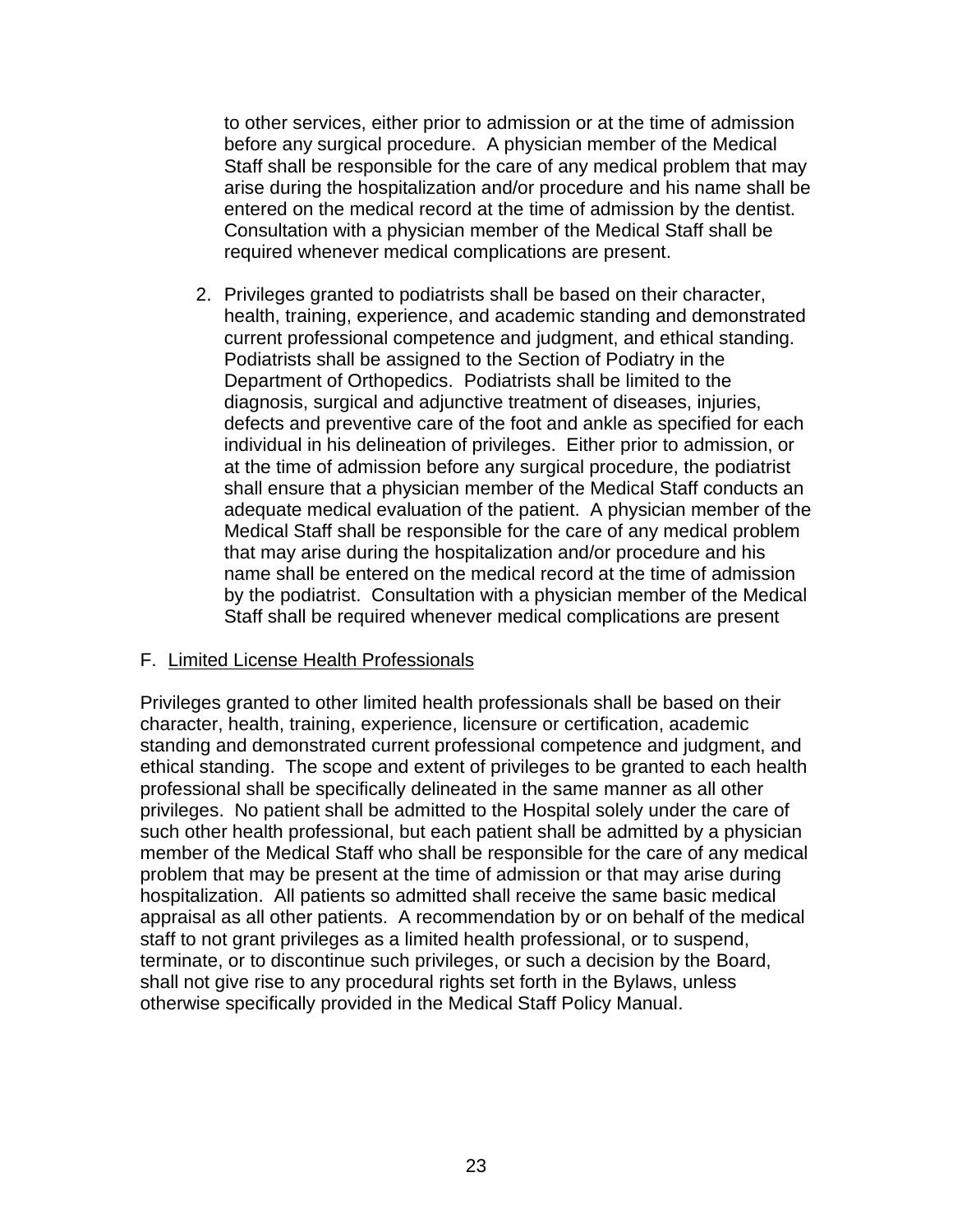# Section 2 – Temporary, Emergency and Disaster Privileges

- A. Temporary Privileges. A licensed physician may be granted temporary privileges (specified in writing and signed by the licensee and the Chief of the Department) upon the concurrence of the Administration of the Hospital, the Chief of the Department, the Chairman of the Credentials Committee, one other member of the Credentials Committee and the Chief of Staff (or in the latter's absence, the Vice Chief of Staff). Such privileges shall be granted for no more than one hundred twenty (120) days duration. Temporary privileges shall be granted only when the information available reasonably supports a favorable determination regarding the requesting practitioner's qualification, ability and judgment to exercise the privileges requested, and only after the practitioner has provided evidence of professional liability insurance in an amount consistent with Medical Staff policy. Such persons shall be subject to the supervision of the Chief of the Department or his designate. Such privileges may be summarily revoked, without prior notice and without the right to a hearing, by the Administration of the Hospital, the Chief of the Department, or the Chief of Staff. Temporary privileges may be granted in the following circumstances:
	- 1. Pendency of Application. After an application for staff appointment has been approved by the Credentials Committee, a request for specific temporary privileges has been received from the applicant, and in accordance with the conditions specified in Article II of the Bylaws, an appropriately licensed applicant may be granted temporary privileges during the pendency of the application. In exercising such privileges, the applicant shall act under the supervision of the Department Chief or his designee to which the applicant is assigned.
	- 2. Temporary Consulting Privileges. These privileges may be granted to a licensed physician, dentist, oral/maxillofacial surgeon, or podiatrist who is not a member of the Medical Staff who may be called upon to offer a medical opinion or provide care for one or more specific patients at the request of the patient's attending medical staff member. Temporary consulting staff privileges shall be granted on a case-bycase basis by the Chief of Staff on the recommendation of the Chair of the Credentials Committee and the appropriate departmental chief. Temporary consulting privileges automatically terminate at the end of the consultation or care provided to the specific patient.
	- 3. Locum Tenens. Upon receipt of a written request from an active member of the medical staff, an appropriately licensed practitioner who is serving as locum tenens for a member of the medical staff, may without applying for membership on staff, be granted temporary privileges for no more than one hundred twenty (120) days duration.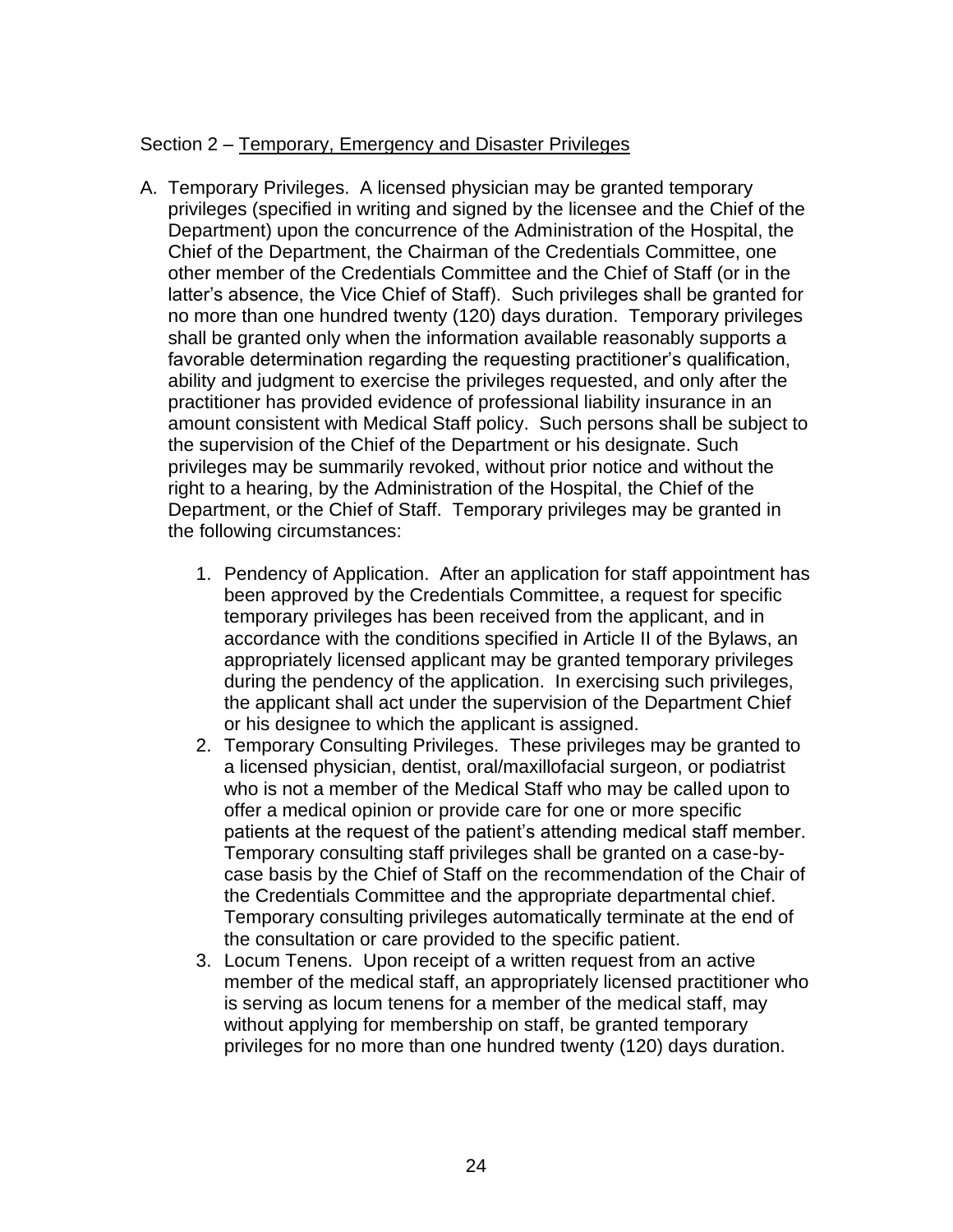- B. Emergency Privileges. In case of emergency, any Medical Staff member attending the patient, to the degree permitted by his license and training and regardless of service or staff status, shall be expected to do and to be assisted by Hospital personnel in doing everything possible to save the life of the patient, including the calling of such consultation as may be necessary and available. For the purpose of this section, an "emergency" is defined as a condition in which serious, permanent harm may result to the patient or as a condition in which the life of the patient is in immediate danger and any undue delay in administering treatment might add to that danger. When the emergency situation no longer exists, such Medical Staff member must either request the privileges necessary to continue treatment or arrange for the patient to be assigned to an appropriate member of the staff. If such privileges are either denied or not requested, the patient shall be assigned to an appropriate member of the staff.
- C. Disaster Privileges. In the event of a disaster requiring activation of the emergency management plan and exceeding the ability of the professional resources of the Hospital to meet immediate patient needs, the hospital Incident Commander, or designee, will first consider utilizing physician and allied health medical staff members with privileges at any OHS facility, since primary source verification will have already been completed for these practitioners. The hospital Incident Commander, or designee, may then implement a modified credentialing and privileging process for eligible licensed volunteer practitioners present and able to assist in the care of patients. Any grant of temporary disaster privileges shall be consistent with the Medical Staff Policy for "Credentialing Practitioners in a Disaster" ("Policy"). "Disaster" for purposes of this section means an emergency situation created by natural causes (e.g., tornado, earthquake, thunderstorm or snow storm) or other causes (e.g., bomb, explosion, fire, mass shooting, biologic or chemical event) resulting in a significant number of injured or ill patients being received by the Hospital and an evident risk that persons may not receive timely professional treatment.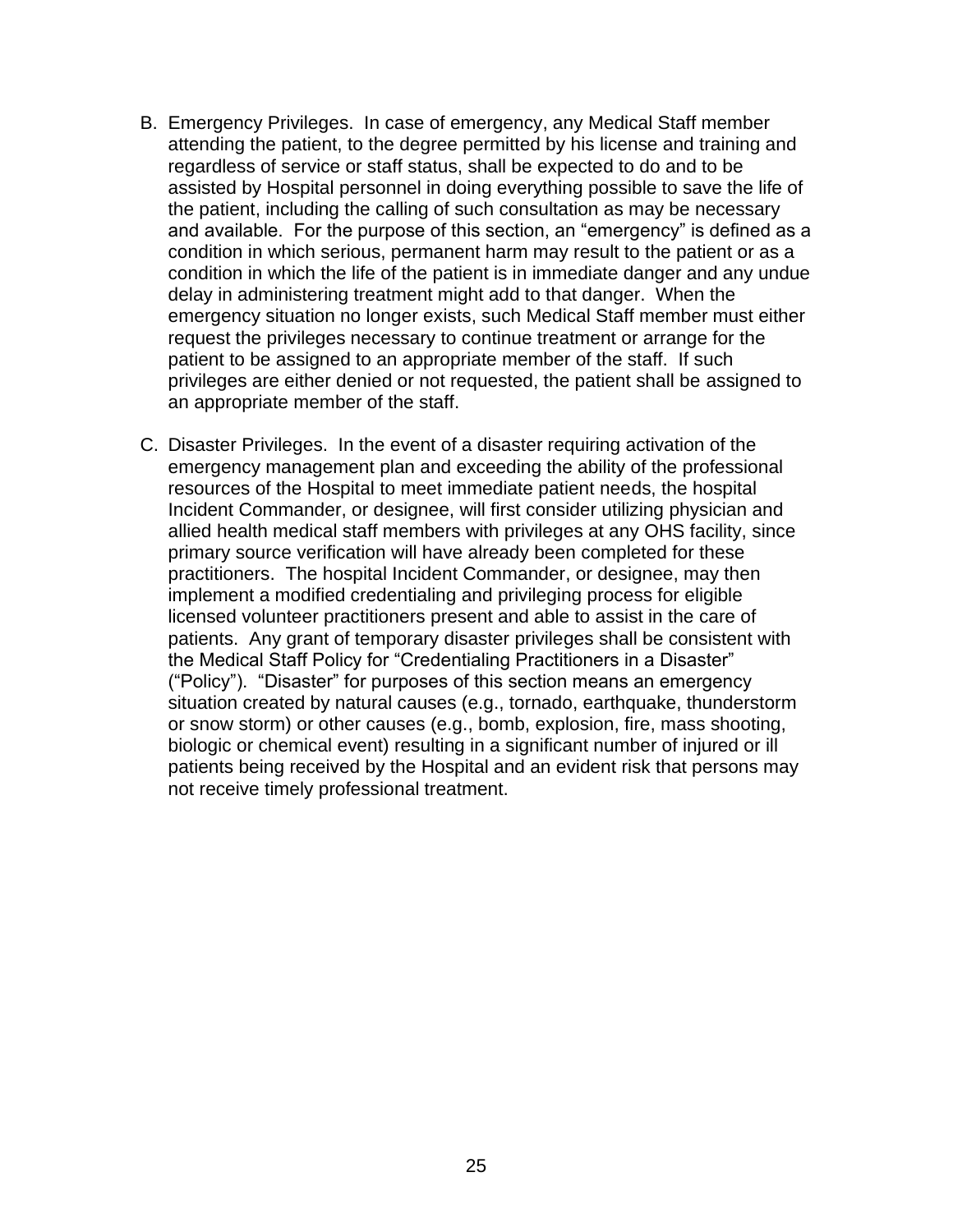#### ARTICLE V - RESCISSION OF APPOINTMENT AND REDUCTION, RESTRICTION OR SUSPENSION OF PRIVILEGES

## Scope

The following procedures apply only to Active, Affiliate, Ambulatory, Consulting, and Emeritus Staff Members. Medical Staff membership and prerogatives for Honorary Medical Staff Members are subject to the discretion of the MEC and the Board, without hearing or appeal.

### Section 1 - Non-Summary Procedure:

- A. If, after completing a review in accordance with Medical Staff Policy, the MSPRC issues a written report recommending that a Medical Staff Member's appointment be rescinded or his Privileges be reduced, restricted or suspended, the MSPRC's report shall be delivered to the MEC.
- B. After timely review of the MSPRC's report, the MEC shall make a preliminary determination. If the determination could result in the reduction, restriction or suspension of Clinical Privileges or in rescission of the Staff Member's appointment, the affected Member will be notified in writing and granted an opportunity to appear before the MEC at its next regular session to discuss, explain or refute the charges, but this appearance will in no way constitute a hearing. If the Staff Member appears, such appearance will be completed before final action is taken by the MEC. A record of such an appearance will be kept.
- C. The MEC may accept, reject or modify the recommendation of the MSPRC. The MEC's response to the MSPRC report may include, without limitation, issuing a letter of warning, admonition or reprimand; imposing terms of probation, consultation requirements or other conditions on the Staff Member's appointment, which do not materially restrict exercise of Privileges; or recommending to the Board reduction, restriction or suspension of Clinical Privileges or rescission of Medical Staff membership. The Chief of Staff shall inform the Board of the nature of the MSPRC's report and the MEC's action.
- D. Any recommendation by the MEC for reduction, restriction or suspension of Clinical Privileges or for rescission of Medical Staff membership, or a preliminary decision by the Board to take one of those actions, shall entitle the Staff Member to request a hearing and appellate review to the extent provided in these Bylaws.

# Section 2 - Summary Suspension

A. Imposition. The following individuals and bodies have the authority to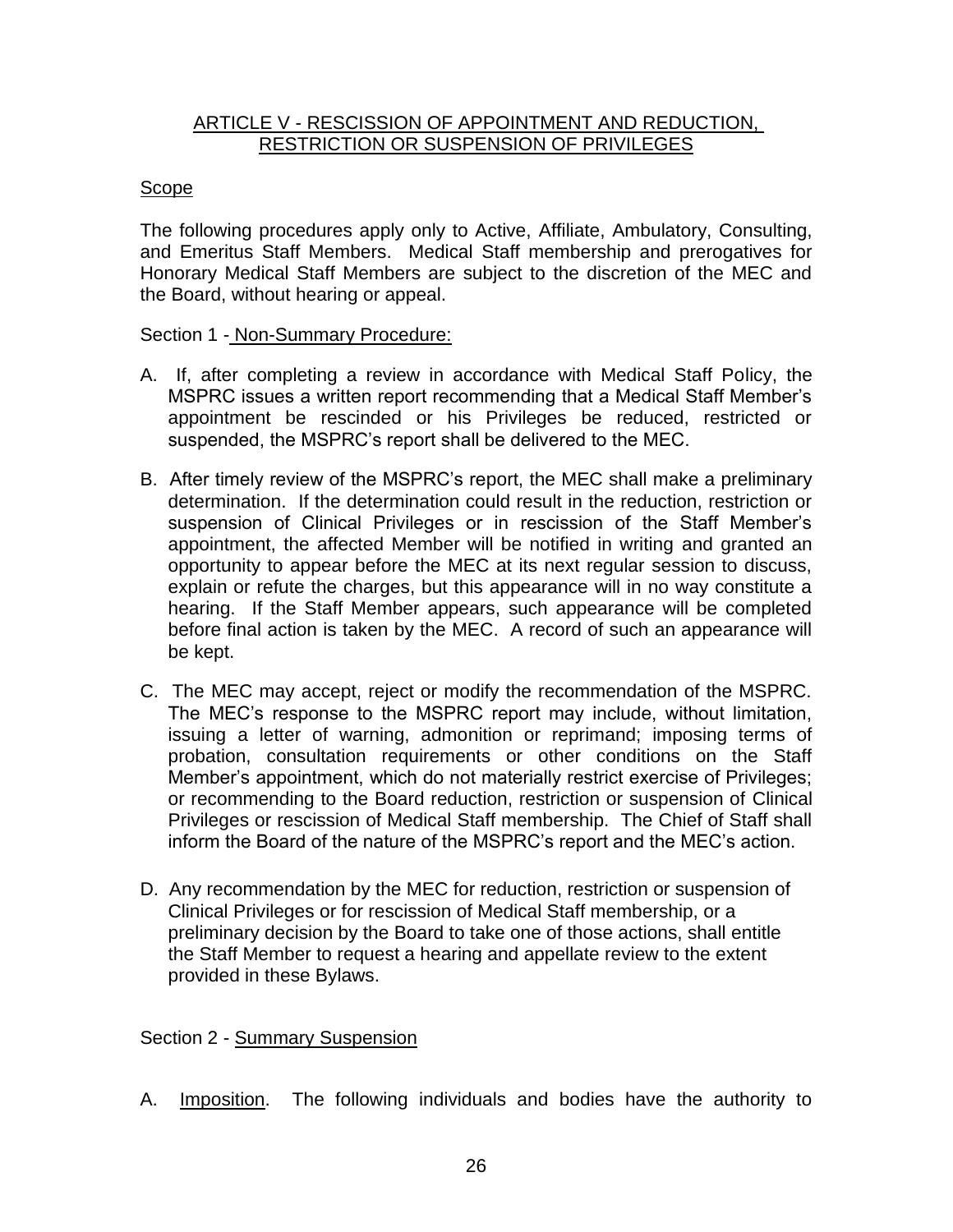suspend or restrict summarily all or any portion of the Privileges of a Member or impose supervision upon a Member upon determining that failure to take immediate action may result in an imminent danger to the health of an individual: the Board, the MEC, the Chief of Staff, or the Chief of the department to which the Member is assigned. The Chief of Staff shall promptly notify the suspended Member of the suspension.

- B. Interim Nature. Summary action shall be deemed an interim precautionary step in a professional review activity until it has been reviewed by the MEC pursuant to Section 6.3.3. Summary action is a non-disciplinary measure taken to protect an individual against potential harm, pending review of the matter by the MEC.
- C. Review of Summary Action. The MSPRC shall immediately investigate the circumstances that led to the suspension, including offering the suspended Member an opportunity to meet with the MSPRC or its representative, which will in no way constitute a hearing. The MSPRC shall report to the MEC in writing its recommendations regarding the suspension and regarding the Member's future status, within the later of fourteen days from the suspension or the next regular meeting of the MEC following imposition of the suspension. The MEC shall review the MSPRC's report at its next regular meeting following receipt of the report. Following review of the MSPRC's report, the MEC may continue the suspension, lift a suspension imposed by any party other than the Board, or recommend that the Board lift a Boardimposed suspension. The MEC shall also in all cases recommend to the Board the future status of the Member's Medical Staff membership and Privileges. The suspended Member shall be entitled to hearing and appeal rights to the extent provided in the Bylaws.
- D. Patient Care. The Chief of Staff, the Chief of the Department and the Administration shall make adequate provision for the care of any patient in the Hospital under the care of the suspended Member.

Section 3 - Automatic Suspension

- A. License. All Privileges of a Member shall be automatically suspended if his professional license is suspended or revoked by the State of Michigan. The Chief of Staff shall enforce such automatic suspension.
- B. Delinquent Medical Records. In accordance with the Rules, Privileges are automatically suspended for failure to complete medical records within the periods prescribed by the Rules.
- C. Loss of Malpractice Insurance. In accordance with Medical Staff Policy, Privileges are automatically suspended if a Member has an interruption in malpractice insurance coverage that is longer than the period permitted by Medical Staff Policy.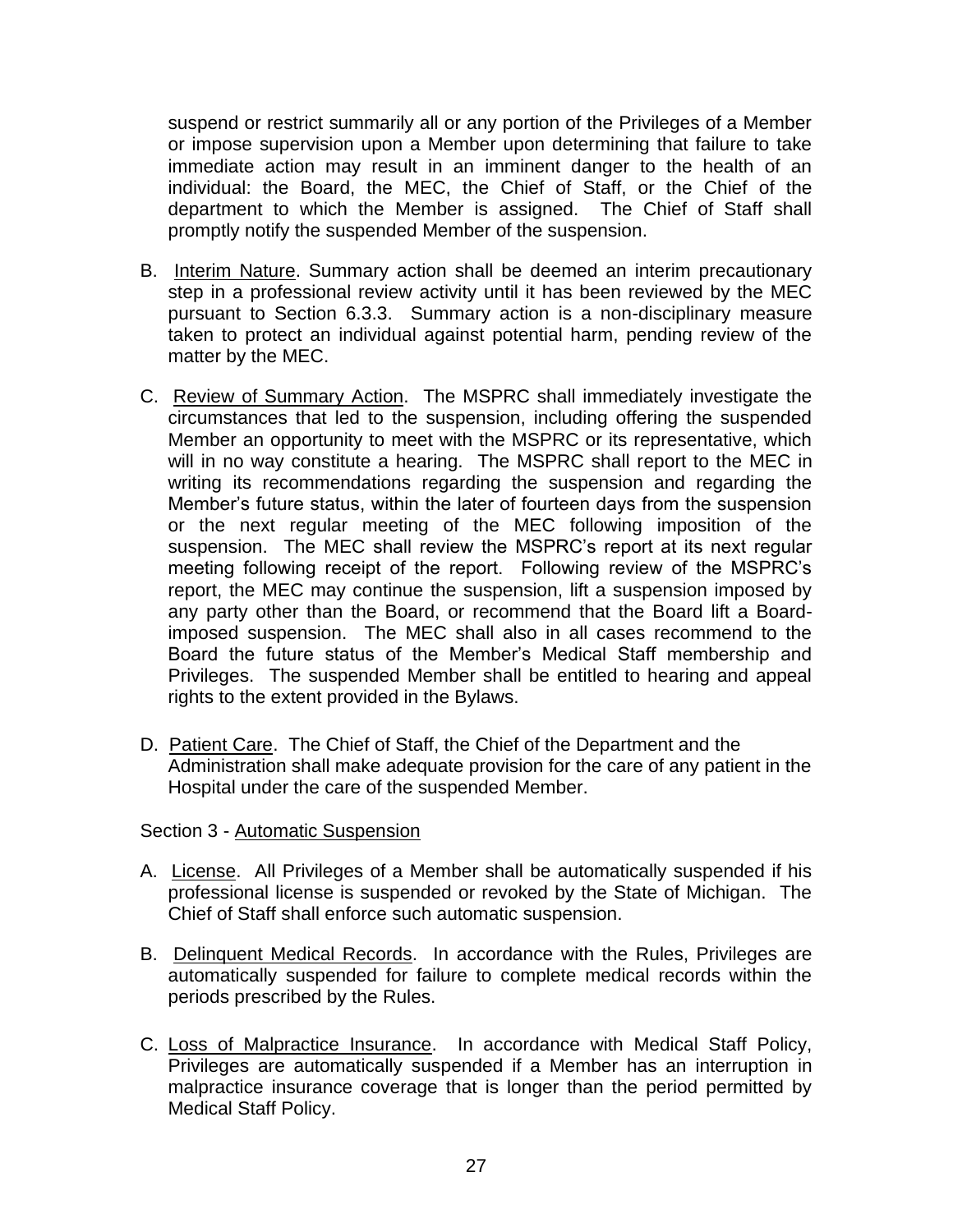D. Notice. If a Member's Privileges are automatically suspended, the Medical Staff Office shall notify the Member of the suspension in writing, after notifying the Chief of Staff.

Section 4 - Leave of Absence

- A. Leave Status. A Member in good standing may request a leave of absence from the Medical Staff for up to 36 months by submitting a written request to the Chief of Staff, stating the proposed duration and reason(s) for the leave. The MEC will recommend to the Board that the request be granted or denied, and the Board will take final action on the request. Conditions and/or limitations may be imposed on a leave of absence. All records for which the Member is responsible shall be timely completed. Members on leave of absence may not exercise Privileges, vote, hold office, or serve on committees, and will not be required to attend meetings or pay dues.
- B. Reinstatement. At least 90 days prior to expiration of the leave of absence, or at any earlier time, the Member may request reinstatement of Privileges by submitting a written notice to that effect to the Chief of Staff. The Member shall also submit a written summary of the Member's relevant activities during the leave. If the leave of absence is related to illness, the Member shall submit a letter from the Member's attending Physician stating that the Member is physically and mentally able safely to resume full professional practice. A request for reinstatement shall be submitted and processed in the manner specified for reappointment to the Medical Staff. Failure to make a timely request for reinstatement or to provide a requested summary of activities or other requested information shall result in automatic nondisciplinary termination of Medical Staff membership; the Practitioner may later apply for Medical Staff membership and will be treated as a new applicant. A Member whose request for reinstatement from a leave of absence is denied by the Board shall be entitled to the hearing and appeal rights provided by Article VI.
- C. Expiration of Appointment. If a Member's term of appointment will expire during a leave of absence, the Member may apply for reappointment during the leave in accordance with Article II, Section 6. The Board may condition reappointment on the Member submitting, at the time of requested reinstatement, acceptable evidence of the Member's ability to perform the Privileges granted or satisfying other specified requirements. Reappointment of a Member while on leave of absence does not guarantee that the Member's request for reinstatement from leave of absence will be granted. If a Member on leave of absence does not submit a timely application for reappointment, Medical Staff membership will expire; the Practitioner may later apply for Medical Staff membership and will be treated as a new applicant.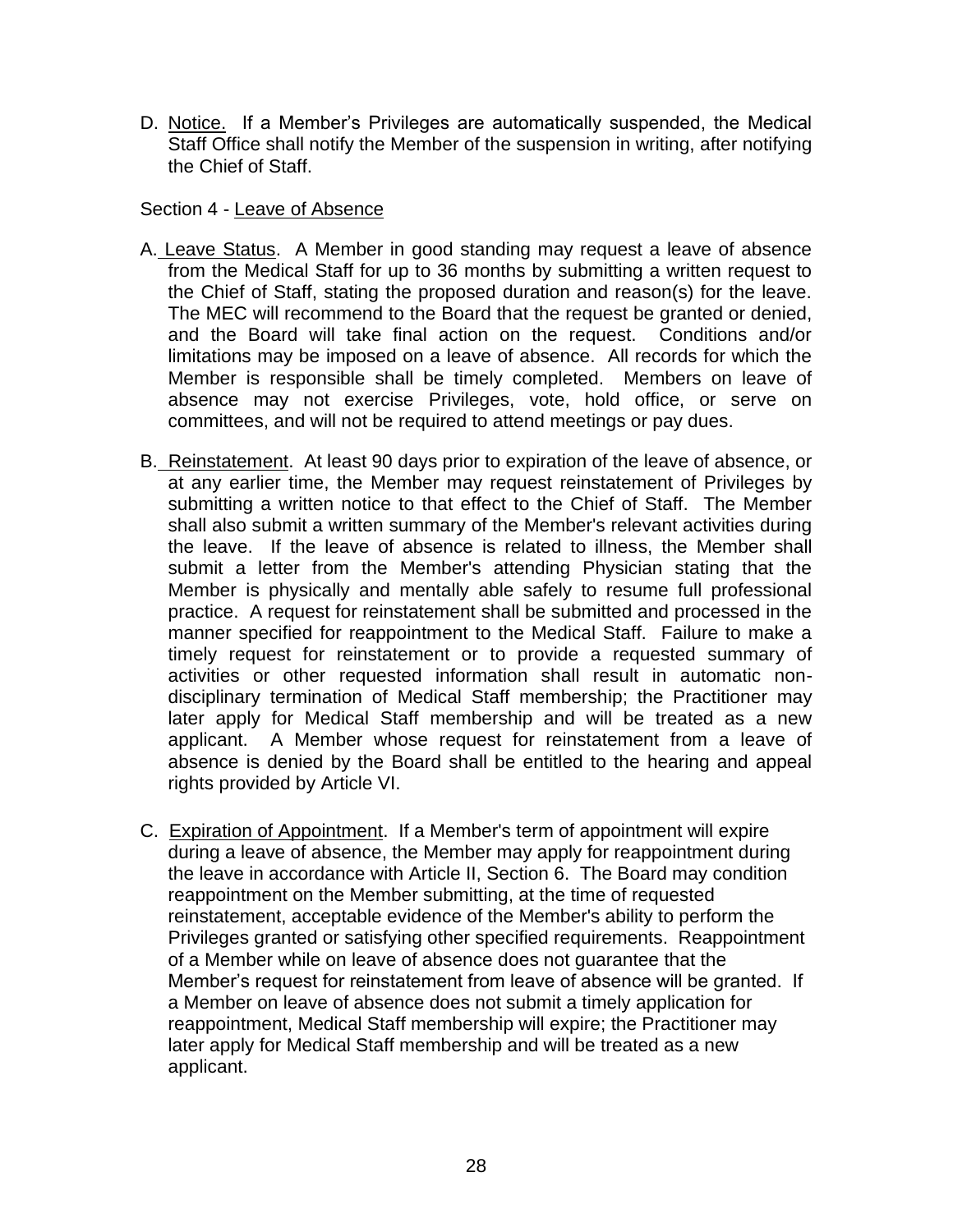# ARTICLE VI - HEARING AND APPELLATE REVIEW PROCEDURE

Active, Ambulatory, Consulting, Affiliate and Emeritus Staff Members as well as applicants for appointment to the Medical Staff, who are subject to an Adverse Recommendation or Action (as defined in the Medical Staff Fair Hearing Plan ("Plan")) shall be entitled to the hearing and appellate process set forth in this Article. Capitalized terms used in this Article are defined either in these Bylaws or in the Plan. As further explained in the Plan, the hearing and appellate process includes the following:

- A. Notice of Adverse Recommendation or Action. A Practitioner against whom an Adverse Recommendation or Action has been taken shall promptly be given notice of such Adverse Recommendation or Action, his or her right to request a hearing in the manner described in the Plan, and a summary of his or her rights at the hearing.
- B. Request for Hearing. A Practitioner shall have thirty (30) days following his or her receipt of a notice pursuant to Article VI, Paragraph A to request a hearing in the manner described in the Plan.
- C. Scheduling and Notice of Hearing. Upon receipt of a timely request for hearing and appointment of the Hearing Panel in the manner provided for in Article VI, Paragraph B and scheduling of the hearing, the Division President shall send the Practitioner a Notice of Hearing, the contents of which are specified in the Plan.
- D. Hearing Procedure. The hearing shall be held before the Hearing Panel appointed in accordance with Article VI, Paragraph E. During a hearing, the Practitioner shall have the right to: (1) representation by an attorney or other person of the Practitioner's choice; (2) call, examine, and cross-examine witnesses; and (3) present evidence determined by the presiding officer to be relevant. Upon completion of the hearing, the Practitioner shall have the right to: (1) receive the written recommendation of the Hearing Panel; and (2) timely notice of all subsequent MEC and Board actions with respect to the Adverse Recommendation or Action that prompted the hearing.
- E. Composition of Hearing Panel. The hearing shall be conducted by a Hearing Panel appointed jointly by the Chief of Staff and the Division President. The Hearing Panel shall be composed of three (3) members, at least two (2) of whom shall be Members of the Medical Staff and satisfy the additional criteria stated in the Plan.
- F. Notice of Action by Board. Upon receipt of the Hearing Panel's report, a Notice of Board Review shall be sent to the Practitioner and, if applicable, to the MEC. The Notice of Board Review shall inform the parties of their rights to provide written statements and request oral argument, as described in the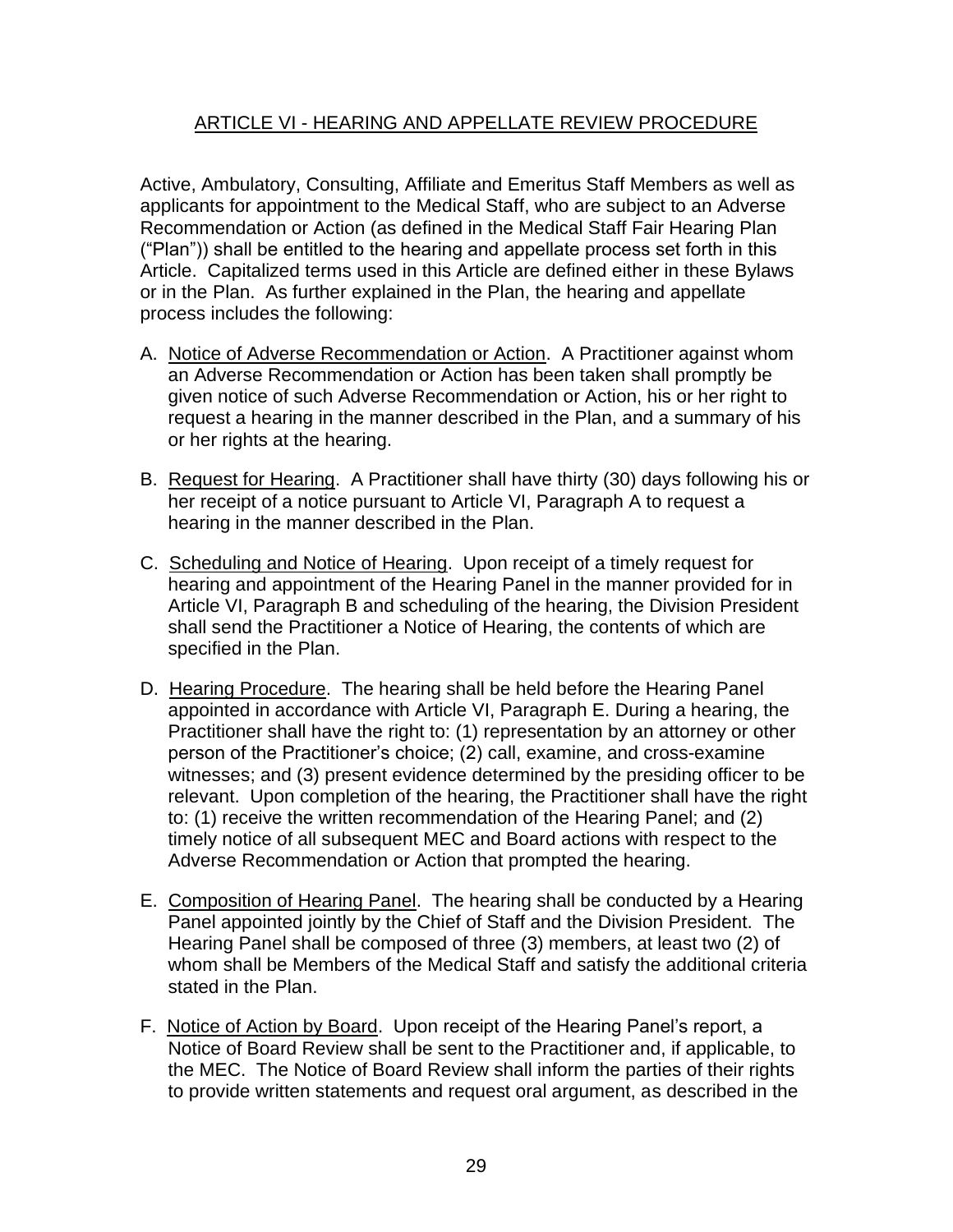Plan.

- G. Board Review Body. The Board as a whole may conduct the Board Review, or it may delegate this function to a standing or special committee of the Board.
- H. Final Action of the Board. After the Board's receipt of the Hearing Panel's report, the Board shall consider the matter (including findings of the Board Review Body, if any) and affirm, modify, or reverse the original Adverse Recommendation or Action. The decision of the Board will be deemed final, subject to no further appeal. The action of the Board and the basis therefore will be promptly communicated to the Practitioner and to the MEC.
- I. Visiting and Honorary Staff. Visiting and Honorary Staff shall have no hearing and appellate right in the event of loss of membership or prerogatives, but may request an informal audience with the MEC, the granting of which is within the MEC's discretion.
- J. Plan Consistency with Bylaws, Laws, and Regulations. Reference in the Bylaws to this Article shall be also be deemed to refer to the Plan. In case of any conflict between this Article and the Plan, this Article shall control. The Plan, which is a Medical Staff Policy, shall be consistent with the Health Care Quality Improvement Act and any other applicable laws and regulations affecting medical staff fair hearings.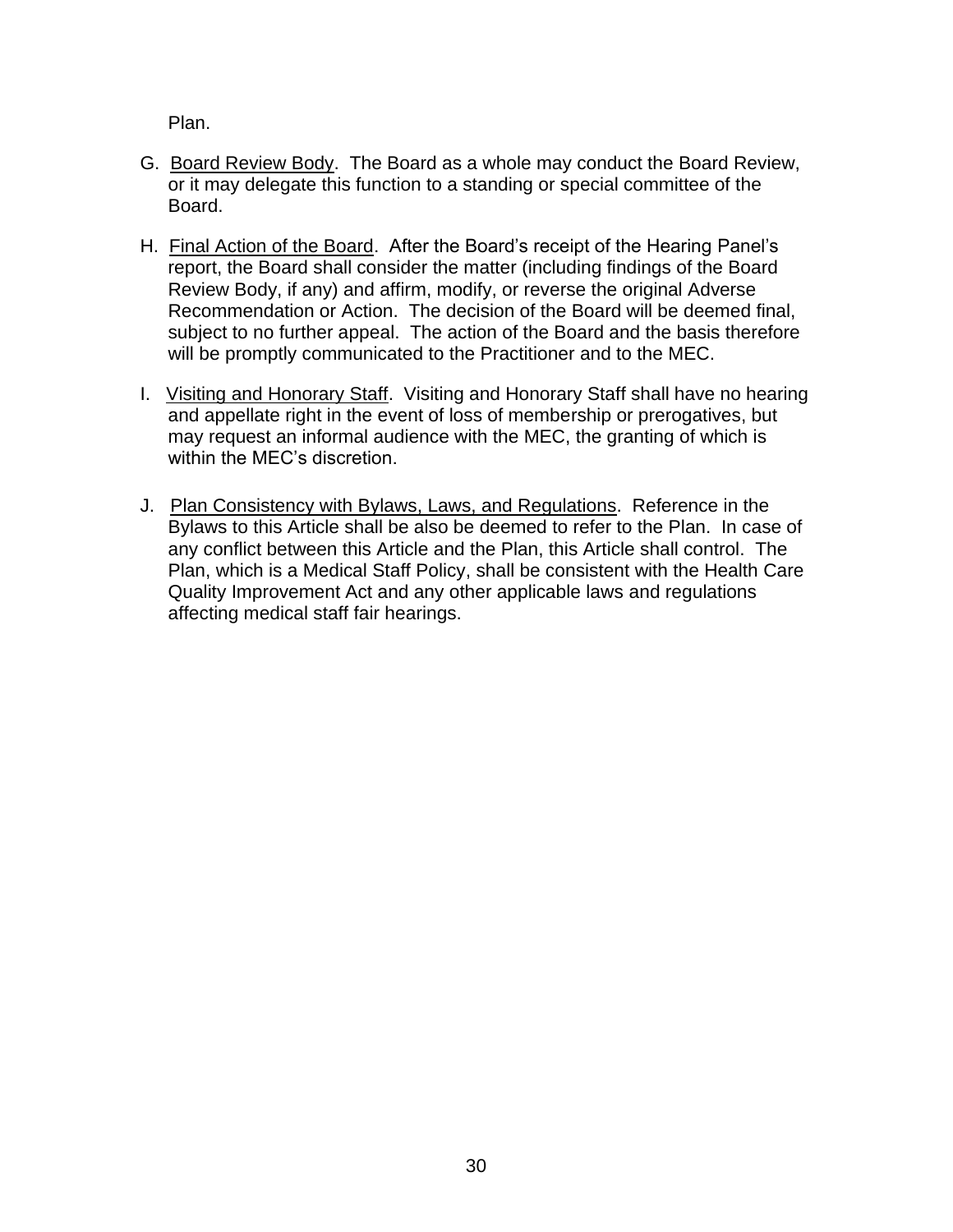# ARTICLE VII - CLINICAL DEPARTMENTS

## Section 1 - Departments

There shall be the following departments of the Medical Staff, with such divisions of each as the Executive Committee may establish.

- A. The Department of Medicine
- B. The Department of Surgery
- C. The Department of Obstetrics and Gynecology
- D. The Department of Eye, Ear, Nose and Throat
- E. The Department of Radiology
- F. The Department of Pathology
- G. The Department of Family Medicine
- H. The Department of Pediatrics
- I. The Department of Psychiatry
- J. The Department of Orthopedics
- K. The Department of Anesthesia
- L. The Department of Emergency Medicine

### Section 2 - Organization of Departments

- A. The officers of each department shall be a Chief, Vice Chief and Secretary. Their term of office shall be three (3) years.
- B. The Chief shall be responsible to the Chief of Staff for the functioning of his department. The same person shall not serve as Chief of the same department for longer than two consecutive three-year terms, after which an interval of at least three years must expire before he shall again be eligible for that office. However, this limitation shall not apply to the hospital-based departments of Radiology, Pathology, Emergency and Anesthesia. The members of the department shall be responsible to their Chief and through him to the Chief of the Medical Staff. The Department Chief shall be a member of the Executive Committee.
- C. The Chief of the Department shall be an active member of the department for at least three (3) years and shall be Board Certified in their specialty. Board Certification exemption may be granted per the Board Certification policy.
- D. The Department Chief shall be responsible to the Chief of Staff and the MEC for the functioning of the department. The members of the department shall be responsible to the Chief, and through him to the Chief of Staff. The Department Chief shall be responsible for the following activities within the department: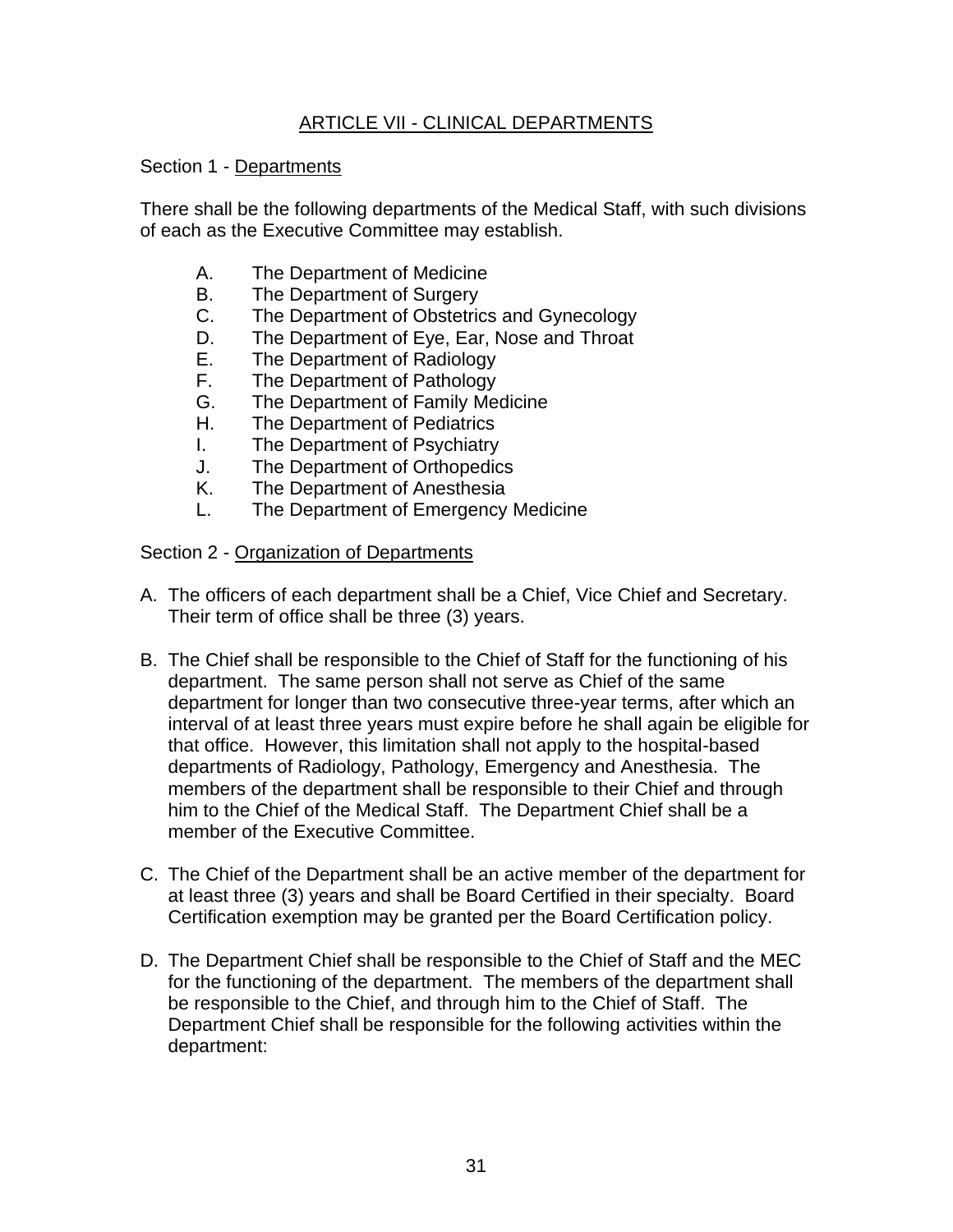- Serve as a member of the MEC
- Preside at meetings of the department.
- Report to the MEC and the Chief of Staff regarding all department professional and administrative activities.
- Oversee clinically related activities of the department.
- Oversee administratively related activities of the department, unless otherwise provided by the Hospital.
- Conduct continuing surveillance of the professional performance of all individuals in the department who have Clinical Privileges.
- Recommend to the MEC the criteria for Clinical Privileges that are relevant to the care provided in the department.
- Recommend Clinical Privileges for each Member of the Department and each Limited Staff member assigned to the department.
- Take appropriate action when important problems in patient care or clinical performance or opportunities to improve care are identified.
- Appoint such committees as are necessary or appropriate to conduct department functions and their chairs.
- Formulate recommendations for departmental rules and regulations for the proper operation of the department, subject to required approvals.
- Assess and recommend to the relevant Hospital authority off-site sources for needed patient care, treatment, and services not provided by the department or the Hospital.
- Integrate the department into the primary functions of the Hospital.
- Coordinate and integrate interdepartmental and intradepartmental services.
- Develop and implement policies and procedures that guide and support the provision of care, treatment, and services.
- Recommend a sufficient number of qualified and competent persons to provide care, treatment, and service.
- Determine the qualifications and competence of department or service personnel who are not licensed independent practitioners and who provide patient care, treatment, and services.
- Conduct continuous assessment and improvement of the quality of care, treatment, and services.
- Maintain quality improvement programs, as appropriate.
- Provide for the orientation and continuing education of all persons in the department.
- Recommend space and other resources needed by the department.
- Implement Medical Staff Bylaws and Rules, and actions taken by the MEC and pursuant to the Medical Staff Article of the Hospital Bylaws.
- E. The Vice Chief of each department shall perform such duties as are delegated to him by the Chief of the Department. He shall act with full authority and responsibility in the absence of the Chief. The Vice Chief shall immediately succeed to the office of Chief if for any reason the Chief should resign or be removed.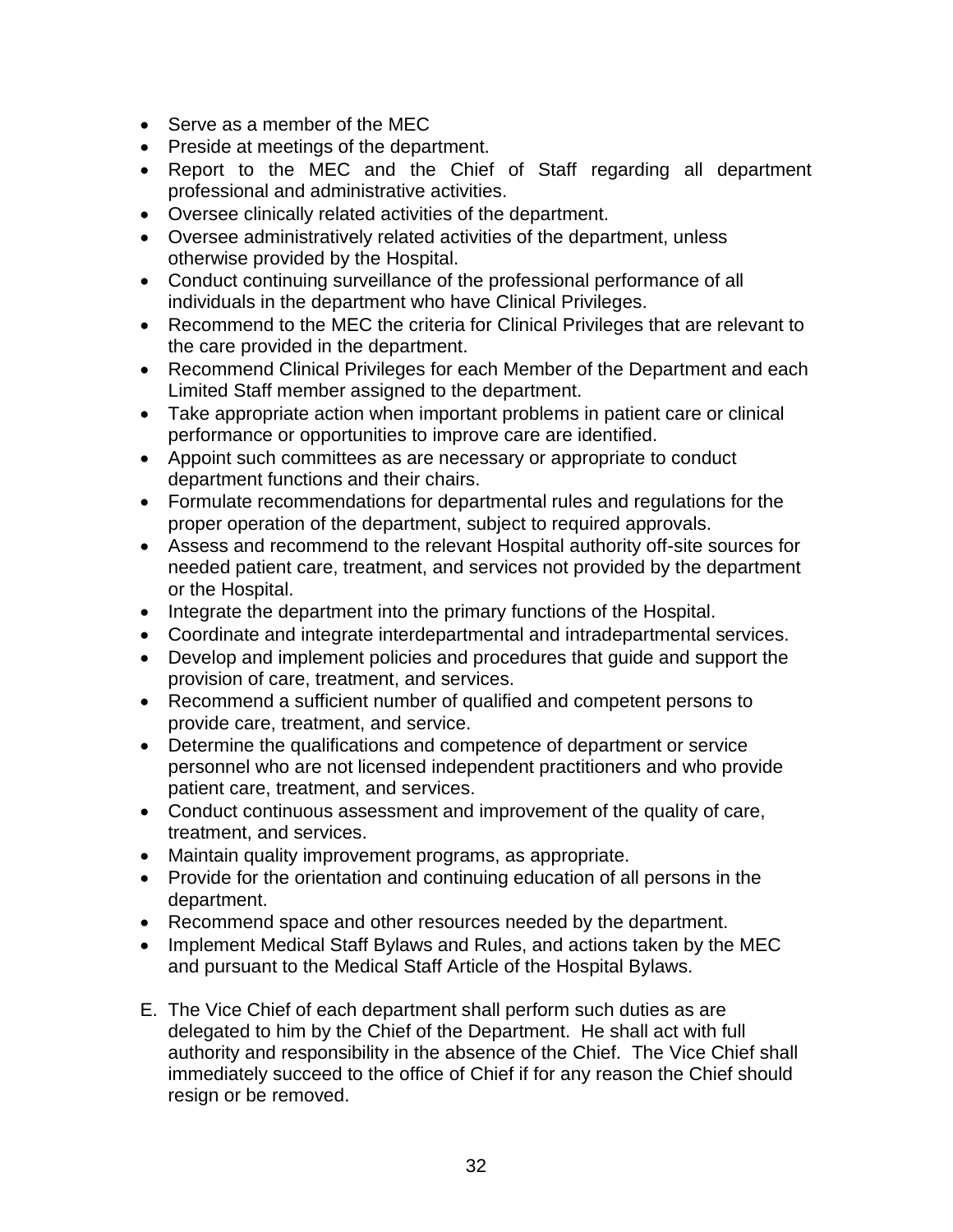- F. The Secretary of each department shall keep accurate minutes of all meetings of the department.
- G. Removal of the Chief of a department during his term of office shall be initiated by a two-thirds majority vote of all Active Staff members of the department, but no such removal shall be effective unless and until it has been ratified by the Executive Committee and by the Governing Board.

#### Section 3 - Functions of the Departments

A. Privilege Criteria. Each department shall develop criteria for the granting of specific Clinical Privileges in that department, subject to approval by the MEC and Board. If similar procedures or clinical services are furnished in more than one department, the chiefs of those departments shall consult with one another and assure that the departments develop consistent criteria for granting substantially the same Clinical Privileges. The Credentials Committee will oversee the consistency of Privilege criteria, and, if necessary, settle any disputes between departments regarding this subject.

#### Section 4 - Election of Officers in Departments

- A. The Chiefs of Anesthesia, Pathology, Radiology and Emergency Services shall be appointed by the Governing Board after consultation with the Executive Committee.
- B. The Department of Psychiatry, Family Medicine, Eye, Ear, Nose and Throat, Pediatrics and Orthopedics shall elect officers in the year following the elections in the Departments of Surgery, Medicine and Obstetrics and Gynecology. Elections shall be held in January by the following procedure:
	- 1. The Department Chief shall establish a nominating committee, consisting of no less than three or more than five department members. The Chief shall appoint two members, the other members volunteering to serve. The nominating committee shall then recruit department members to run for office. Department members may also submit their names to the committee as candidates with endorsement of five other department members. The nominating committee will determine qualified candidates for all elected positions: Chief, Vice Chief, Secretary and Delegates. Members of the nominating committee may not run for elective office during that election. The name of the qualified nominee receiving the highest number of votes, when a majority of the department votes in person or by absentee ballots, shall be forwarded to the Executive Committee.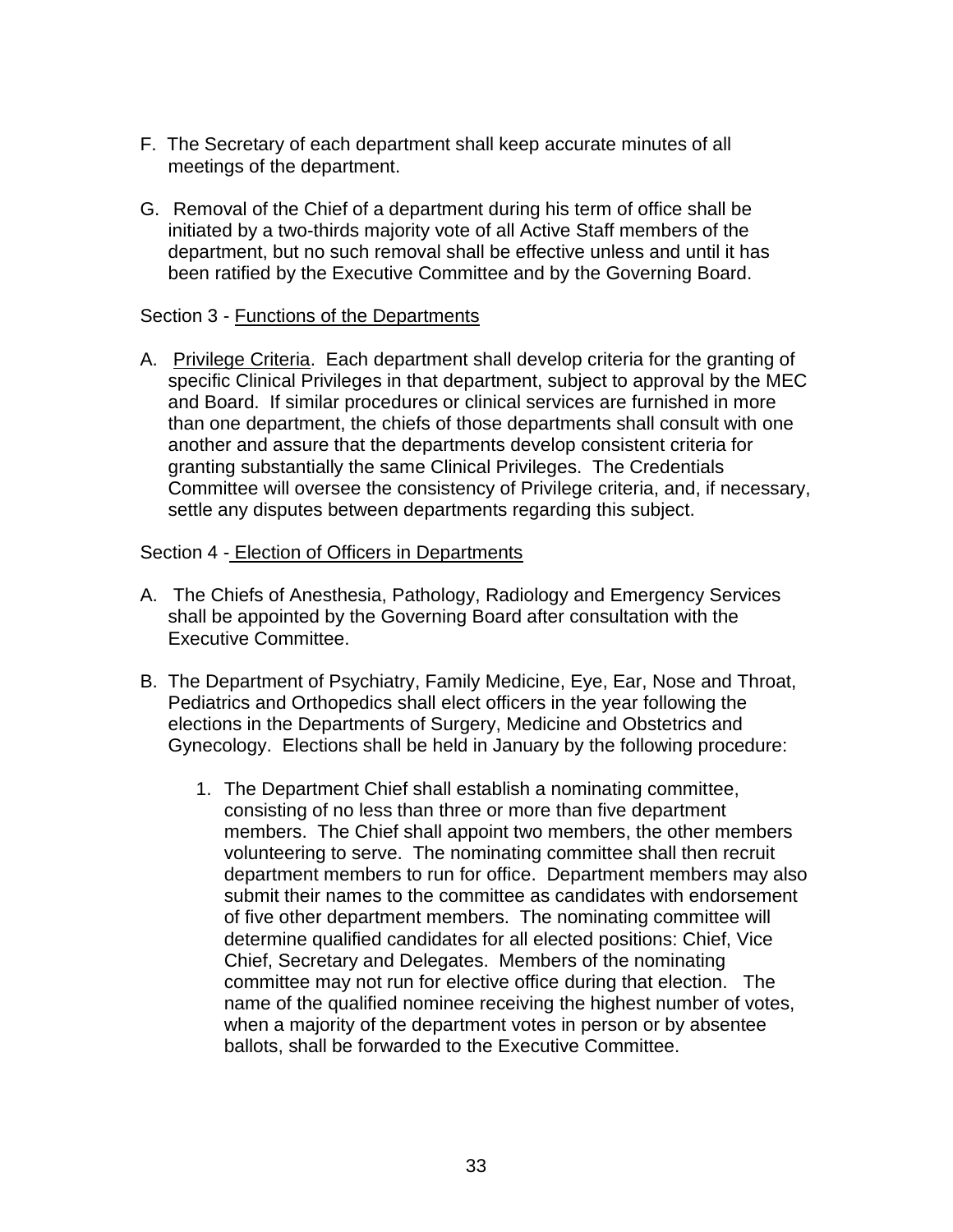- 2. The same procedure shall be followed to elect a Vice Chief, a Secretary and delegates.
- 3. No more than one member of the same professional practice group may be nominated for the same office.
- 4. The Executive Committee shall review the nominees and shall forward their names with its recommendations through the Administration to the Governing Board, which shall appoint the Chief and Vice Chief for each department or the Governing Board shall refer the list back to the department for additional nominees stating their reason for such action.
- 5. The above appointed and elected officers shall take office on April 1<sup>st</sup>, after the Annual Meeting.
- 6. The Executive Committee may call a special election to fill the vacancy of Chief and/or Vice Chief. Such special election shall follow the procedure outlined above in headings 1,2 and 3.
- C. All departmental officers shall hold office only for the time for which they were elected.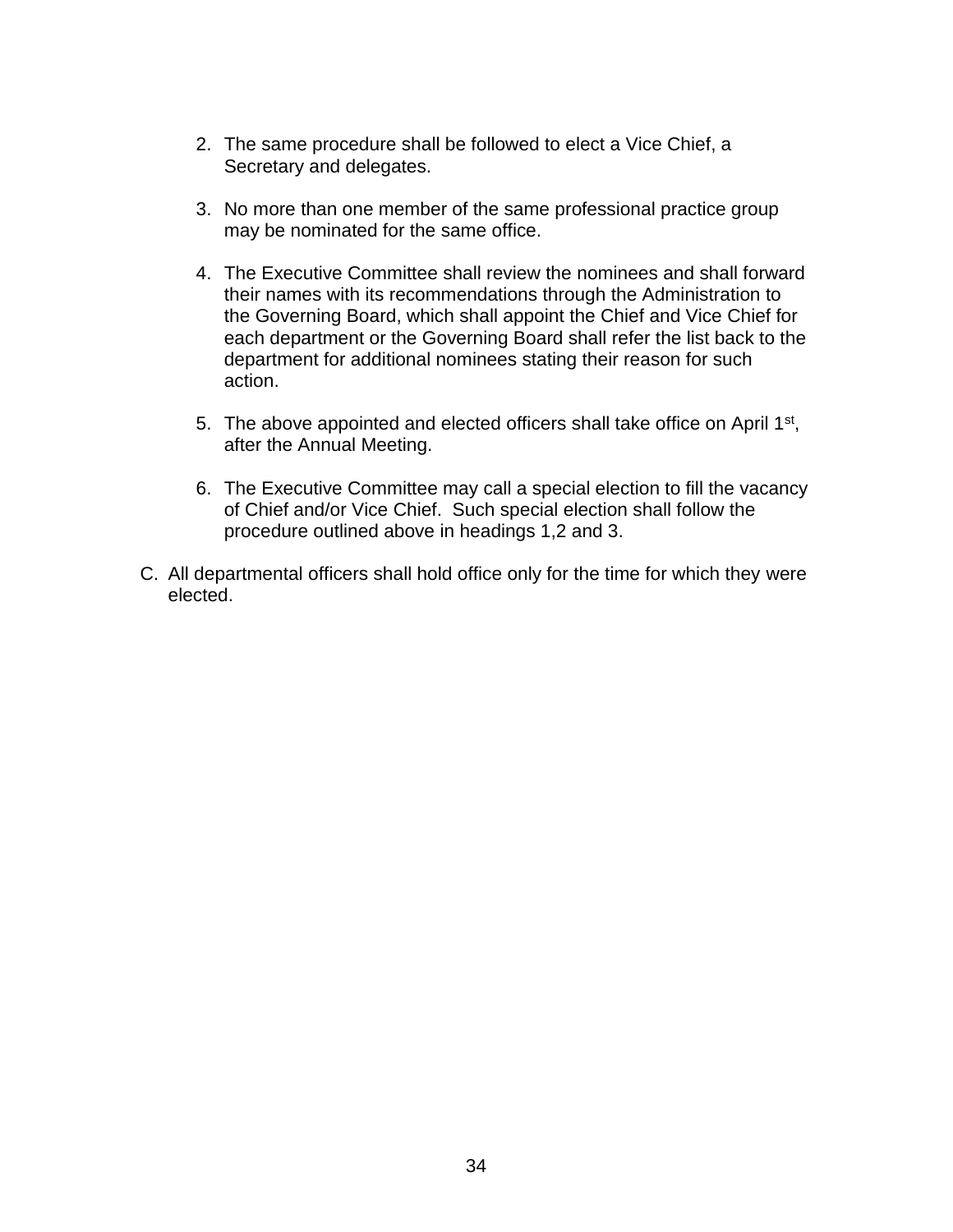# ARTICLE VIII - OFFICERS

### Section 1 - Officers

The officers of the Medical Staff shall be the Chief of Staff and the Vice Chief of Staff.

### Section 2 - Election of Officers

- A. Nominations. The Nominating Committee shall select at least two Active Medical Staff Members as nominees for each Medical Staff office, unless the Committee can identify only one qualified member who is willing to be nominated. The nominations shall be submitted to the MEC by the Chairman of the Nominating Committee, before the December MEC meeting, solely for verification of eligibility for nomination. The MEC shall neither add to, nor delete from, the nominations so submitted by the Nominating Committee, unless the nominee is determined to be ineligible. If a nominee is deleted, the Nominating Committee shall provide another nominee if possible. The nominations of the Nominating Committee, if approved by the MEC, shall be published to the Staff by the Nominating Committee no later than one week after the December MEC meeting. Nominations in addition to those of the Nominating Committee may be made by petition of any five Active Staff Members. Such petition(s) shall be submitted to the MEC before the January MEC meeting, solely for verification of eligibility for nomination. The MEC shall neither add to, nor delete from, the nominations so petitioned, unless the candidate is determined to be ineligible.
- B. Election. The election of Medical Staff officers shall be conducted by mail or electronic ballot. In an election year, within one week following the January MEC meeting, the Medical Staff Office shall mail or email a ballot to each Member of the Active Medical Staff listing the names of candidates for each office in alphabetical order; write-in candidates are not permitted. Mailed ballots shall be mailed to the Medical Staff Member's last office address on record, with a postage paid return envelope. Emailed ballots shall be sent to the Medical Staff Member's last email address on record. The ballot shall be accompanied by notice that the completed ballot must be received no later than 5:00 pm the Friday immediately before the February MEC meeting to be counted. The returned ballots shall be kept in a secure place and unopened until counted and tabulated by a majority of the Bylaws Committee the day of the February MEC meeting. The MEC shall adopt a policy regarding tabulation of email ballots, if used. The results of the ballot count and tabulation shall immediately be made known to the Chief of Staff who shall inform the MEC and the winning and losing candidates.
- C. Voting Procedures. The results of the initial ballot shall be binding if, by 5:00 pm the Friday before the February MEC meeting, at least a majority of the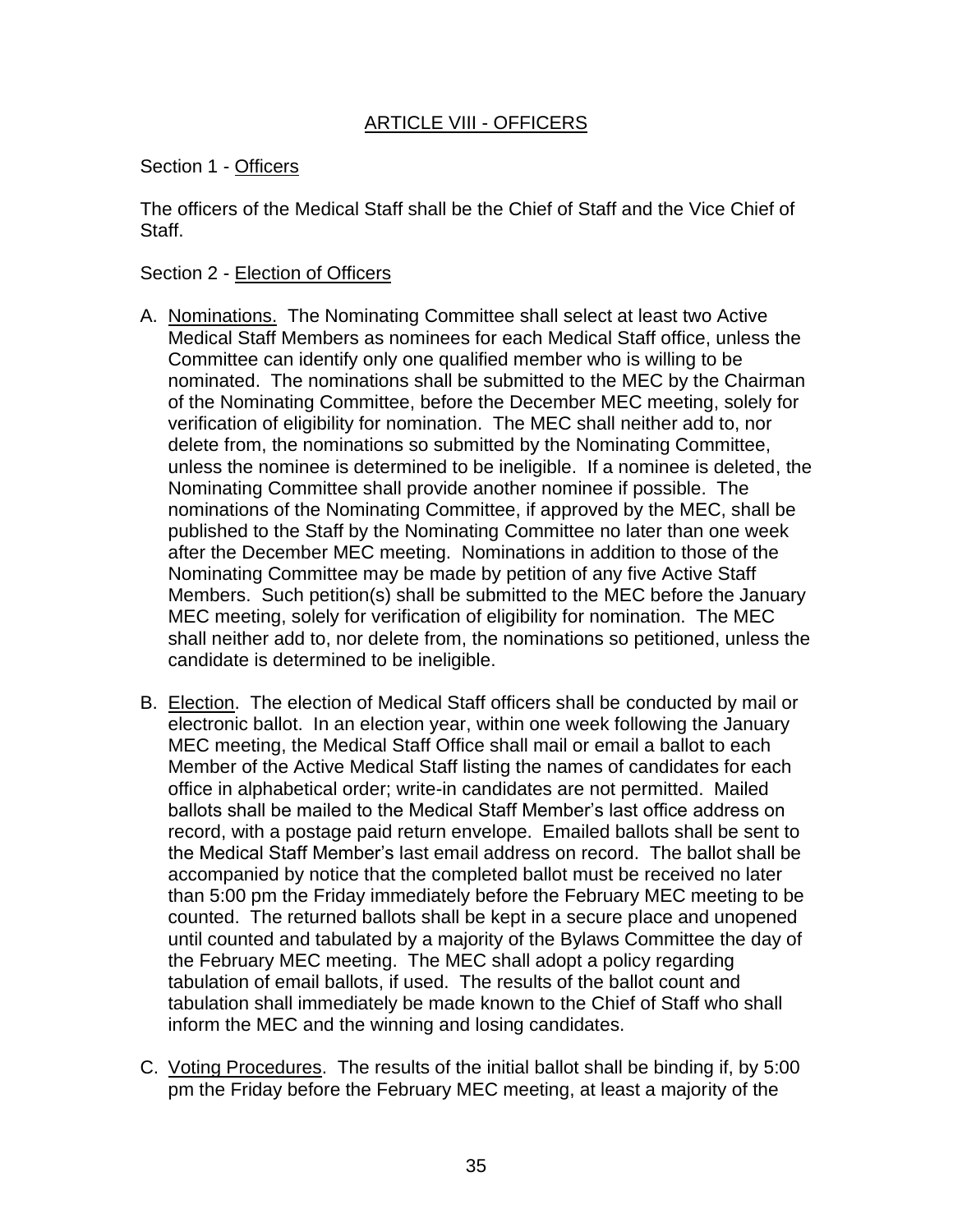Active Medical Staff has voted. The candidate who receives a majority of the votes cast for an office shall be elected, subject to Board approval. If no candidate receives a majority of the votes cast for an office, a second ballot shall be distributed to choose between the two candidates who received the highest number of votes. If a second election is required, either because a majority of the Active Staff did not vote in the first election or because a single candidate did not receive a majority of the votes cast, written notice of the second election shall be posted on the bulletin board in the Medical Staff Lounge at least 72 hours before the second ballots are mailed or emailed. The second ballots shall be mailed or emailed no later than seven (7) days after the results of the first election have been tabulated, and in the same manner as the first election, with notice that returned ballots must be received no later than 5:00 pm the Friday before the March MEC meeting. The results of the second ballot shall be binding even if less than a majority of Active Staff Members vote. The winning candidates shall take office on April 1.

D. Vacancies. A vacancy in the office of Chief of Staff shall be filled by the Vice Chief of Staff. A vacancy in the office of Vice Chief of Staff shall be filled by special election if one year or more remains in the term and otherwise filled by MEC appointment, subject to Board approval.

# Section 3 - Qualifications of Officers

Officers must be members of the Active Medical Staff at the time of nomination and election and must remain members in good standing during their term of office. To be eligible for nomination, the candidate must (1) be an active member of the Medical Staff for at least three years; (2) be board certified in their field of practice; (3) have participated in Medical Staff affairs, as evidenced by active committee membership; and (4) not participate concurrently as an elected medical staff leader in any other health care institution. In addition, candidates should have demonstrated good leadership and communication skills and have a willingness to participate in physician leadership continuing education programs.

### Section 4 - Duties of Officers

- A. The Chief of Staff shall serve as Chief Administrative Officer of the Staff and maintain liaison among the Medical Staff, the Administration, and the Governing Board.
	- 1. He shall call and preside at all General Staff meetings.
	- 2. He shall call and preside at all Executive Committee meetings.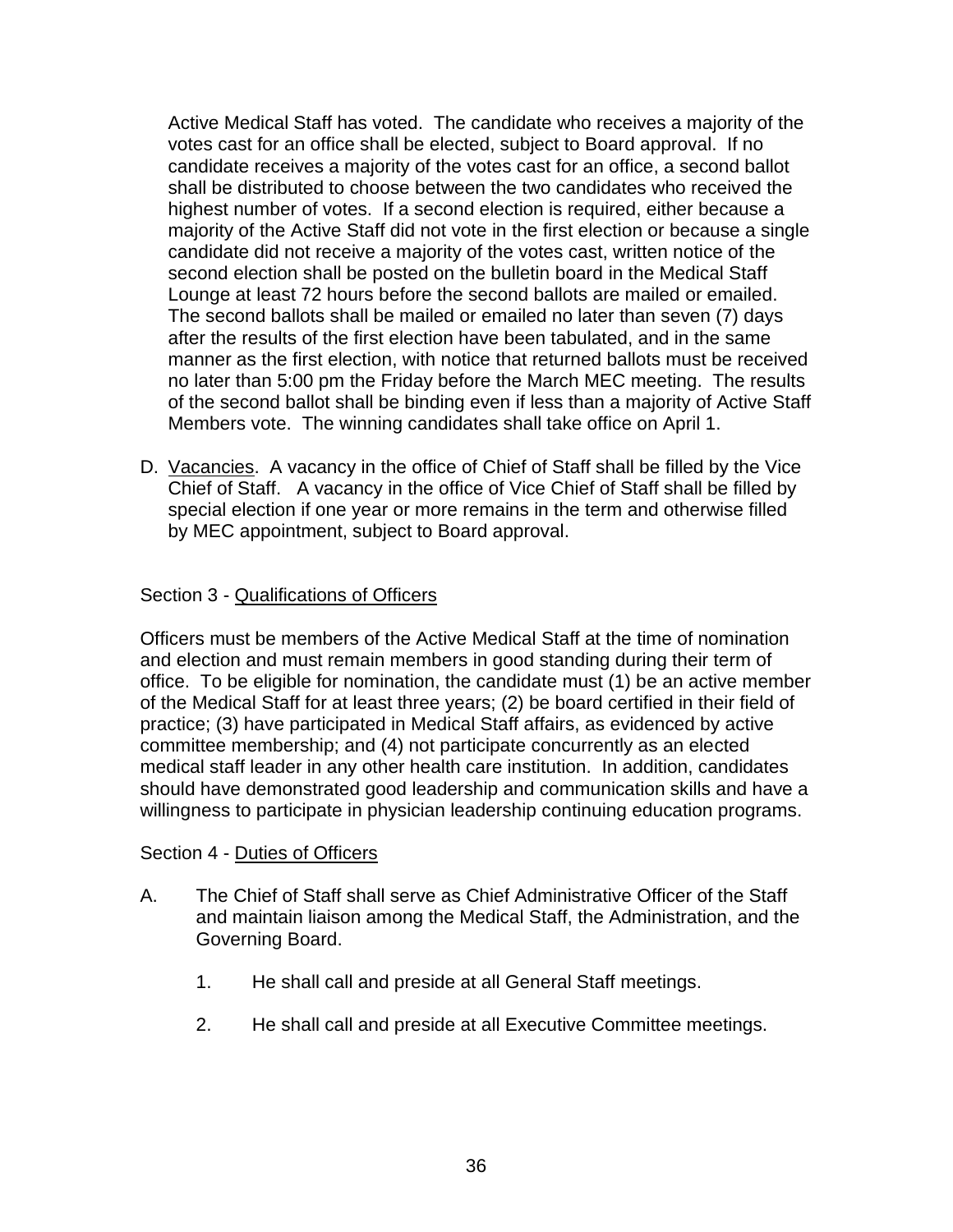- 3. He shall be an ex-officio member, without vote, of all Medical Staff committees of which he is not a full member, except the Nominating Committee, of which he shall not be a member.
- 4. He may attend all the Regular Meetings of the Governing Board and shall report to the Board on matters of concern to the Medical Staff.
- 5. He shall be responsible for the functioning of the clinical organization of the Hospital and shall supervise the review of the clinical work in all departments and committees.
- 6. He shall appoint the Medical Staff members of all committees, Standing, Ad Hoc or Special.
- 7. He shall be responsible for the enforcement of all Bylaws and Rules and Regulations and he must implement all disciplinary action against all Staff members, according to the procedures set forth in these Bylaws.
- 8. He shall require that all procedural safeguards accorded to each staff member be followed in all cases of proceedings to rescind a Medical Staff appointment or to reduce, restrict or suspend clinical privileges.
- 9. He shall be responsible for the educational activities of the staff, working in conjunction with the Director of Medical Education.
- 10. He shall be responsible in conjunction with the Executive Committee for the implementation of policies of the Medical Staff and the Governing Board.
- 11. He shall act in coordination with the Administration and Governing Board in all matters of mutual concern within the Hospital.
- 12. He shall be spokesman for the Medical Staff in its external professional and public relations.
- B. The Vice Chief
	- 1. He shall perform duties delegated to him by the Chief of Staff.
	- 2. He shall attend all meetings of the Executive Committee.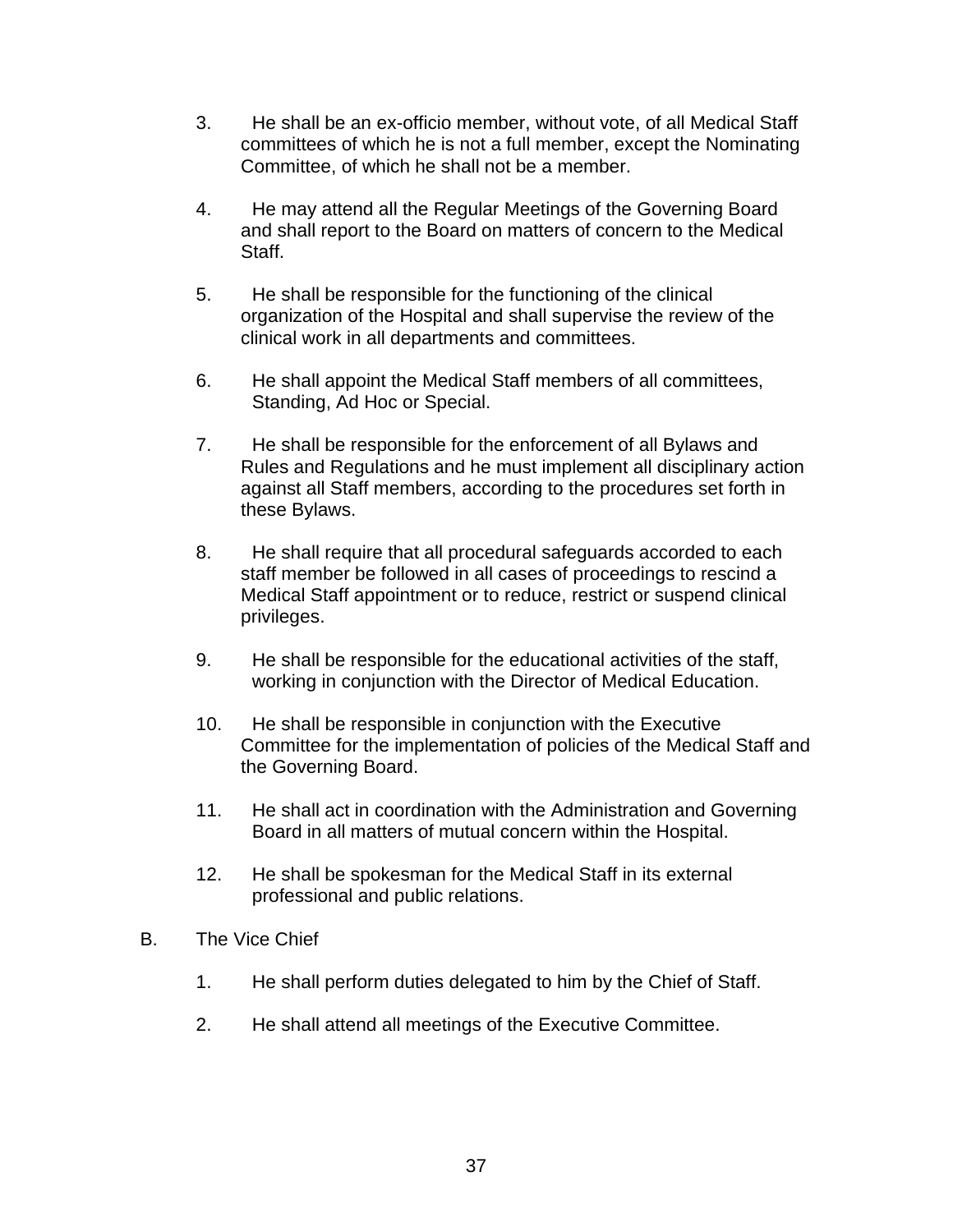- 3. He shall preside and function with the full authority and responsibility of the Chief of Staff in the Chief's absence.
- 4. If the Chief of Staff is removed or shall resign, he shall be succeeded immediately for the balance of his term in office by the Vice Chief.
- 5. When the office of the Vice Chief of Staff is vacated for any reason, the Executive Committee shall call a special election to fill such vacancy. Such special election shall be held one week after publication of the list of two or more nominees. The nominations for Vice Chief of Staff shall be made by those members of the Executive Committee who are also members of the Medical Staff. Such elected Vice Chief, subject to the approval of the Governing Board, shall take office immediately and serve the remainder of the term.
- 6. He shall keep minutes of all General Staff meetings.
- 7. He shall call meetings on the order of the Chief of Staff.
- 8. He shall attend to all correspondence and shall perform such other duties as ordinarily pertain to his office.
- 9. He shall function as the Secretary/Treasurer of the Medical Staff.
- 10. He shall function as an ex-officio member of all committees of the Medical Staff, except the Nominating Committee, of which he shall not be a member.
- 11. The Vice Chief of the Medical Staff shall be the representative of Oakwood Hospital to the American Medical Association Hospital Section provided he is a member of the AMA or willing to become a member. Should the Vice Chief not be a member of the AMA and not willing to join than a member of the Executive Committee who is a member of the AMA or is willing to join shall be elected by the Executive Committee to be the representative of Oakwood Hospital to the AMA Hospital Section.
- 12. The Vice Chief shall be the Chairman of Quality and Safety Committee and Medical Staff Professional Review Committee.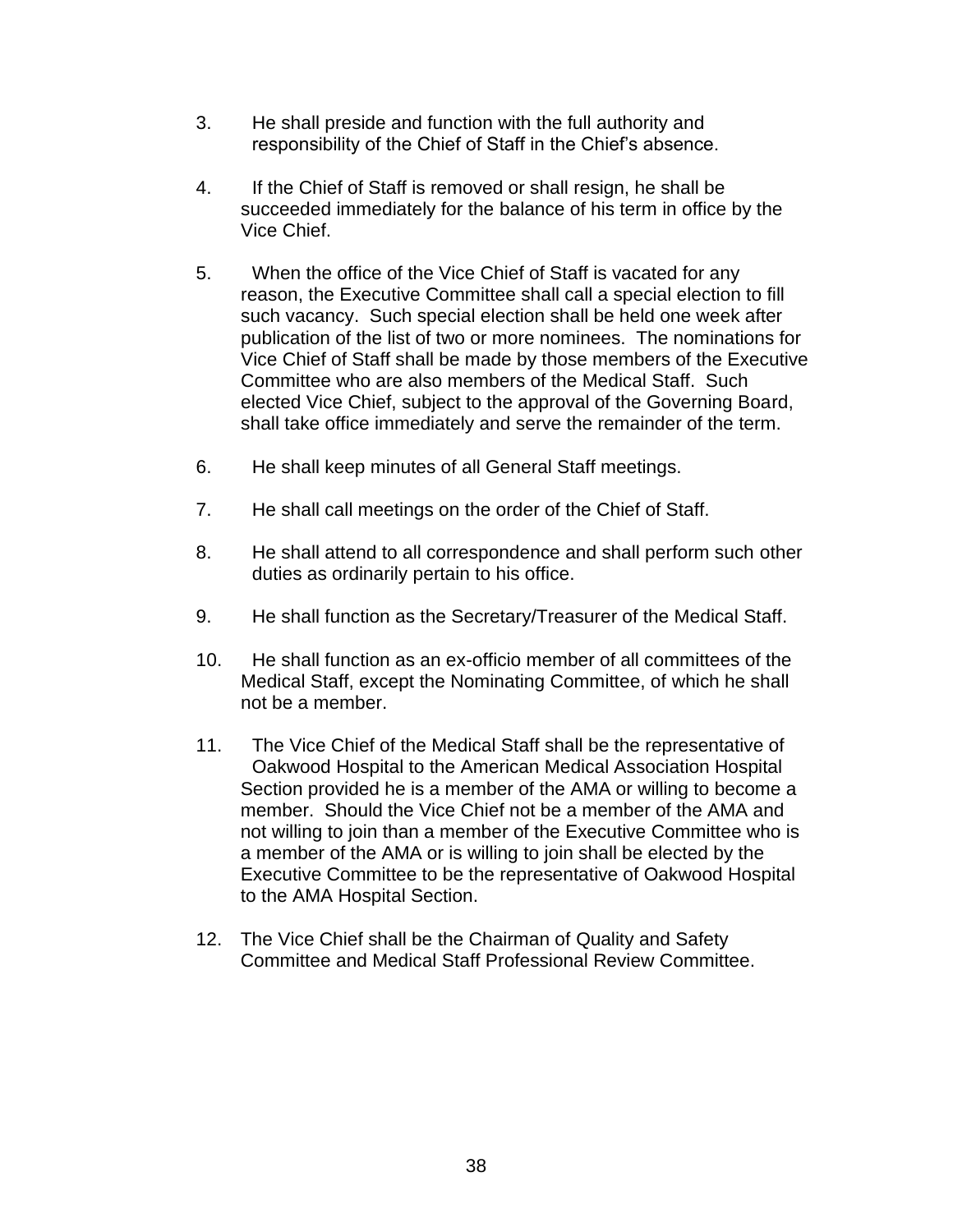#### Section 5 - Removal of Officers

- A. Any elected Medical Staff Officer may be removed from office (I) by a twothirds majority vote of the members of the Active Staff eligible to vote; or (II) initiated by the Governing Board. Removal of any staff officer by a two-thirds majority vote of the members of the Active Staff shall not be effective until approved by the Governing Board. Medical Staff Officers may be removed for (1) failure to perform the duties of the position in a timely and appropriate manner; (2) failure to continuously satisfy the qualifications for the position; (3) physical or mental disability that renders the officer incapable of performing the essential functions of the position with reasonable accommodation; or (4) conduct damaging to the best interest of the Medical Staff or Hospital.
- B. If the process of removal of a Medical Staff Officer is initiated by the Governing Board, the Officer must be given written notice of the specific deficiencies forming the basis for removal from office and a reasonable opportunity to correct the same. If the deficiencies are not corrected, removal of the Officer shall not be effective until the Officer has been provided with a hearing before a joint committee of the Governing Board and Medical Staff. The conclusion of the hearing shall be binding.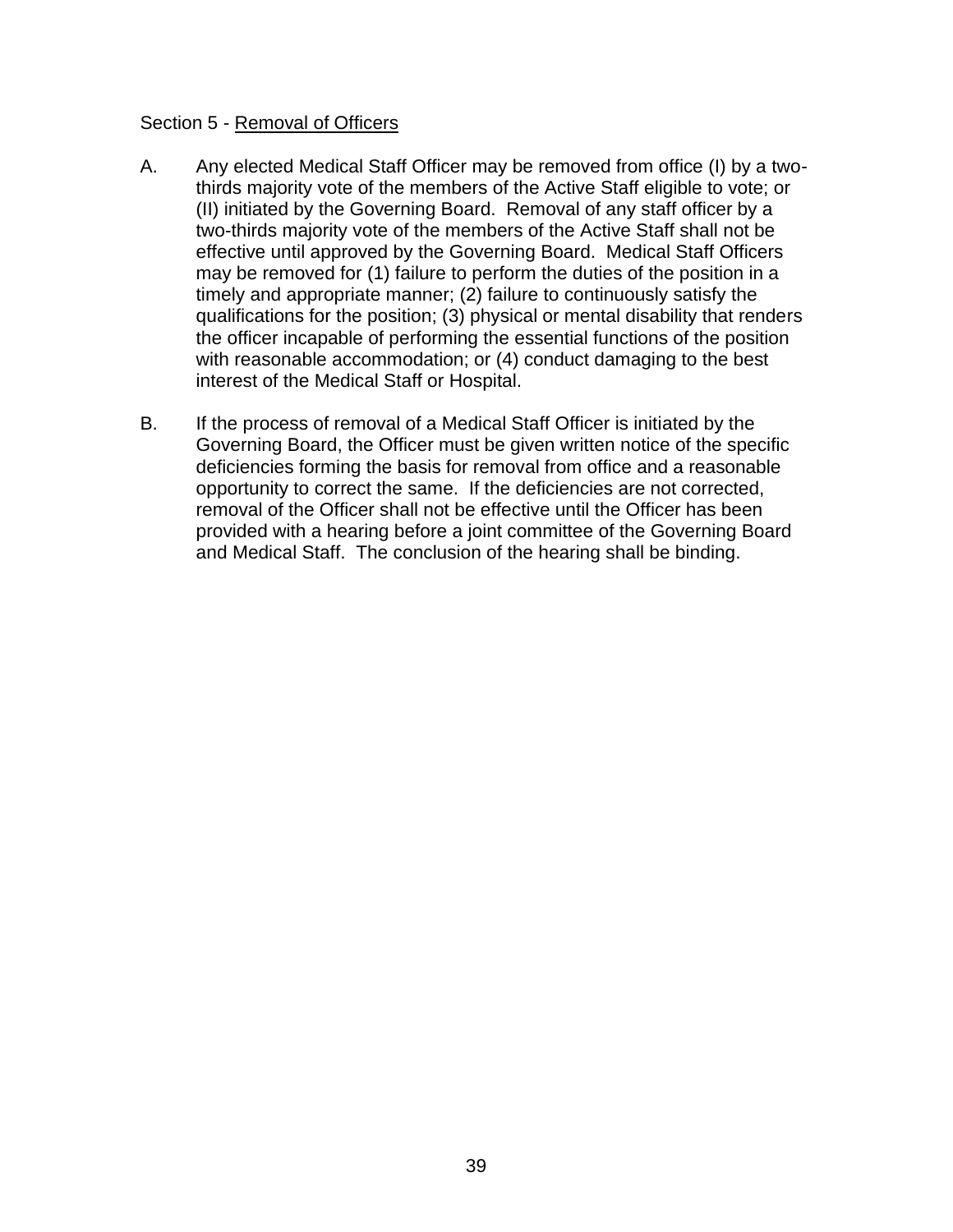# ARTICLE IX - COMMITTEES

#### Section 1 - Designation and Structure

The Medical Staff committees described in this Article are established to perform the functions of the Medical Staff. All committee members and chairs shall be appointed by the Chief of Staff and are subject to removal by the Chief of Staff, unless otherwise expressly provided in these Bylaws. The Chief of Staff shall also appoint the Medical Staff's representatives to Hospital committees. The Division President shall be an Ex-Officio member of each Medical Staff standing committee (excluding the Nominating Committee) of which the Division President is not a full member. (See Article XI – Meetings, Section 5 – Committee Meetings regarding committee scheduling, quorum and record-keeping requirements.)

#### Section 2 – Medical Executive Committee

- A. Composition. The Medical Executive Committee shall consist of:
	- 1. Chief of Staff (who shall be chairman and vote only in the event of a tie),
	- 2. Vice Chief of Staff (who, when presiding in place of the Chief of Staff, shall vote only in the event of a tie),
	- 3. Chiefs of each department (the department vice chief shall attend and vote in the absence of the chief),
	- 4. one additional Member for each 50 or fewer Active Members in a department with more than 50 Active Members, elected for a three-year term by their department in accordance with the procedures in Section 8.3 of these Bylaws (Section 8.3 provisions regarding removal and vacancies also apply), provided no more than one MEC member may be elected under this paragraph from the same section of a multi-section department,
	- 5. the following Ex-Officio Committee members: the Division President, OHS Chief Medical Officer, Director of Medical Education or designee, Chief Nursing Officer or designee, and (with approval of a majority of the voting members of the MEC) Physicians with OHS leadership responsibilities who are designated by the Chief of Staff.
	- 6. Notwithstanding any other provision of these Bylaws, no more than one person from the same Professional Practice Group may serve simultaneously as a voting member of the MEC, except two persons from a Professional Practice Group that includes more than fifty Active Staff Members may serve simultaneously as voting members of the MEC. The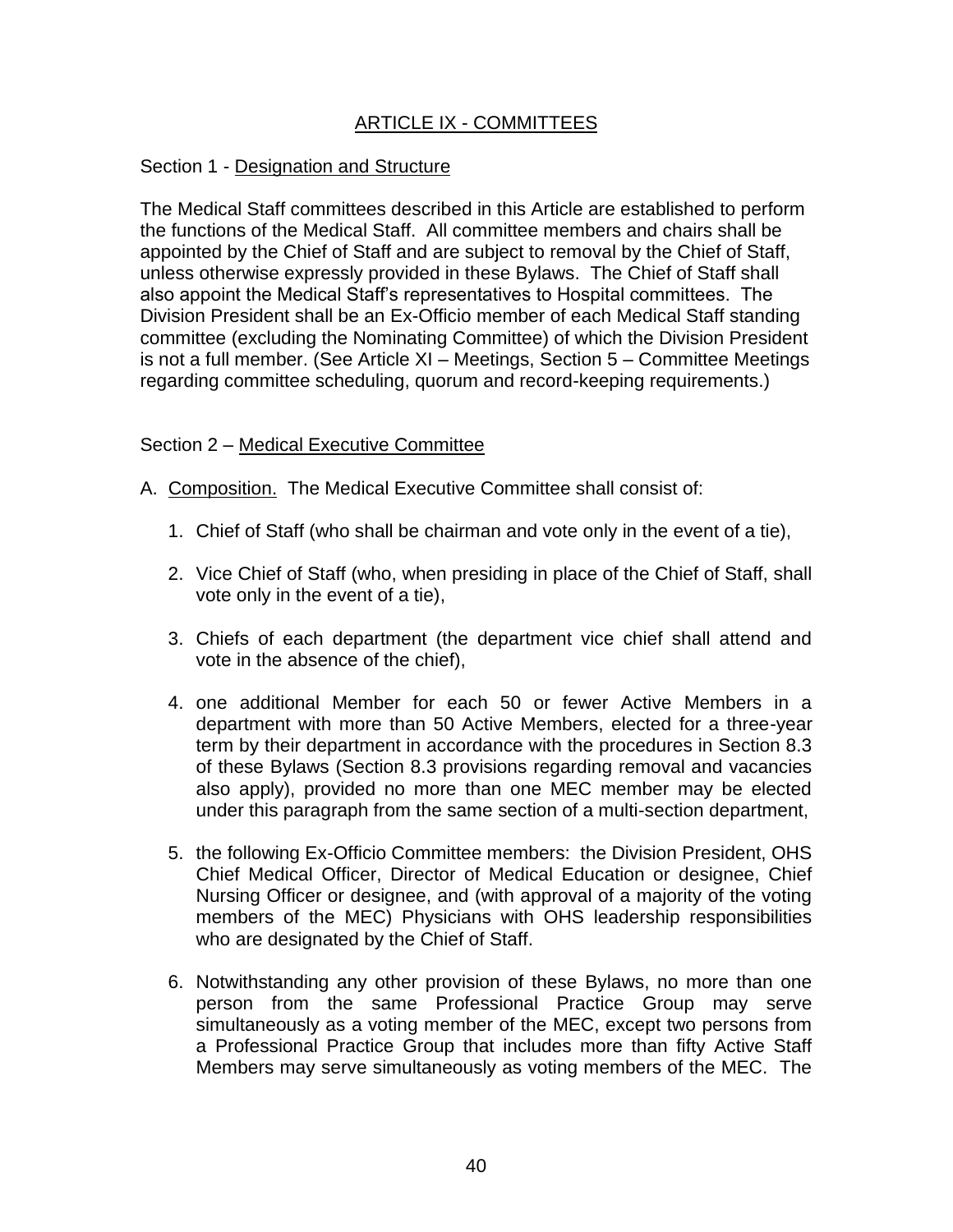Administrative Director, Medical Affairs shall serve as Secretary of the Medical Executive Committee.

- B. Duties. The Medical Executive Committee shall:
	- 1. Receive, coordinate and act upon (including making recommendations to the Board, when appropriate) the reports and recommendations of the departments, Medical Staff committees, and any other activity group that reports to the MEC, and coordinate policies proposed by these sources.
	- 2. Implement and monitor compliance with the Bylaws, Rules and Medical Staff Policy.
	- 3. Make recommendations to the Board regarding each application for appointment and reappointment to the Medical Staff and each request for Privileges, including Medical Staff category, department assignments and delineated Privileges.
	- 4. Take all reasonable steps to insure professional ethical conduct and competent clinical performance by all individuals with Privileges including requesting evaluations, initiating investigations, and recommending limitation or termination of Medical Staff membership or Privileges when appropriate.
	- 5. Account to the Board for the quality and efficiency of medical care provided to patients in the Hospital.
	- 6. Recommend action to the Division President and Board on matters affecting the Medical Staff and provide liaison among the Medical Staff, Division President and Board.
	- 7. Inform the Medical Staff regarding the actions of the MEC, the requirements of applicable accreditation organizations, and the Hospital's accreditation status.
	- 8. Act on behalf of the Medical Staff between general Medical Staff Meetings. This provision shall not grant the MEC the authority to take any action specifically reserved in the Bylaws to the Medical Staff as a whole (e.g. Bylaw revisions).
- C. Meetings. The MEC shall meet at least ten times per year.
- D. Modification of Duties and Powers. The duties and powers delegated to the Executive Committee pursuant to these Bylaws may be modified by amending these Bylaws in accordance with Article XIII.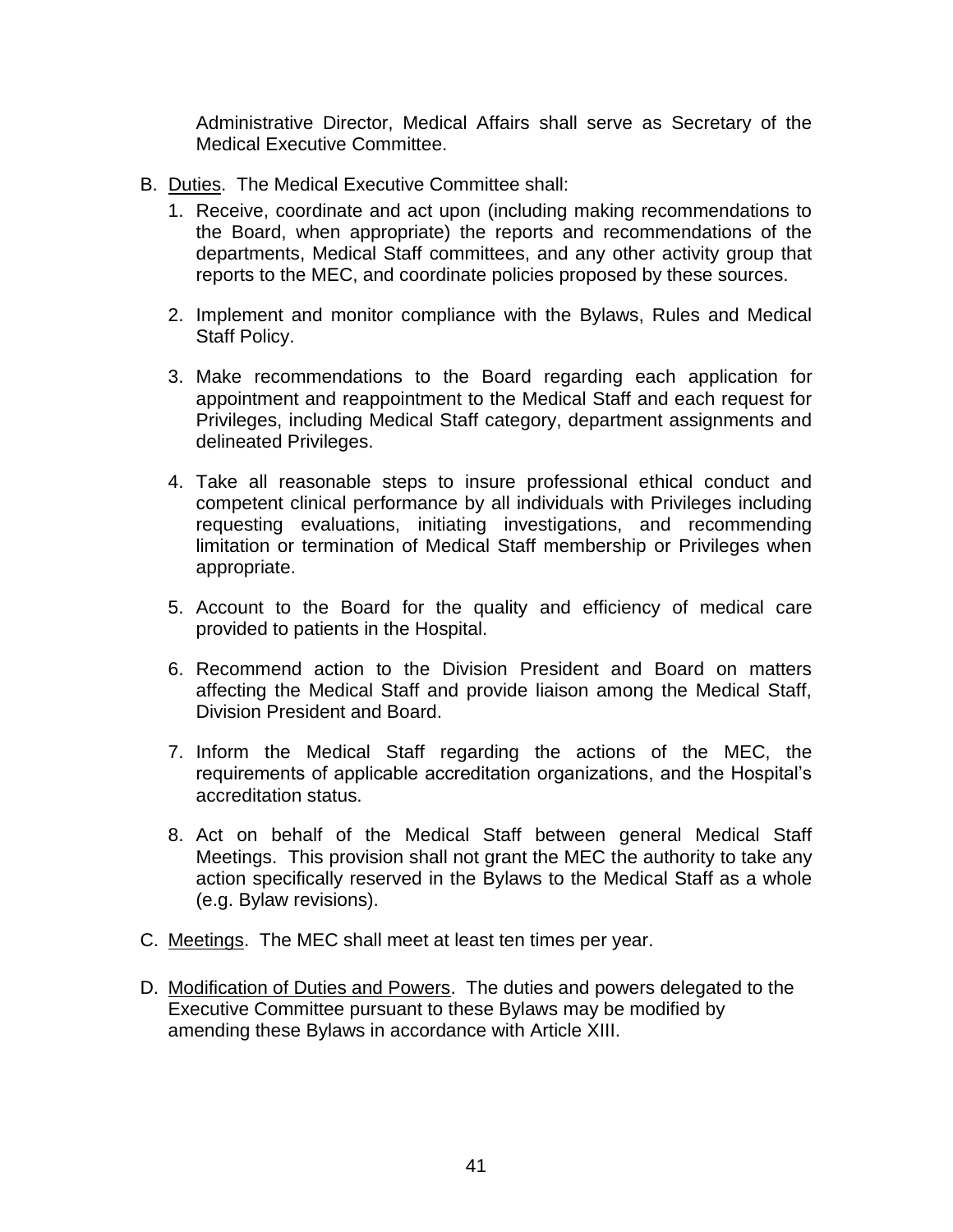## Section 3 – Bylaws Committees

- A. Composition. The Bylaws Committee shall consist of Members of the Medical Staff.
- B. Duties. The Committee shall review these Bylaws at least every two years and at the request of the MEC or the Board. All proposed amendments to the Bylaws shall be referred to the Bylaws Committee for review and recommendation. The Committee shall submit its recommendations to the MEC.
- C. Meetings. The Committee shall meet as needed.

# Section 4 – Credentials Committee

- A. Composition. The Credentials Committee shall consist of Active Staff Members who are representative of the major specialties that practice at the Hospital.
- B. Duties. The Credentials Committee shall:
	- 1. Review and evaluate the credentials of all applicants for initial Medical Staff membership and/or Privileges or renewal thereof and make recommendations to the MEC regarding appointment, reappointment, delineated Privileges, Staff category and department. The Committee may interview applicants.
	- 2. Develop, in conjunction with department and section chiefs, criteria for granting Privileges, to submit to the MEC and Board for approval and use in the credentialing and privileging process.
- C. Meetings. The Committee shall meet ten times per year.

### Section 5 – Graduate Medical Education Committee

- A. Composition. The Graduate Medical Education Committee ("GMEC") shall consist of the Director of each Graduate Medical Education ("GME") program at the Hospital, a resident from each program who is nominated by his peers, and the Director of Medical Education who shall chair the GMEC. The chair, with approval of the Chief of Staff, may designate and remove additional GMEC members from those clinical and administrative departments or services that interface with the GME programs.
- B. Duties. The GMEC shall:
	- 1. be responsible for all GME programs sponsored by or affiliated with the Hospital, including monitoring and advising on all aspects of GME at the Hospital;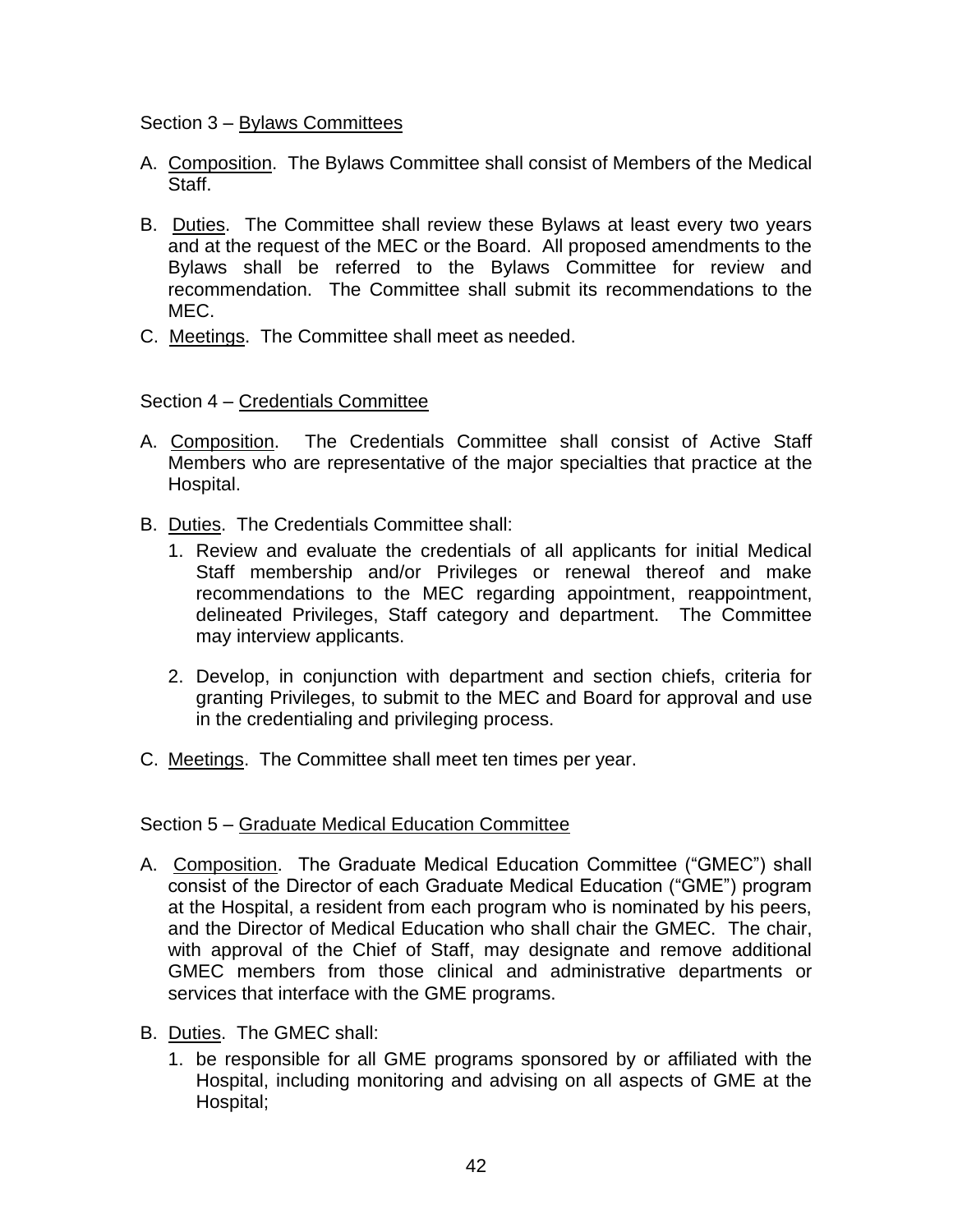- 2. establish (subject to MEC and Board approval, where applicable) and implement policies that affect all GME programs regarding the quality of education and the work environment for residents in each program at the Hospital, in compliance with all Accreditation Council for Graduate Medical Education ("ACGME") and American Osteopathic Association ("AOA") standards;
- 3. work to maintain and improve GME program quality;
- 4. maintain appropriate oversight and liaison with GME program directors and other institutions participating in affiliated programs;
- 5. comply with all ACGME and AOA Institutional Requirements relating to the GMEC's responsibilities, conduct regular reviews of all GME programs at the Hospital for compliance with ACGME and AOA requirements, and submit the results of all formal internal and external reviews to the MEC and the Division President;
- 6. be accountable to, and report at least annually to, the MEC and the Board regarding resident performance, resident participation in patient safety and quality of care education, the accreditation status of the GME programs, and shall ensure that Medical Staff members who are medical education faculty members (employed, independent contractors, volunteer faculty or otherwise), or who have residents engaged in patient care (directly, indirectly, or by virtue of an MEC approved protocol), demonstrate compliance with applicable residency review citations related to GME programs;
- 7. work with the MEC to assure that all Members who supervise residents possess Clinical Privileges commensurate with the supervising activities and comply with all applicable ACGME, AOA and Hospital policies.
- C. Meetings. The GMEC shall meet at least ten times per year.

#### Section 6 – Infection Control Committee

The OHS Infection Control Committee shall consist of Medical Staff Members and Hospital personnel from each of the OHS hospitals who have special knowledge, skills or interest in the problem of hospital-acquired infections. The Committee shall oversee the Hospital's infection control program, which includes surveillance of inadvertent hospital infections as well as the promotion of a preventive and corrective program designed to minimize such hazards and implementation of effective infection control corrective action plans as needed. The Committee shall meet at least ten times per year. The Infection Control Committee is an OHS committee and, as such, establishes and implements similar and consistent policies and procedures at each OHS site.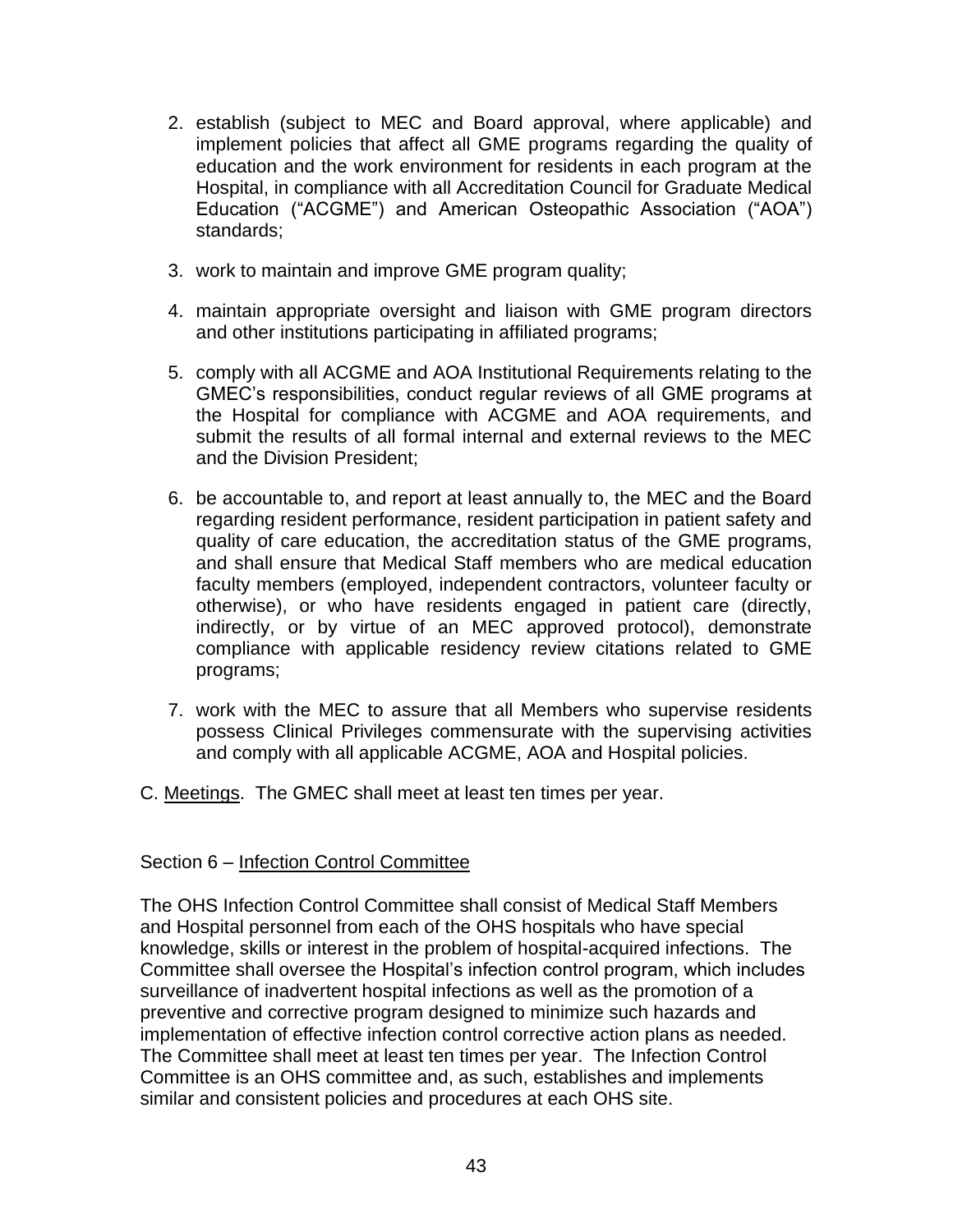# Section 7 – Medical Relations Committee

The Medical Relations Committee may be convened as needed to address specific issues related to the Hospital, including conflicts between the Medical Staff and Administration and/or Board. The Medical Relations Committee shall be composed of equal representation from the Board and the Medical Staff. The Chief of Staff, the Vice Chief of Staff and two members of the MEC selected by the Chief of Staff and approved by the MEC shall be members of the Medical Relations Committee. Other Medical Staff Members may be invited by the Committee to attend certain meetings because of their knowledge of or participation in a matter under discussion by the Committee.

### Section 8 – Nominating Committee

Each department shall elect by ballot, in person or by mail, a nominee from their department for the Nominating Committee. The Nominating Committee shall be elected by the Medical Staff at the regularly scheduled Medical Staff meeting prior to the election of Medical Staff officers. Individuals nominated for election to the Nominating Committee need not be present at the meeting but must have accepted the nomination prior to the election of the Nominating Committee. Each Active Staff Member shall have five votes and may cast no more than one vote for any one nominee. The five nominees who receive the highest number of votes shall constitute the Nominating Committee. If two or more persons are tied for fifth place, a run-off election shall immediately be held between/among the candidates who tied, and the candidate who receives the greatest number of votes in the run-off shall be elected. The nominee who received the greatest number of votes on the first ballot shall be the Chairman. The Committee shall perform the duties described in Article VIII, Section 2 – Election of Officers.

### Section 9 - Quality and Peer Review Committees

### A. Medical Staff Professional Review Committee

- 1. Composition. The Medical Staff Professional Review Committee (MSPRC) shall consist of Medical Staff Members in a variety of specialties.
- 2. Duties. The Committee shall oversee the activities of the Professional Practice Evaluation Committees, carry out Focused Professional Practice Evaluation functions, and review and make recommendations to the MEC regarding cases referred to it, all as described in Medical Staff Policy relating to professional practice evaluation.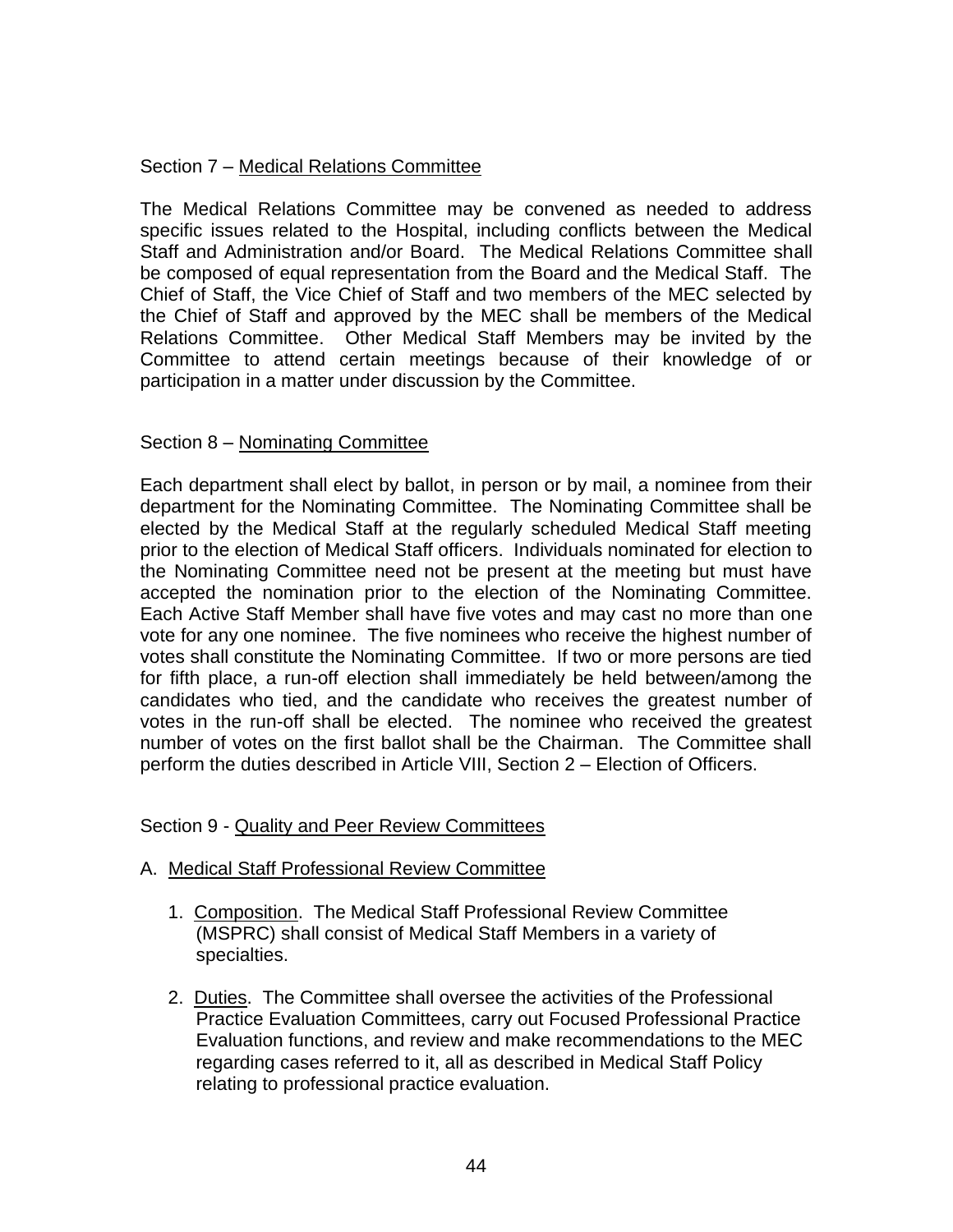## B. Professional Practice Evaluation Committees

- 1. Composition. Professional Practice Evaluation Committees (PPECs) shall be established and their members appointed in accordance with Medical Staff Policy. The PPECs shall consist of Medical Staff Members.
- 2. Duties. The PPECs shall carry out Ongoing Professional Practice Evaluation and New Professional Practice Evaluation and, at the request of the MSPRC, shall participate in Focused Professional Practice Evaluation, all as described in Medical Staff Policy relating to professional practice evaluation. The PPECs report to the MSPRC.

# C. Quality Improvement Council

- 1. Composition. The Quality Improvement Council (Council) is a joint committee of the Medical Staff and Hospital. The Vice Chief of Staff chairs the Council. The Council consists of Medical Staff Members appointed by the Chief of Staff, and various Hospital representatives.
- 2. Duties. The Council develops the Hospital's clinical quality plan, in conjunction with the Hospital's quality management staff, and recommends the plan to the MEC for approval, consults on service excellence standards, oversees clinical quality and patient safety activities, determines and sets clinical standards for all Hospital services, and oversees coordination of clinical care at the Hospital. The Council reports to the MEC.
- 3. Council Subcommittees. The following subcommittees report to the Council. The Chief of Staff appoints the Medical Staff members of the subcommittees.
	- a) Cancer Committee: The Cancer Committee is a multi-disciplinary committee that consists of Members of relevant Medical Staff departments, including at least surgery, medical oncology, diagnostic radiology, radiation oncology, and pathology, and a pain control/palliative care Physician. The Committee also includes the Cancer Liaison Physician and the Cancer Registrar, and representatives of Administration, Nursing, Social Services, and Quality Assurance. The Committee is chaired by a Physician. The Committee is responsible for goal setting for, as well as planning, initiating, implementing, evaluating and improving, all cancer-related activities in the Hospital. The Committee shall oversee policies relating to tumor patients, including providing consultative services, evaluating the quality of patient care, conducting educational programs and supervising the cancer data collection function. The Committee shall meet at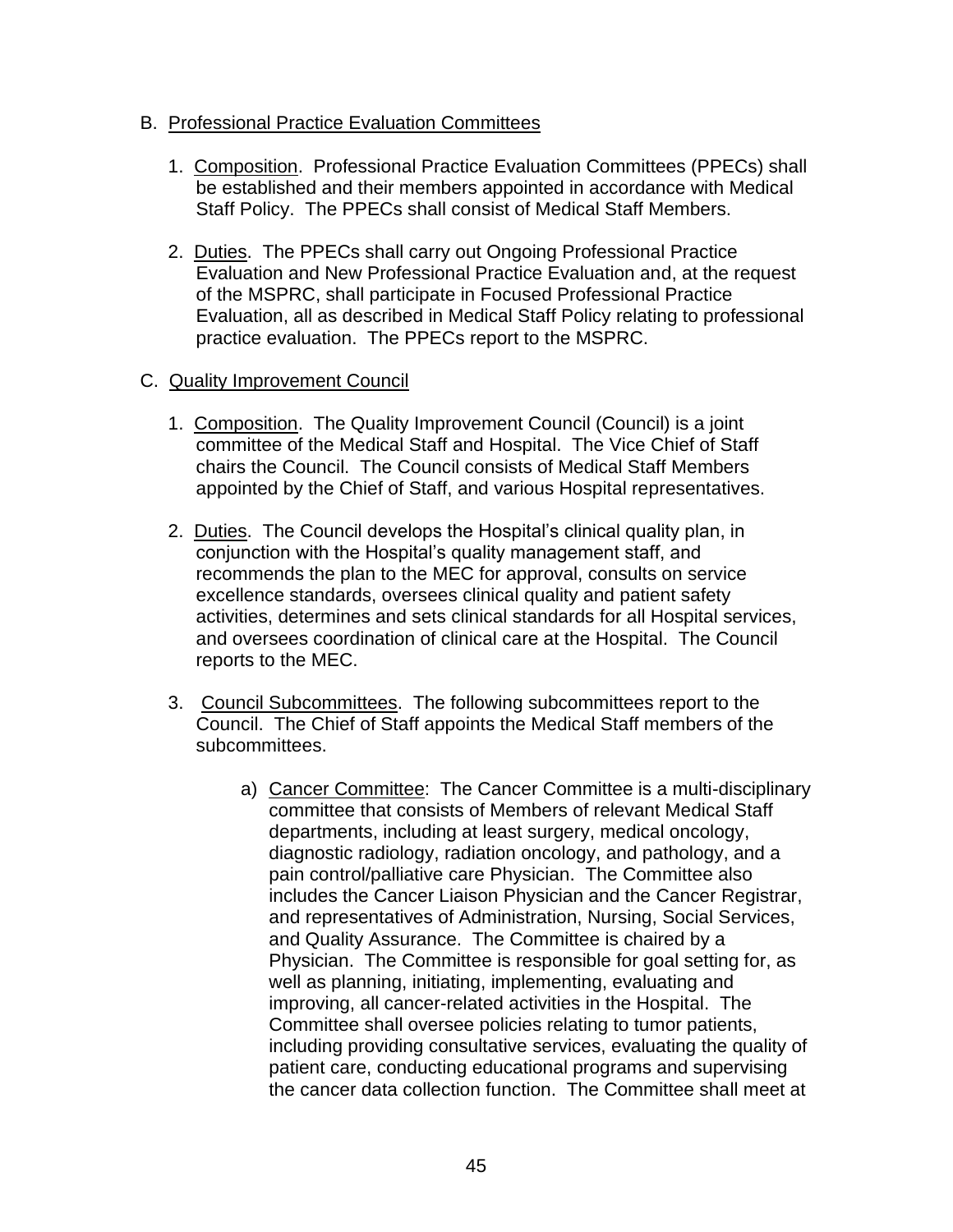least quarterly and provide written reports to the Quality Council and the MEC.

- b) Health Information Management Committee: The Health Information Management Committee consists of Medical Staff Members representing various departments and the Health Information Management Administrator. The Committee shall oversee and provide guidance to ensure that all medical records satisfy applicable standards and policies and that regulatory requirements for Health Information Management are satisfied.
- c) Operating Room Committee: The Operating Room Committee shall consist of Medical Staff Members in appropriate specialties. A majority of the voting members of the Committee shall be from the Department of Surgery, including a variety of surgical specialties. The Committee shall oversee and give guidance on the efficient and effective functioning of the operating rooms including implementing Medical Staff Policy regarding use of the operating rooms.
- d) Pharmacy Management Committee: The Pharmacy Management Committee shall consist of at least six Medical Staff Members and one member each from pharmacy, nutritional services, nursing services and infection control. The Committee shall be responsible for the development of all drug utilization policies and procedures within the Hospital to improve patient care and minimize the potential for hazard including drug errors. The Committee will also review, recommend and monitor utilization and safety of all nutritional supplements.

### Section 10 - Special Committees

The Chief of Staff may, with the approval of the MEC, form and appoint the members of Special Committees which he determines to be necessary or advisable. The purpose and duties of Special Committees shall be defined and shall not overlap with the authority and duties of any other Committee. Special Committees shall confine their activities to their assigned duties and shall be dissolved by the Chief of Staff upon completion of the activity for which they were appointed.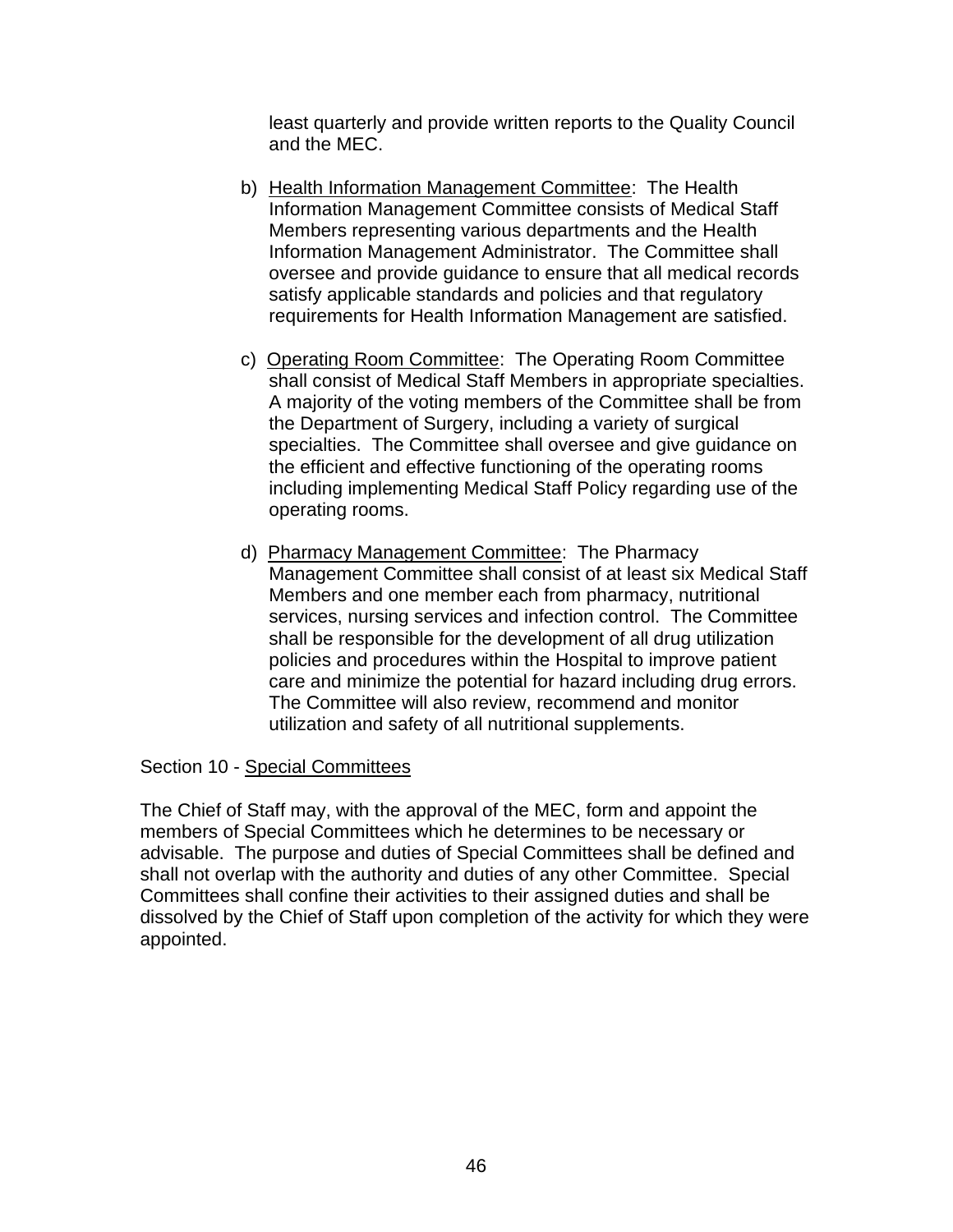# ARTICLE X - PROFESSIONAL PRACTICE REVIEW FUNCTIONS

## Section 1 - Medical Staff-Related Activities

- A. The Medical Staff is organized to provide ongoing review of the professional practices of the Hospital, for the purposes of striving to reduce morbidity and mortality and improve the care of patients in the Hospital. Such review includes the quality and necessity of care provided and the preventability of complications and deaths.
- B. The professional practice review activities of the Medical Staff are performed in part by the MEC, Credentials Committee, Quality Improvement Council and its subcommittees, MSPRC and PPECs. Special committees of the Medical Staff, hearing and appeal bodies serving under the Fair Hearing Plan, the Medical Relations Committee, and the OHS Infection Control Committee also perform professional practice review functions.
- C. Professional practice review functions are also performed in the various departments of the Medical Staff including from time-to-time, by each department as a committee of the whole reviewing its clinical work.
- D. The officers of the Medical Staff and the Administration perform professional practice review functions and coordinate the work of all other individuals and committees assigned such functions.
- E. Employees of the Hospital also are assigned and perform professional practice review functions by providing information, records, data and knowledge to, gathering information for, and otherwise assisting individuals and committees in the performance of their professional practice review functions.

### Section 2 - Board Authority and Functions

A. All professional practice review functions are carried out under the direction and authority of the Board which itself carries out professional practice review functions such as receiving and acting on the reports and recommendations of all other committees and individuals assigned such functions.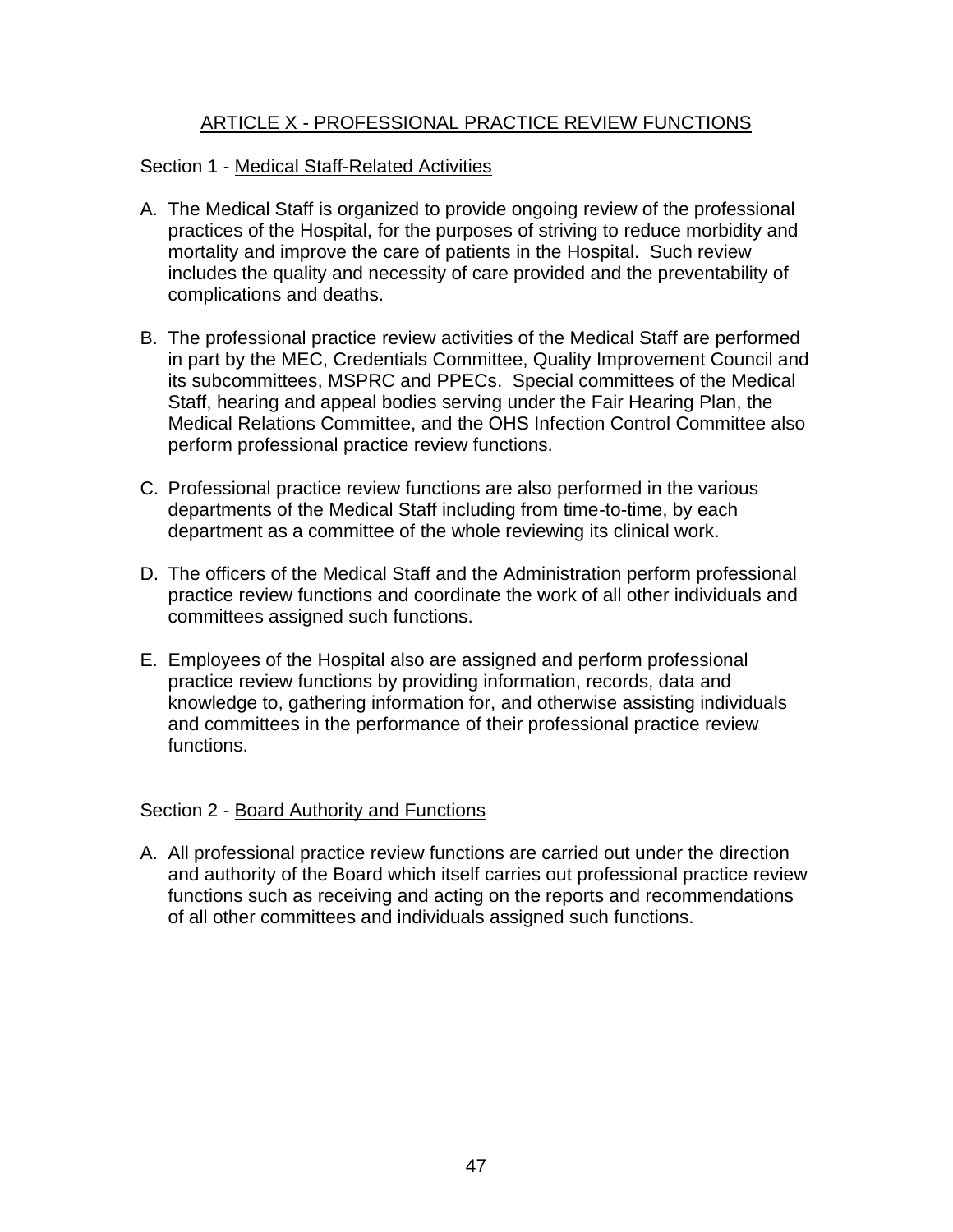B. The (1) Medical Staff Bylaws, Rules, and Medical Staff Policy, and (2) the Board Bylaws shall not conflict.

# Section 3 - Confidentiality of Information

- A. In all professional practice review activities of the Hospital (including quality assurance and improvement activities), the records, data and knowledge collected for or by individuals or committees assigned a review function are confidential and shall be used exclusively for the purposes listed in Article X, Section 1 above, shall not be public records, and shall not be available for court subpoena. Such records, data and knowledge shall be entitled to all protection offered by any applicable law or regulation including Sections 20175, 21513 and 21515 of the Michigan Public Health Code, Act 270 of the Public Acts of 1967, and Section 1143(a) of the Michigan Mental Health Code, as amended.
- B. When a Member is the subject of professional practice review, he will be given an opportunity to review and respond to the data and information being reviewed. Such access will be granted in accordance with Medical Staff Policy, is part of the professional practice review, and therefore is not a breach of the confidentiality described above. A Member who receives information pursuant to this Section shall maintain its confidentiality and use the information only as permitted by this Article. Nothing in this Section shall be construed to require information about one Member to be provided to another.
- C. Inasmuch as effective professional practice review, including evaluation of the qualifications of Members and applicants to exercise specific Privileges, must be based on free and candid discussions, any breach of the confidentiality of professional practice review information is contrary to the standards of conduct for this Medical Staff and will be deemed disruptive to the operation of the Hospital. If it is determined that such a breach has occurred, the MEC may undertake such corrective action as it deems appropriate.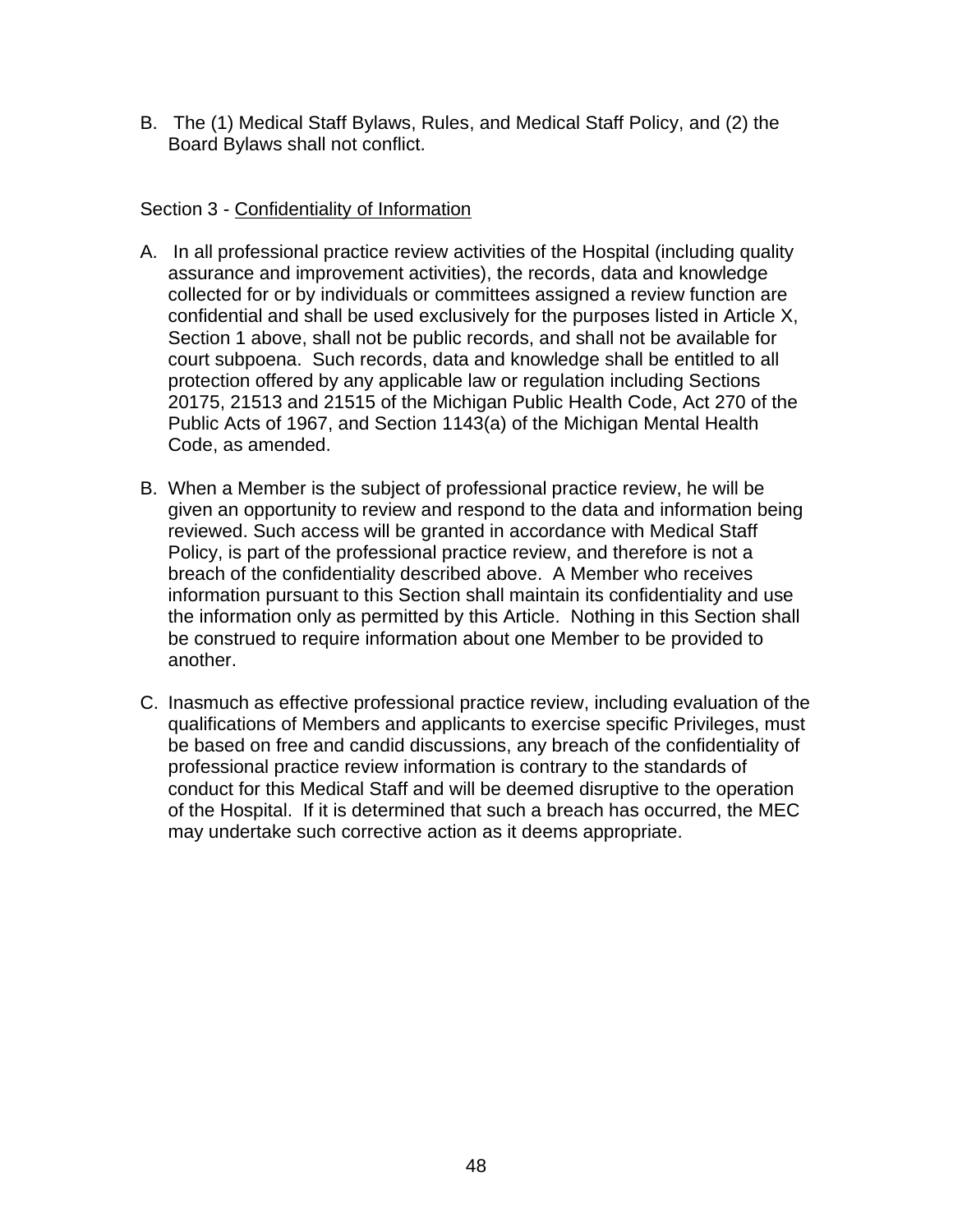# ARTICLE XI - MEETINGS

# Section 1 - Regular Meetings of the Medical Staff

- A. Regular Meetings of the Medical Staff shall be held twice annually during the first quarter and third quarter of the calendar year. The meeting held during the first quarter shall be designated the Annual Meeting. At the Annual Meeting, the Medical Staff shall hear the Annual Reports of all retiring officers and committees and in an election year, officers shall be installed for their ensuing terms. Business sessions of the staff shall be conducted by members of the Active Staff. Notice of the time, date and place of such meetings shall be posted on the bulletin board in the Physician's Lounge or by notification of the medical staff by USPS or fax, email or other electronic means at least thirty (30) days prior to the meeting.
- B. The agenda at the Regular Meetings of the Active Staff shall be:
	- 1. Call to Order
	- 2. Acceptance of the Minutes of the last regular and all Special Meetings.
	- 3. Treasurer's Report
	- 4. Unfinished Business
	- 5. Communications
	- 6. Reports from the Departmental Meetings
	- 7. Reports of the Medical Committees
	- 8. Report from the Executive Committee
	- 9. Election of Officers (Annual Meeting)
	- 10. New Business
	- 11. Report of the Administration
	- 12. Report of the Chief of Staff
	- 13. Adjournment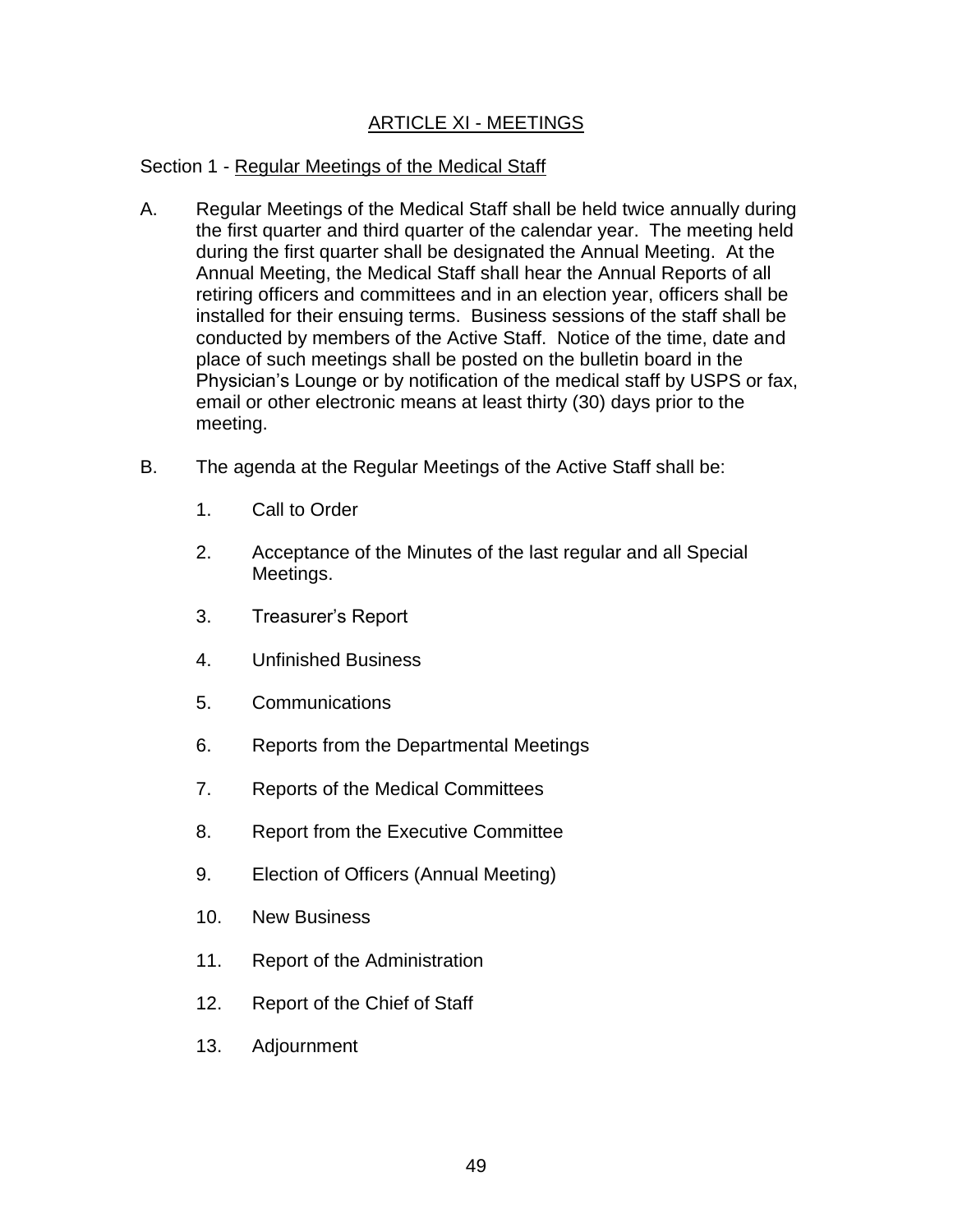- C. 1. One hundred (100) Active Medical Staff members or twenty-five percent (25%) of the Active Medical Staff, whichever is first, shall constitute a quorum for the conduct of business at the Regular Medical Staff meetings.
	- 2. If a quorum is not achieved at the Regular Medical Staff meetings, business will be conducted by mail.

# Section 2 - Special Meetings of the Medical Staff

Special Meetings of the Medical Staff may be called at any time by the President of the Governing Board or the Chief of Staff. They shall be called at the request of the Governing Board, the Executive Committee, or upon written request of any five (5) members of the Active medical Staff. At any Special Meeting no business shall be transacted except that stated in the notice calling the meeting. Notice of the Special Meeting shall be posted on the Medical Staff bulletin board at least forty-eight hours before the time set for the meeting.

- A. The Agenda of a Special Meeting shall be:
	- 1. Reading of the notice calling the meeting
	- 2. Transaction of the business for which the meeting was called
	- 3. Adjournment
- B. A quorum shall be constituted by twenty-five percent (or more) of the total Active Staff membership.

# Section 3 - Departmental Meetings

Each department shall meet as often as necessary. The Chief of the Department shall call a meeting when he/she determines a need to address issues important to the Department, and shall report thereon to the Medical Executive Committee. Records of these meetings shall be kept and become part of the records of the Medical Staff and be available for inspection. Notice of the time, date and place of each such meeting shall be posted.

- A. The Agenda for the departmental staff meetings shall be:
	- 1. Call to Order
	- 2. Reading of the Minutes of the last regular and all Special Meetings
	- 3. Unfinished Business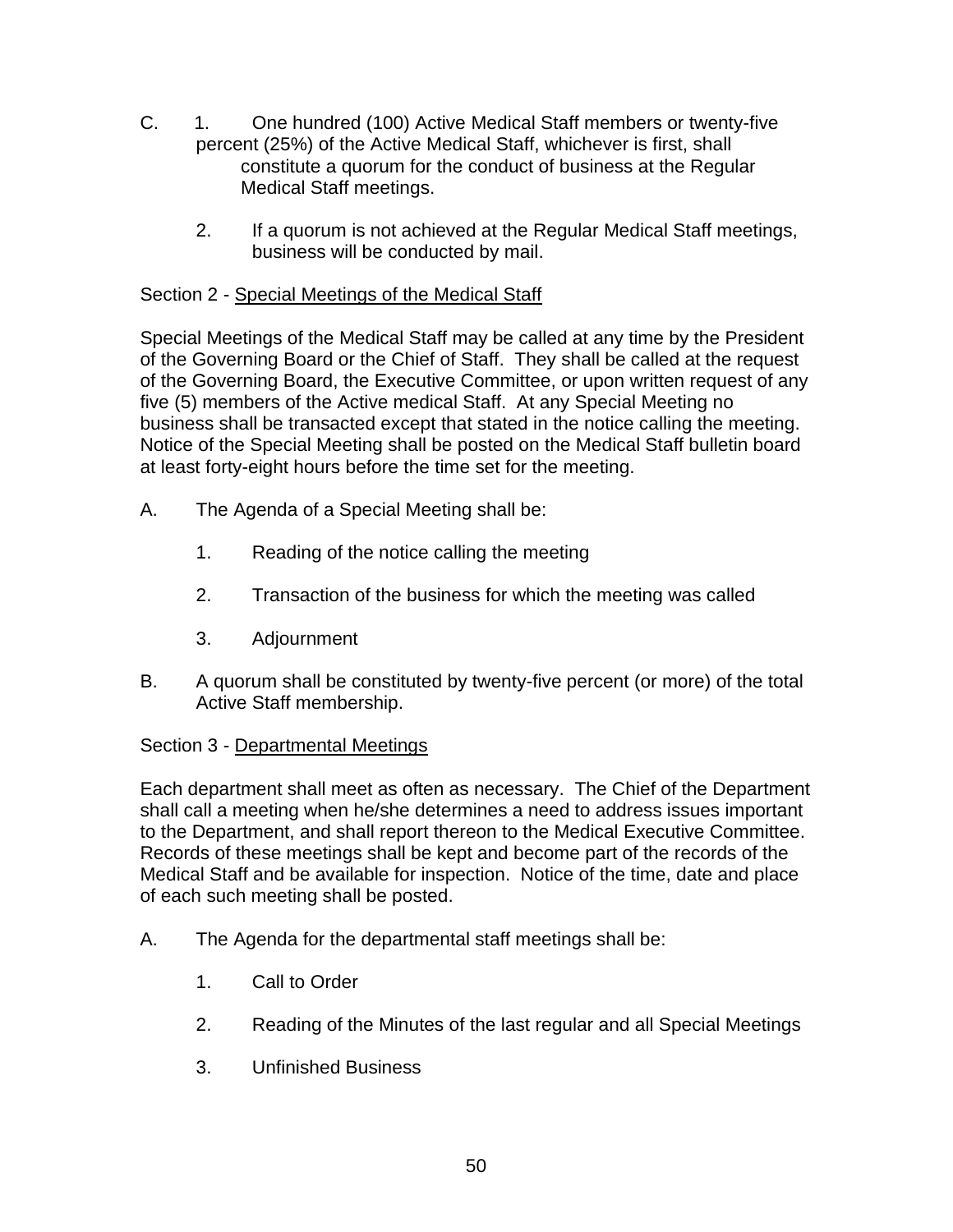- 4. Communications
- 5. Reports of Standing and Special Business Committees
- 6. New Business
- 7. Statistical reports of the discharges from the various services from the Medical Record Department
- 8. Review of patients in the Hospital, with special reference to diagnosis, treatment, and delayed recovery; selected cases discharged since the last conference, with special consideration of selected deaths; unimproved cases, infections, complications, errors in diagnosis and results of treatments; and analysis of clinical reports from the various committees. Such discussion will be prompted also by special cases reported by the Departmental Quality Assurance Committee.
- 9. Reports of Standing and Special Medical Committees
- 10. Discussion and recommendation for the improvement of the professional work of the Hospital.
- 11. Adjournment

# Section 4 - Attendance at Medical Staff and Department Meetings

- A. Members of the Active Medical Staff shall attend at least 50% of the General Medical Staff meetings. Absences from the scheduled meetings without acceptable excuse(s), such as sickness or absence from the community, may be considered as grounds for dismissal from the Active Medical Staff. Excuses must be submitted in writing to the Executive Committee.
- B. Attendance at the Departmental Meetings is not mandatory. Members are encouraged to attend.

# Section 5 - Committee Meetings

A. Committees shall meet as specified in the Bylaws and otherwise at the discretion of the Chairman, the Chief of Staff, the Governing Board, or on request of three or more members of the committee. Each committee member shall be notified at least fourteen (14) days before a meeting.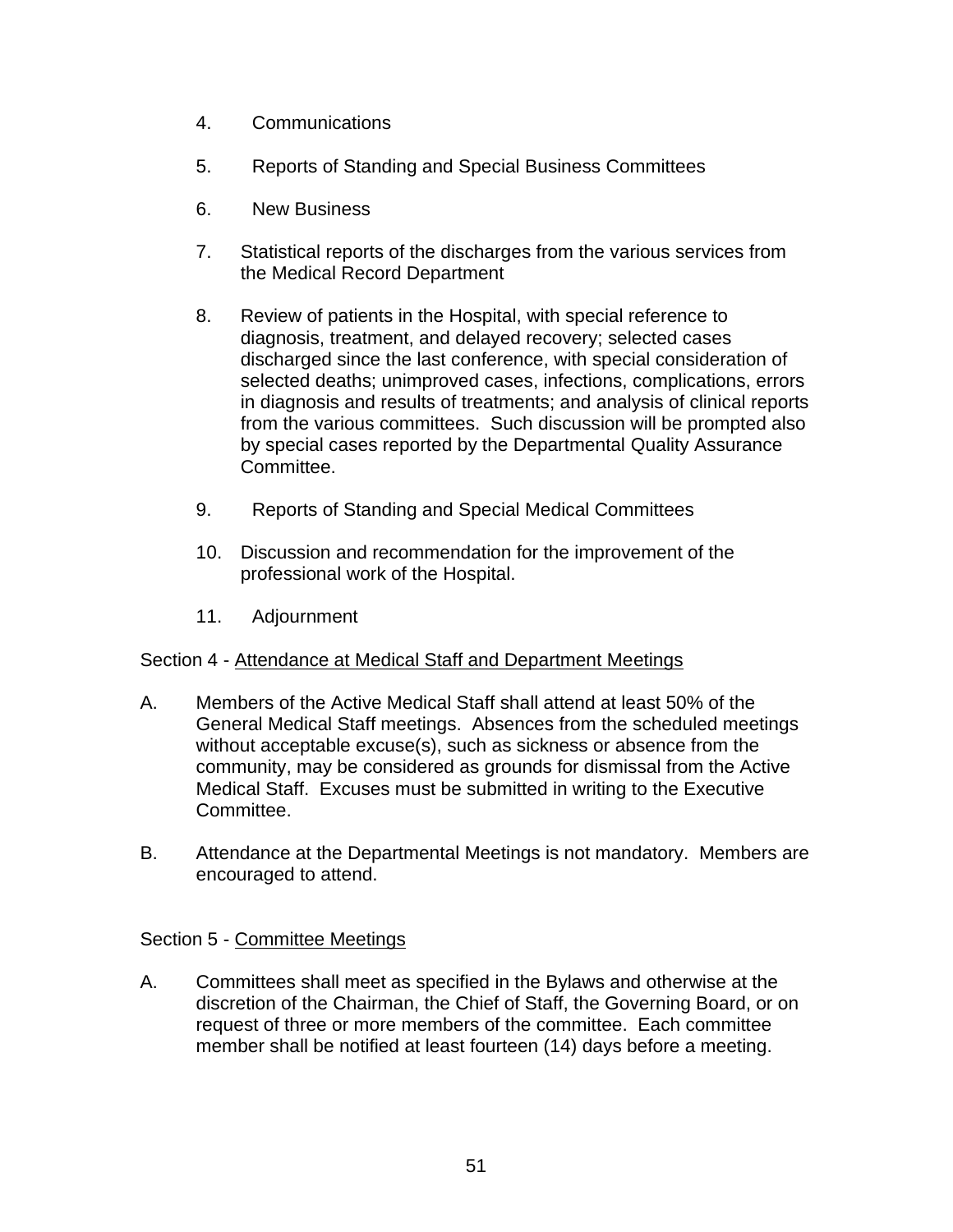For exceptional reasons, a meeting may be called on 48-hour notice to all members.

- 1. Attendance at committee meetings shall be recorded.
- 2. Records of attendance shall be forwarded to the Credentials Committee.
- 3. Unexcused absences without the permission of the Chairman totaling more than 50% of Regular Meetings may be grounds for rescission of appointment, or restriction or suspension of privileges by the Executive Committee.
- B. Forty-percent (or more) of the membership of a committee shall constitute a quorum for the transaction of business.
- C. Ex-officio members have all the rights and privileges as all other members but shall not be allowed to vote or be counted toward determining a quorum.
- D. Minutes of committee meetings shall be kept and permanently filed. When possible, such minutes should be submitted to the Medical Staff Office not less than seven (7) days prior to the next scheduled Executive Committee meeting.
- E. Within any committee of which physicians (and/or oral surgeons) are members and the business of the committee directly involves the practice of medicine (and/or oral surgery), non-physician members (and non-oral surgeon members) of the committee shall be present as consultants only. Consultants do not vote. The decision as to whether any business of a committee directly involves the practice of medicine (and/or oral surgery) is to be made by the physicians (and dental surgeons) of the committee.
- F. It is the prerogative of the Chairman of any Medical Staff Committee to excuse any non-physician members from the committee during consideration of sensitive matters relative to individual physician-patient care.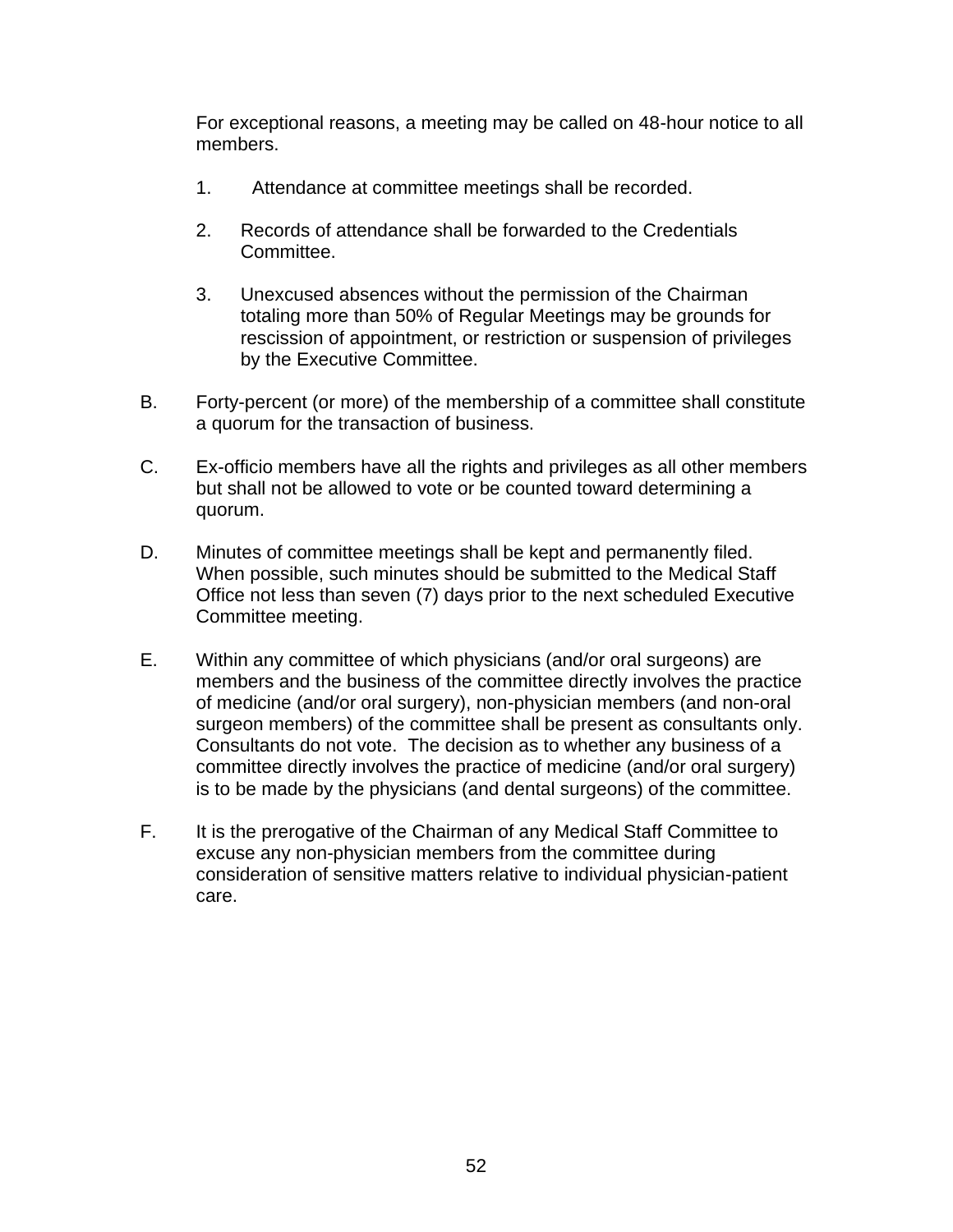# ARTICLE XII - RULES AND REGULATIONS

The MEC shall have the power to adopt, change and repeal such Rules and Medical Staff Policies not inconsistent with these Bylaws, as it may from time to time deem advisable for the proper conduct of the work of the Medical Staff and various committees thereof, effective upon Board approval. Neither the MEC nor the Board may unilaterally amend the Rules or Medical Staff Policies. This Article shall not prevent the Medical Staff from adopting, changing, or repealing Rules and Medical Staff Policies that are consistent with these Bylaws, effective upon Board approval. The procedures for giving notice of proposed Rules and Medical Staff Policies and amendments thereto shall be addressed in a Medical Staff Policy.

# ARTICLE XIII - AMENDMENTS

Proposals to amend these Bylaws in any respect may be initiated by the Governing Board, the Chief Executive Officer of the Hospital or any member of the Active Medical Staff.

### Section 1 - Proposals by the Medical Staff

If any such proposal is made by a member of the Active Medical Staff, the procedure thereon shall be as follows:

- A. He shall submit same in writing, signed by himself and at least five (5) other members of the Active Medical Staff, to the Vice Chief at least thirty (30) days prior to a Regular Meeting of the Medical Staff or a Special Meeting called for that purpose. The proposed amendment shall then be published to the Medical Staff by the posting of same in the Physician's Lounge of the Hospital and by the Vice Chief sending proposed amendment by USPS or fax, email or other electronic means to each member of the Active Medical Staff.
- B. Prior to the meeting of the Active Medical Staff, the Executive Committee shall consider the proposed amendment and shall prepare a written report of its recommendation in connection therewith for presentation at the meeting of the Active Medical Staff. At this meeting, the proposed amendment will be presented and the report of the Executive Committee pertaining thereto will be given. Amendment to the proposed amendment may be made upon recommendation of the Executive Committee. After discussion, the proposed amendment shall thereupon be submitted to vote by secret ballot, and the affirmative vote of at least 2/3 of the Active Staff members present and voting shall be required to approve the proposed amendment.
- C. Upon affirmative action by the members of the Active Medical Staff in the